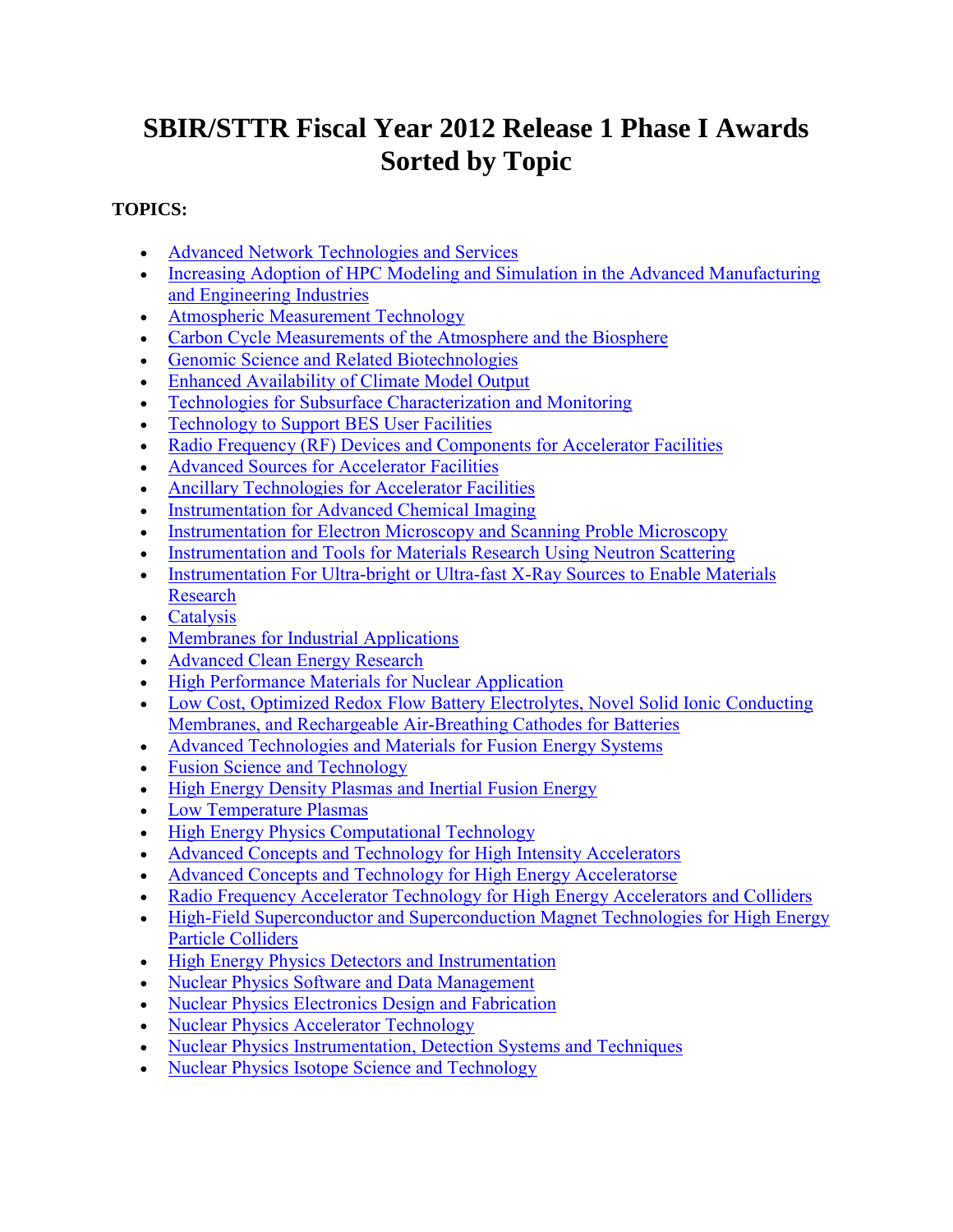## <span id="page-1-0"></span>**TOPIC: Advanced Network Technologies and Services**

## **Company**

Accelerated Data Works, Inc. 2831-A NW 41st Street Gainesville, FL 32606-6690

## **Title:**

Holistic Operations Planning System (HOPS)

## **Summary:**

Large-scale computer network planning is a difficult task with limited management-tool support. This software integrates with existing network management systems to provide operators the tools and high level reports needed to reduce costs, make better decisions, and communicate the status of their network with stakeholders.

## **Company**

Aurrion, Inc. 130 Robin Hill Road STE 300 Goleta, CA 93117-3153

## **Title:**

Integrated 100Gb/s Transmitter Chips

## **Summary:**

This project will improve the performance of individual semiconductor chip-based components and also allow the integration of all of these components into a single chip enabling the power and size of a typical XFP module today. Wafer scale integration and foundry fabrication also will ultimately enable a significantly lower cost for these modules.

## **Company**

Fusion Factors LLC 1400 Technology Dr. Harrisonburg, VA 22802-2542

## **Title:**

Low-Cost Fiber Optic Network Reflectometer

## **Summary:**

This program develops new telecommunications testing equipment to enable monitoring and maintenance of sophisticated optical networks at 10x lower cost and enhanced performance than current equipment. This development effort will address the emerging need for massive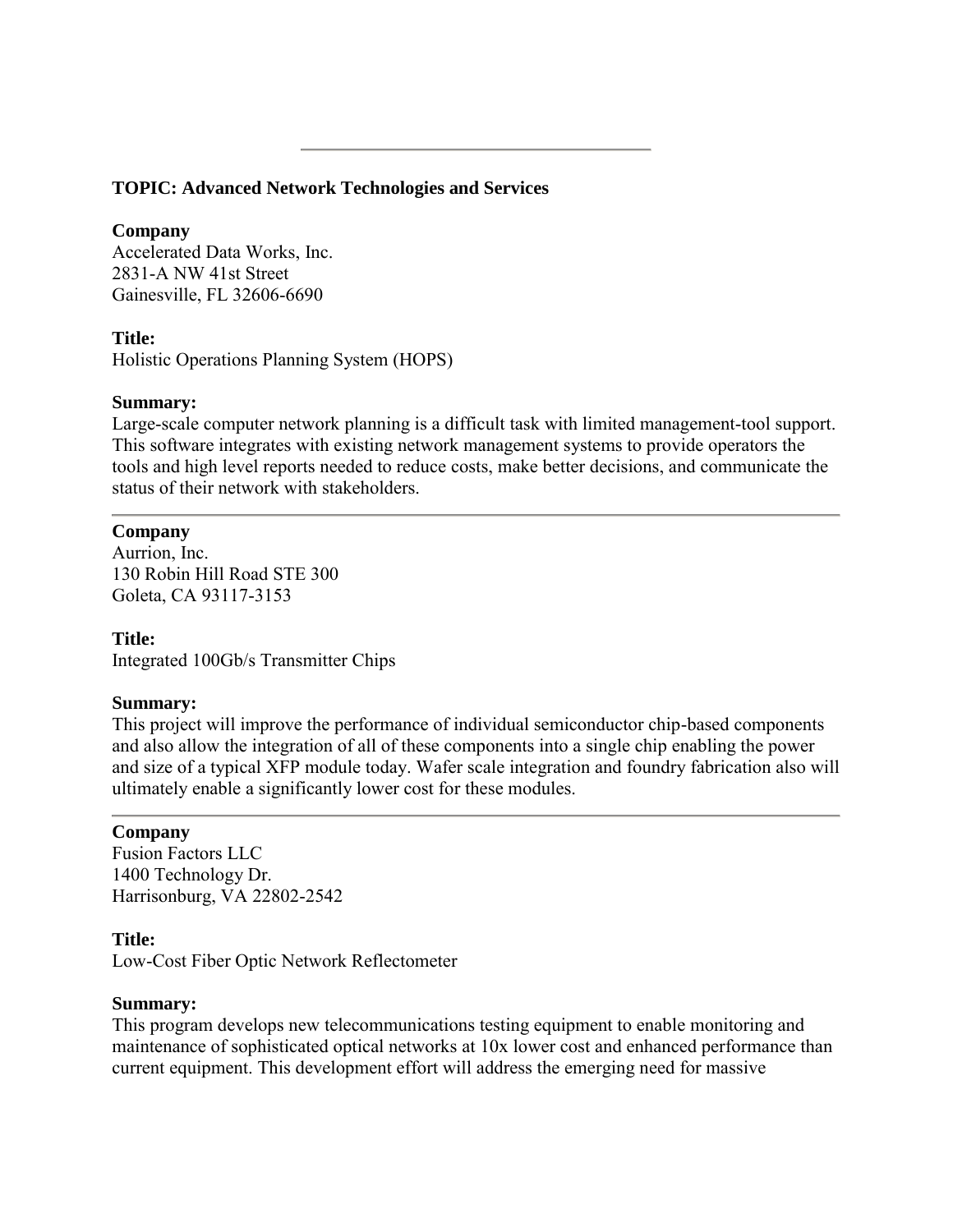deployment of optical network infrastructure with new, much cheaper instruments to test optical signal quality and network faults.

### **Company**

Referentia Systems Incorporated 155 Kapalulu Place, Suite 200 Honolulu, HI 96819-000

### **Title:**

LiveMap: A Multi-domain Network Flow Visualization and Analysis Tool

### **Summary:**

Referentia Systems will develop an intelligent network management solution for troubleshooting network performance. The tool, called LiveMap, will create situational awareness of the network in real time to enable IT operators to peer into any portion of the network from end-to-end and mitigate issues over multiple domains.

## **STTR Project**

**Company** The Samraksh Company 5980 Venture Drive Suite 1B Dublin, OH 43017-2237

## **Title:**

Programmable, Extensible and Secure perfSONAR Appliance for Multi-domain Enterprise Monitoring

#### **Summary:**

Multi-domain enterprise network monitoring solution that aids Network Operators in improving the programmability, extensibility and security of perfSONAR.

## **Company**

Ultra Communications, Inc. 990 Park Center Drive, Suite H Vista, CA 92081-8352

#### **Title:**

Embedded Photonic Components for 100 Gbps Data Transport

#### **Summary:**

This program will develop technology for integrating optical interconnections within high performance ASIC packaging. This innovation to fiber optic component technology increases the performance, reduces the size and reduces the power consumption of optical communications within dense network systems, such as advanced distributed computing systems and data centers.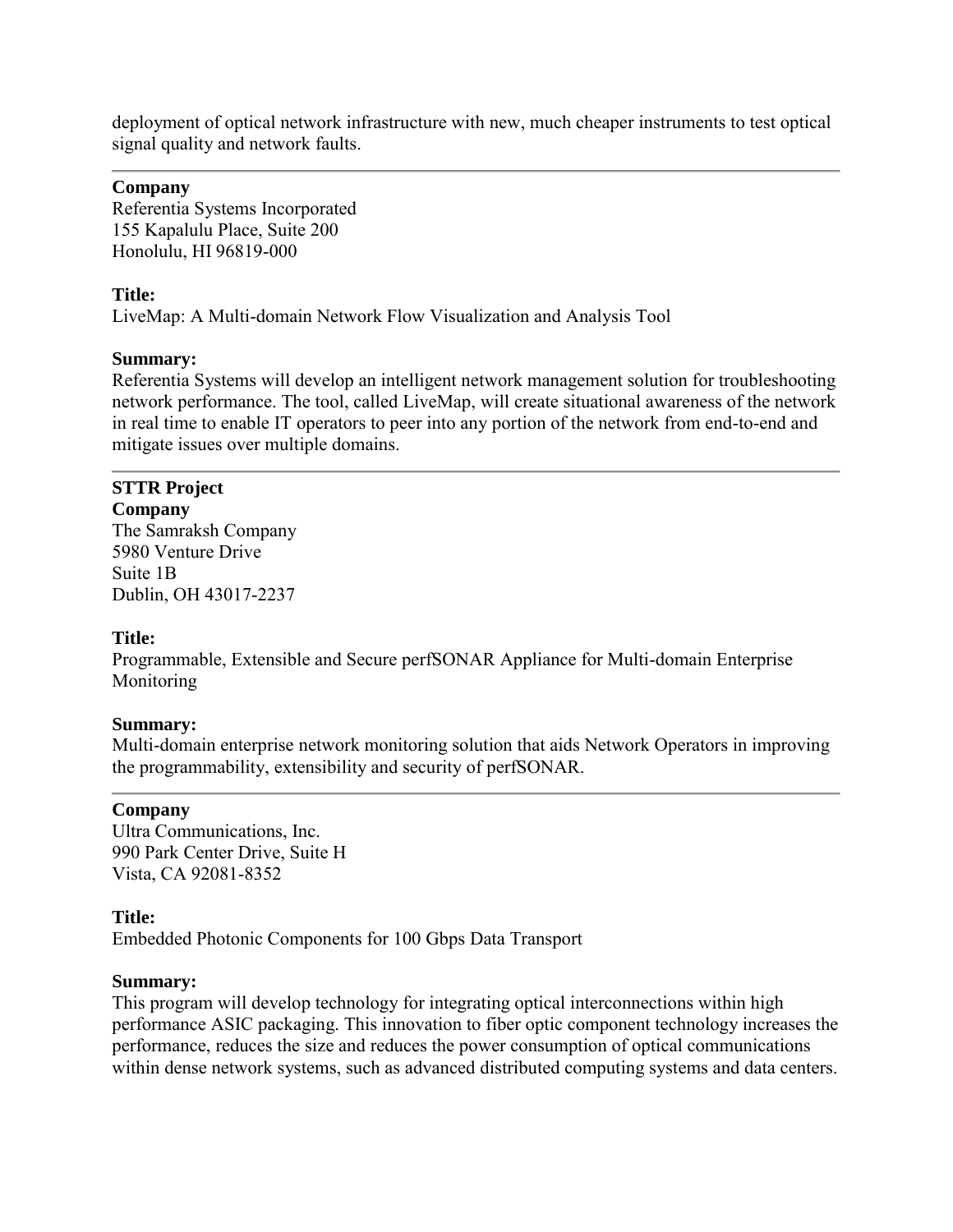This technology will address the evolution of data transmission requirements, as the trend continues to implement optical components in close proximity to the data source/sink.

#### [top of page ↑](#page-0-0)

## <span id="page-3-0"></span>**TOPIC: Increasing Adoption of HPC Modeling and Simulation in the Advanced Manufacturing and Engineering Industries**

## **Company**

Advanced Rotorcraft Technology, Inc. 635 Vaqueros Avenue Sunnyvale, CA 94085-3524

## **Title:**

High Fidelity Wind Turbine Analysis Tool Leveraging High Performance Computing (HPC)

## **Summary:**

Under this SBIR, Advanced Rotorcraft Technology, Inc. will develop the Wind Turbine Comprehensive Analysis System (WTCAS). WTCAS will provide turnkey wind turbine analysis functionality to allow the wind industry to better analyze and implement novel wind turbine designs that improve performance and reliability, reduce acoustic noise, and lower maintenance costs.

## **Company**

Altasim Technologies, LLC 130 East Wilson Bridge Road Suite 140 Worthington, OH 43085-2327

## **Title:**

CMC Manufacturing Technology

## **Summary:**

New design tools for advanced materials developed for the US Air Force are too complex and computational intensive for use by small to medium sized businesses. The proposed work will extend access and availability of these design tools to businesses that serve the automotive, chemical processing and energy production sectors.

# **STTR Project**

**Company** Argo Navis Technologies, LLC 999 Windcroft Pl Annapolis, MD 21401-6578

## **Title:**

A Scalable Targeted Debugger for Scientific and Commercial Computing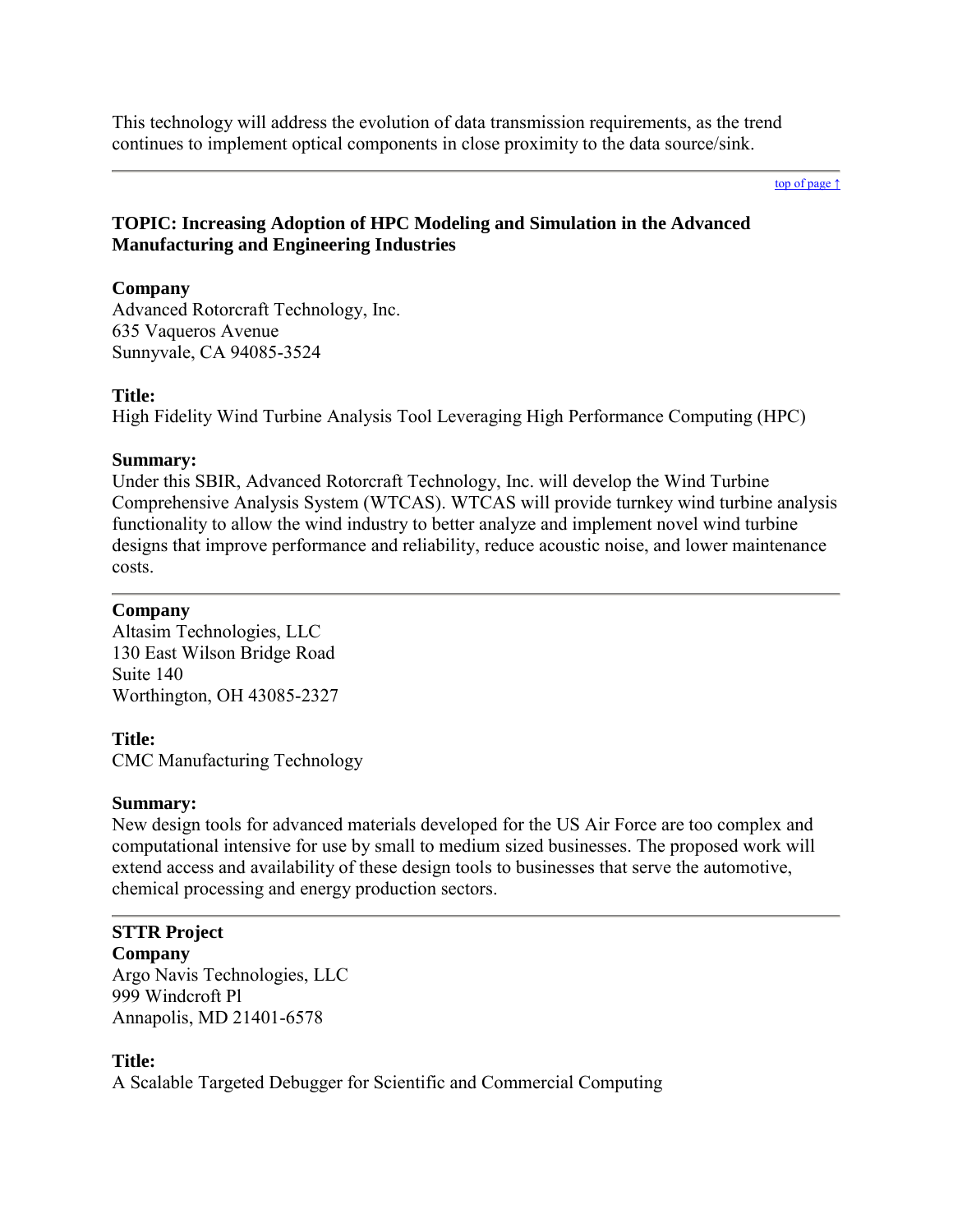Programmer productivity is a key to economic development in IT environments. The larger the computer system or data center, the harder it is to find bugs in the software and the more costly is the delay in not finding the bugs. The Swat project will produce a cost effective and efficient software tool that can help even the least experienced programmer develop correctly running programs in such environments.

## **Company**

Argo Navis Technologies, LLC 999 Windcroft Pl Annapolis, MD 21401-6578

## **Title:**

SpeedShop Ease of use Performance Analysis for Heterogeneous Processor Systems

## **Summary:**

Supercomputing applications can better utilize hardware resources when performance bottlenecks within software are identified and eradicated; tools that allow a developer to find these problem areas typically require an expert to perform the analysis. This project seeks to allow a non-expert user to employ such tools by providing unified intuitive performance analysis on systems where all the processors are not of the same type.

## **Company**

Buildlab, LLC 56 Mill Street Dryden, NY 13053-9715

## **Title:**

Tools for Auto-Calibration of Building Energy Models and Predictive Control

## **Summary:**

The goal of this proposal is to advance energy modeling software and full building sensor networks, optimizing energy-efficiency and performance in the design and operation of buildings.

## **Company**

Enthought, Inc. 515 Congress Ave. Suite 2100 Austin, TX 78701-3555

## **Title:**

A Python Interface to Trilinos/Tpetra for High-Level Access to HPC Solvers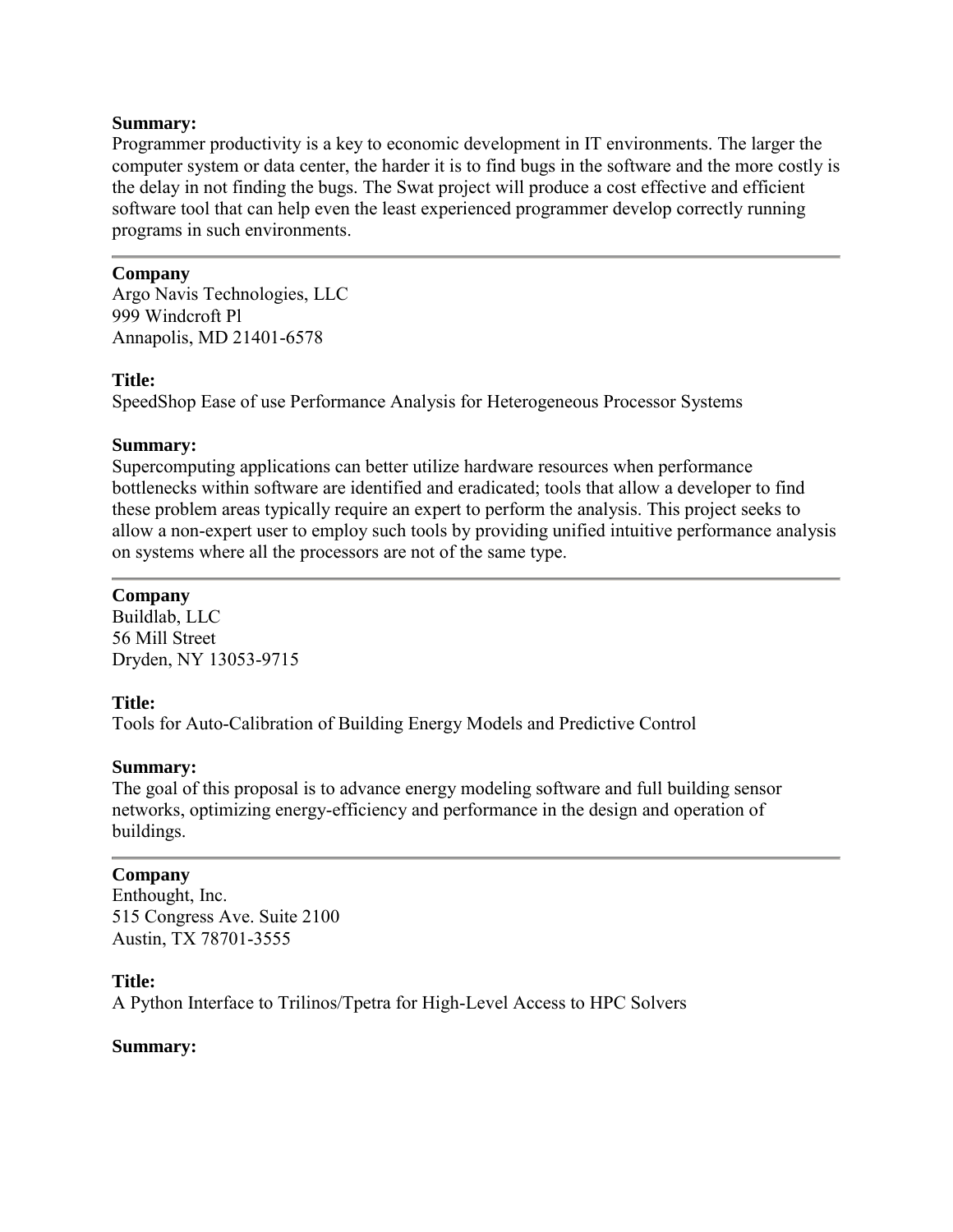Software originally developed for the NNSA will be made much more user friendly to enable scientists and engineers throughout industry and academia to easily benefit from its robust performance in HPC computing.

## **Company**

Harmonia Holdings Group, LLC 2020 Kraft Dr, Suite 1000 Blacksburg, VA 24060-6492

### **Title:**

HPC Auto-Assistant: Making HPC Software and Tools Easier to Use for the Experienced (Not Expert) User

### **Summary:**

Widespread use of HPC makes the U.S. more competitive and improves profits; when lower tier companies use HPC they improve their own profitability, and that of companies they support as sub-contractors. HAA allows smaller companies to use HPC, assisting in economic recovery and in turn the creation of jobs.

### **Company**

Jmsi Inc. Dba Intelligent Light 301 Route 17N 7th Floor Rutherford, NJ 07070-2575

## **Title:**

FieldView-VisIT : A Modern Engineering Post-Processing System for Ultra-Scale Physics Based **Simulations** 

#### **Company**

Kitware Inc. 28 Corporate Drive Clifton Park, NY 12065-8688

#### **Title:**

Graphical HPC Application Suite for Supporting the Product Simulation Lifecycles

#### **Summary:**

This project will enable wider adoption of advanced HPC functionality by small and medium size manufacturing firms by providing a suite of applications that can address the complete simulation lifecycle. The suite will be built using existing Open Source HPC Toolkits and will be dynamically customizable in order to address the specific needs of targeted vertical markets.

**Company** Light Foundry, LLC 2920 Bluff Street #214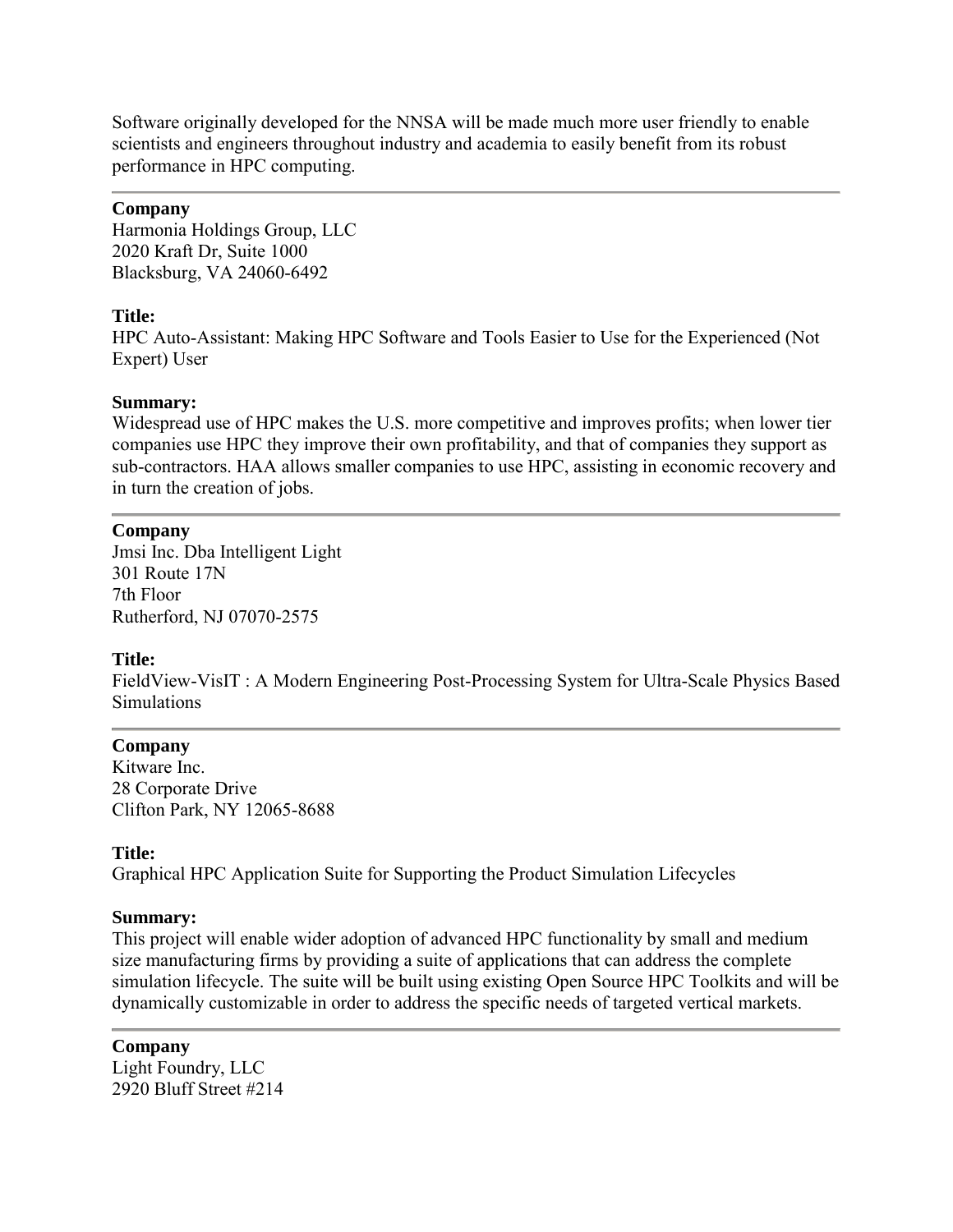Boulder, CO 80301-1269

## **Title:**

User-Centered, Collaborative, Web and Radiance-Based Lighting Simulation, Visualization, and Analysis

## **Summary:**

This proposed research effort will create innovative, collaborative lighting analysis and visualization tools based on the Radiance simulation software, which will help a variety of people formulate, manage, and solve complex environmental problems. These tools will help people design green-buildings that are both beneficial to the environment and its occupants.

## **Company**

Newton Energy Group LLC 47 Huntington Rd Newton, MA 02458-2416

## **Title:**

pCloud: A Cloud-Based Power Market Simulation Environment

## **Summary:**

The project will use cloud computing to develop a new generation of simulators to model the operation of electrical grids. These simulators will be fast and relatively inexpensive to use by industry stakeholders. The technology will improve design and analysis of the U.S. electrical grid and will contribute to improved efficiency of markets for electric energy.

## **Company**

Nimbis Services Inc. 1616 Anderson Road McLean, VA 22102-1602

## **Title:**

Manufacturing Expertise as a Service Portal

## **Summary:**

Technical expertise solution that matches computing, software, and expertise resources from labs, specialists and universities to assist industry.

## **Company**

Nutonian Inc. 641 Highland Rd. Ithaca, NY 14850-1411

**Title:** The Data Genome Project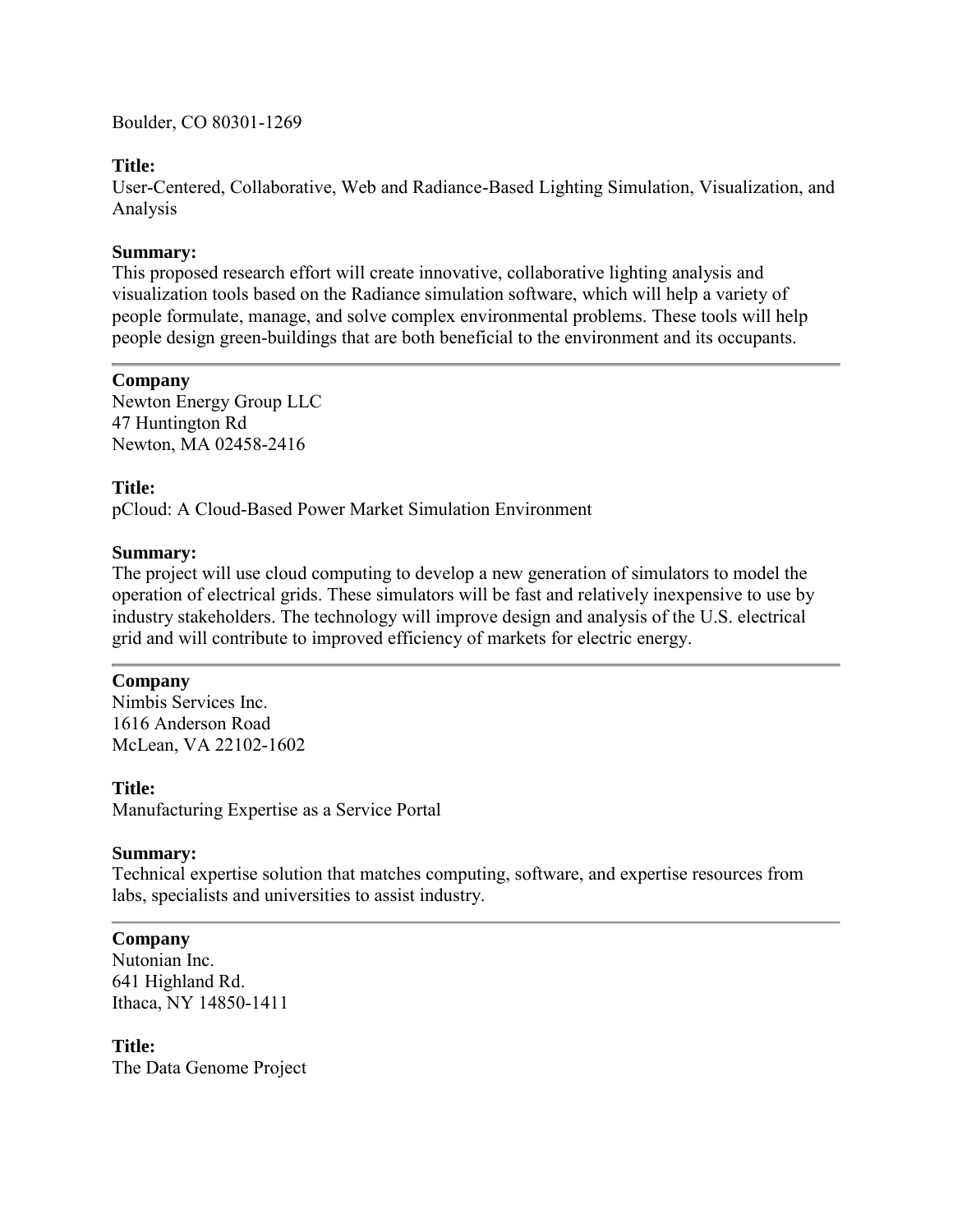This project will develop a new HPC Turnkey system that can automatically find mathematical invariants in large datasets, and then use those invariants to identify new relationships between datasets of different users.

## **Company**

Optimal Solutions, Inc. 17 Kershaw Ct Bridgewater, NJ 08807-2595

## **Title:**

Optimization-Based Production Scheduling for Complex Manufacturing Plants Delivered as a Service using High Performance Computing Architecture & Algorithms

## **Summary:**

This project will address the problem of dimensionality in today's optimization based approaches to scheduling jobs in manufacturing, which often results in inferior solutions that cannot be scaled to real manufacturing environments. It is expected to result in increased efficiency and global competitiveness in this sector and lead to the creation of new manufacturing jobs.

## **STTR Project**

**Company** Rnet Technologies, Inc. 240 West Elmwood Drive Suite 2010 Dayton, OH 45459-4248

## **Title:**

Catalytic Converter Modeling on Emerging Personal Computers and Small Clusters

## **Summary:**

Computer Simulation of catalytic converters is very expensive in terms of high performance computing resources and also takes several days to get the final results. Software design and engineering targeting state-of-the-art computer architectures enables simulation on desktop workstations and generates the results in overnight turnaround time.

## **Company**

Tech-x Corporation 5621 Arapahoe Ave Boulder, CO 80303-1379

## **Title:**

Packaging PETSc for Commercialization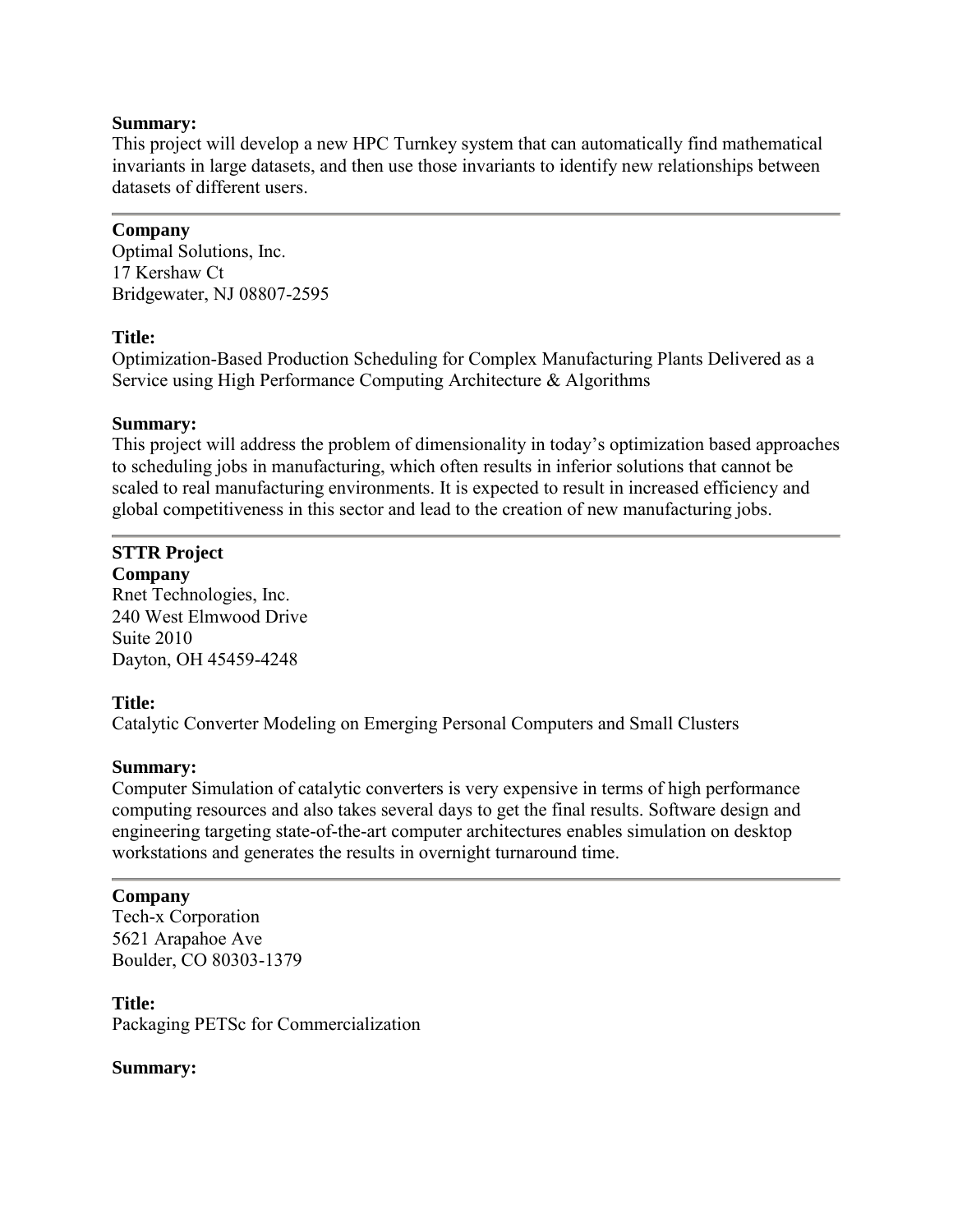Computer-aided engineering is crucial to U.S. manufacturer's ability to maintain an innovative edge over competitors. We will enable a DOE-funded software library to be more easily used by U.S. manufactures and software vendors in order to strengthen their ability to innovate.

## **Company**

Vorcat, Inc. 14 Freas Court North Potomac, MD 20878-2586

## **Title:**

Extension of the Vorcat Technology to Moving Boundaries

## **Summary:**

This project will develop reliable and efficient strategies for simulating the complex turbulent flows produced by moving boundaries associated with a wide range of next generation energyrelated technologies such as wind turbines, ground vehicles, and wave and ocean current power generators.

## **Company**

Z-terra Inc. 16225 Park Ten Place Suite 370 Houston, TX 77084-5089

## **Title:**

Enterprise Software for Interactive and Super Efficient Processing of Large Multi-Dimensional **Datasets** 

## **Summary:**

This research project combines current research from U.T. Austin with oil and gas state-of-theart 3-D seismic imaging technology from Z-Terra Inc., to develop super-efficient enterprise software for accurately creating 3-D subsurface images of geologically complex areas. Such imaging technology allows oil-and-gas companies to create 3-D images of the earth and reduce development costs, increase the amount of hydrocarbons recovered and increase the amount of national oil reserves.

## **Company**

Ziena Optimization LLC 1801 Maple Avenue Evanston, IL 60201-3149

## **Title:**

High-Performance Nonlinear Optimization Software for Power Applications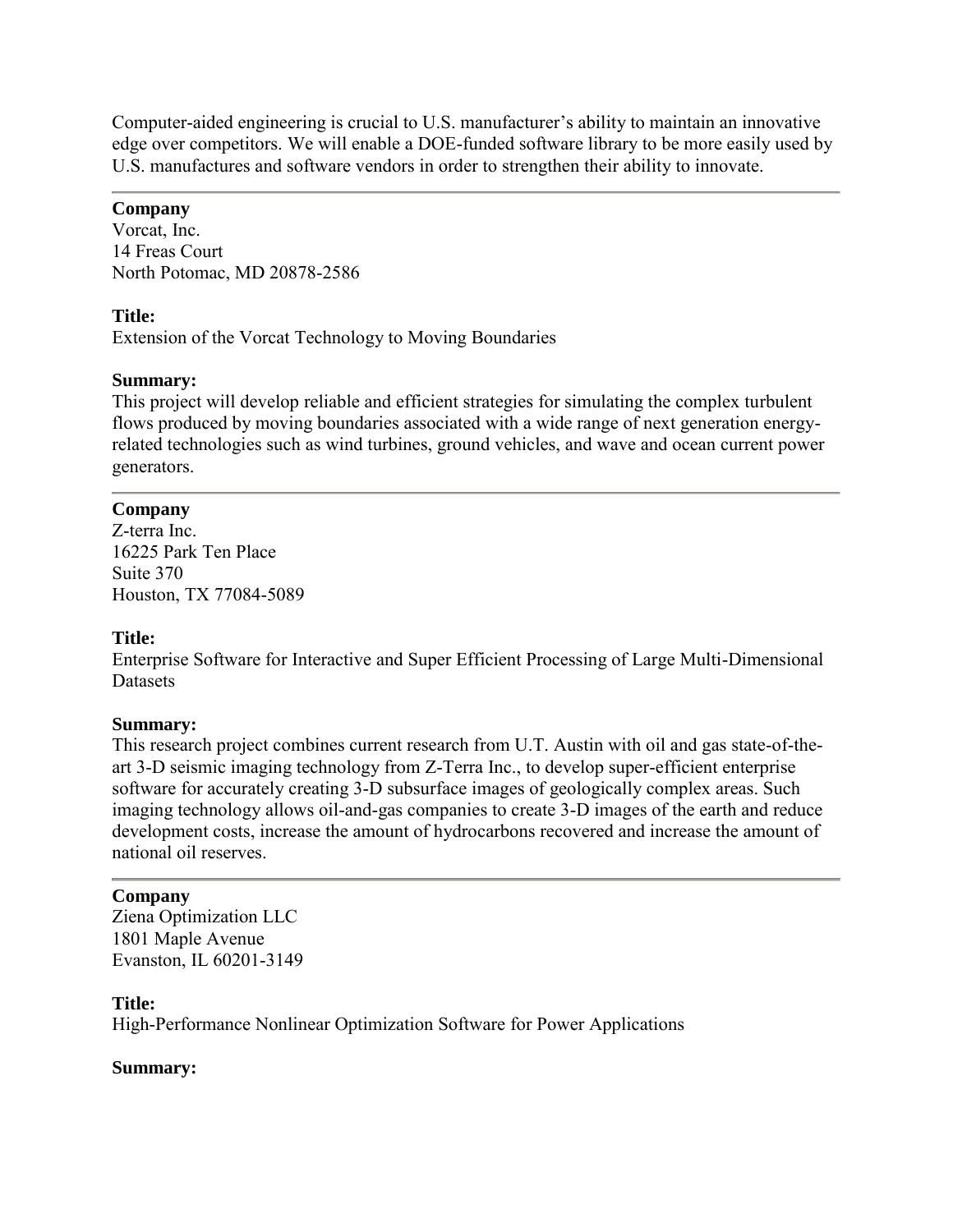The results of this project will enable electric utilities and power grid operators to optimize their power distribution efforts over a much larger scale than at present, with the aim of making a substantial contribution to the energy efficiency of the U.S. economy.

[top of page ↑](#page-0-0)

## <span id="page-9-0"></span>**TOPIC: Atmospheric Measurement Technology**

### **Company**

Aerodyne Research, Inc. 45 Manning Road Billerica, MA 01821-3976

### **Title:**

LED-Based Photoacoustic Particle Optical Absorption Monitor

## **Summary:**

Ambient atmospheric aerosols generated through human activities can exert an influence on the earth's radiation budget (and thus the 'greenhouse effect') comparable in magnitude with greenhouse gases such as carbon dioxide and methane. This device will enable scientist to measure critical optical properties of such aerosols in a routine fashion in order to provide better predictions of climate change.

## **Company**

Brechtel Manufacturing Incorporated 1789 Addison Way Hayward, CA 94544-6900

## **Title:**

Development of a Compact Instrumentation Package for Characterization of Aerosols, Turbulence and Surface Characteristics in the Arctic from Unmanned Aerial Vehicles

## **Summary:**

Brechtel Manufacturing Incorporated (BMI) proposes to develop a new air quality and climate change-relevant instrument suite to measure the size distribution of airborne nanoparticles. The device will be simple to use, inexpensive, easily deployable for remote operation, and offer sensitivity to a broad range of particles found in the air we breathe.

## **Company**

Droplet Measurement Technologies 2545 Central Avenue Boulder, CO 80301-2865

## **Title:**

A Compact, Low Power Depolarization Backscattering Cloud Spectrometer for Water and Ice Discrimination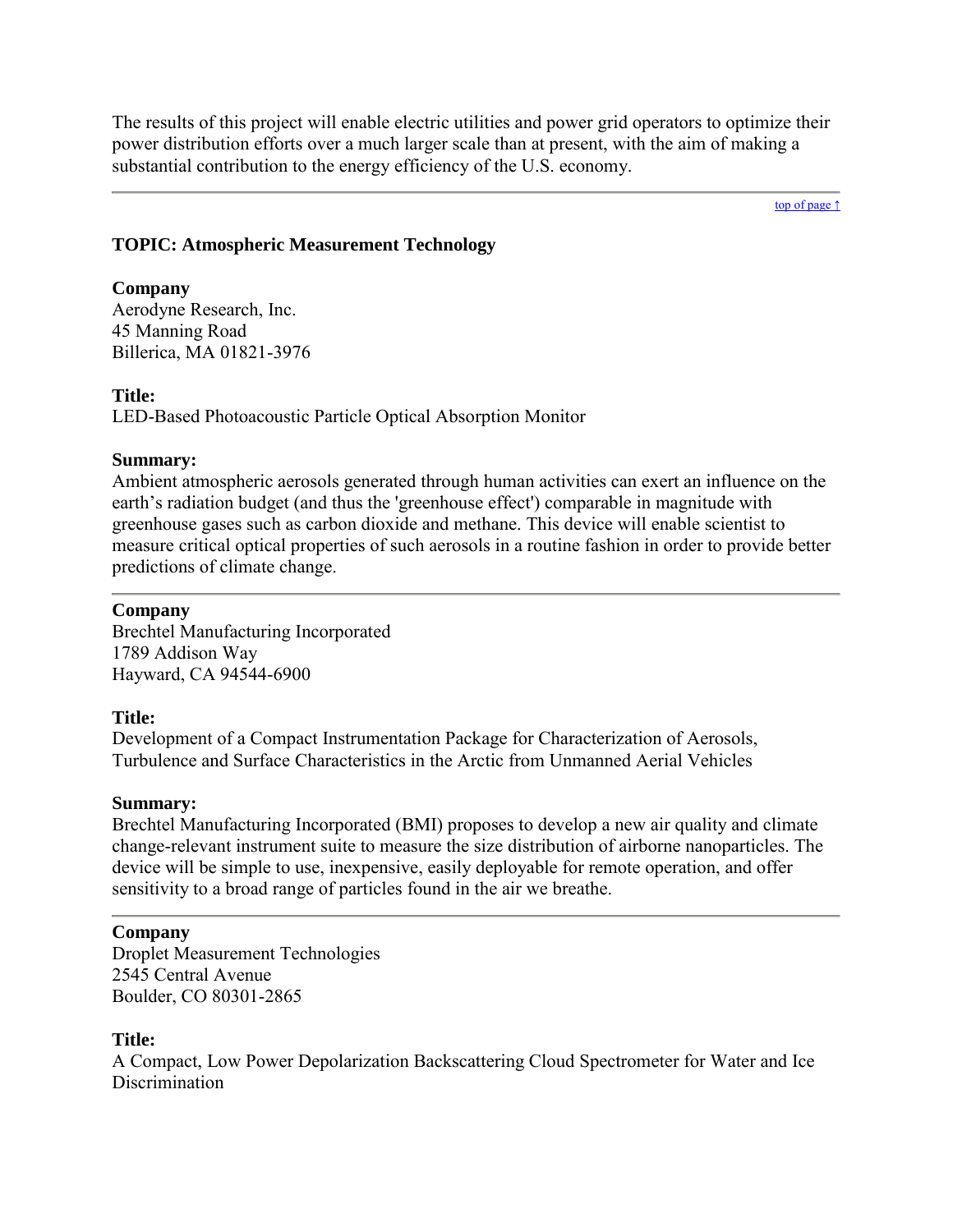An ultra-light, low power instrument is being developed to make airborne measurements of the properties of aerosol and cloud particles, in particular water droplets and ice crystals in Arctic Clouds. This instrument is highly sensitive to particle shape and has immediate applications on commercial aircraft for detecting volcanic ash, dust and ice crystals, all particles that impact engine performance.

## **Company**

Msp Corporation 5910 Rice Creek Parkway Suite 300 Shoreview, MN 55126-5025

## **Title:**

Real-Time Size-Distributed Measurement of Aerosol Mass Concentration

### **Summary:**

This technology will enable the rapid measurement of particles in any atmospheric, outdoor, or work-place environment. The ease and speed of these instruments will substantially increase the soundness of decisions related to protecting human health, protecting US military deployments, and mitigating the effect of energy development on the environment.

# **STTR Project**

**Company** Physical Sciences Inc. 20 New England Business Center Andover, MA 01810-1077

## **Title:**

Networkable Automated Water Vapor Lidar for Tropospheric Profiling

## **Summary:**

This project will produce a new sensor that, when assembled into networks, could help to increase the predictive capability of both weather forecasts and climate change models.

## **STTR Project**

**Company** Seaforth, LLC Campus Delivery - 1320 Engineering Research Center - CSU Fort Collins, CO 80523-1320

#### **Title:**

Versatile Instrument for Broadband Measurements of Aerosol Extinction and Absorption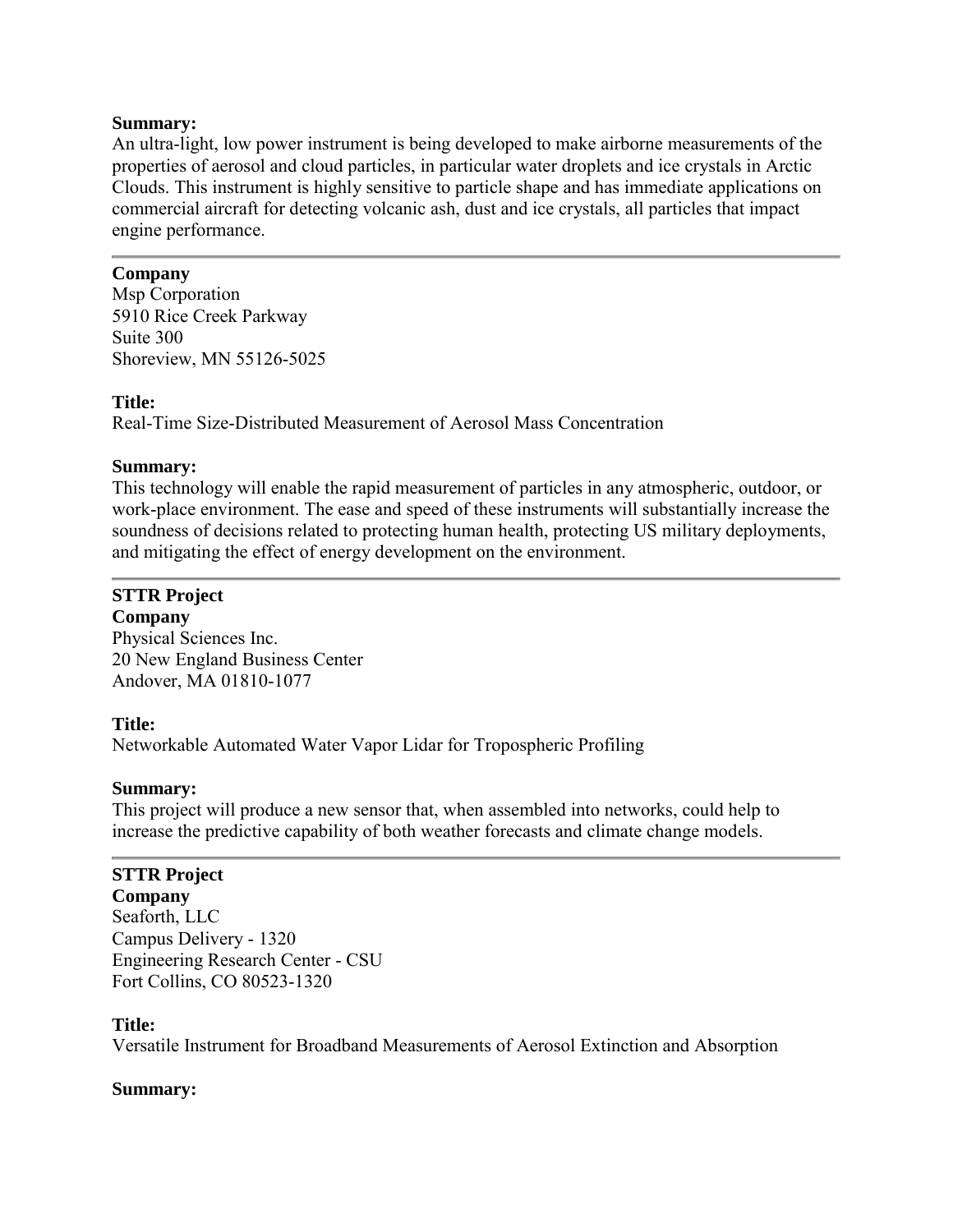Optical properties of aerosols play a key role in air quality, visibility, and potential effects of climate change. The proposed instrument provides new and improved capability in terms of measuring aerosol optical properties to address these challenges.

[top of page ↑](#page-0-0)

## <span id="page-11-0"></span>**TOPIC: Carbon Cycle Measurements of the Atmospthere and the Biosphere**

## **Company**

Aerodyne Research, Inc. 45 Manning Road Billerica, MA 01821-3976

## **Title:**

Compact High Precision Field Instrument for all Major Greenhouse Gases

## **Summary:**

We will design a highly sensitive trace gas monitor that is unique in simultaneously and rapidly measuring the atmospheric concentrations of the three most important greenhouse gases: carbon dioxide, methane and nitrous oxide. This instrument will quantify the sources and sinks of the gases which primarily drive global climate change.

## **Company**

Applied Spectra, Inc. 46661 Fremont Blvd Fremont, CA 94538-6410

## **Title:**

New Technology of Rapid Isotopic Measurement of Soil Organic Manner to Quantify Carbon Sequestration in Climate Change Studies

## **Summary:**

This project will demonstrate and evaluate a new technology called LAMIS (Laser Ablation Molecular Isotopic Spectroscopy) which was developed to address the measurement of carbon and nitrogen isotopes. LAMIS provides isotope ratio measurements in real-time, at atmospheric pressure (no mass spectrometer) and without sample preparation.

## **Company**

Kwj Engineering Incorporated 8440 Central Avenue Suite 2D Newark, CA 94560-3453

**Title:**

High Performance Low Power Electrochemical CO2 Gas Sensor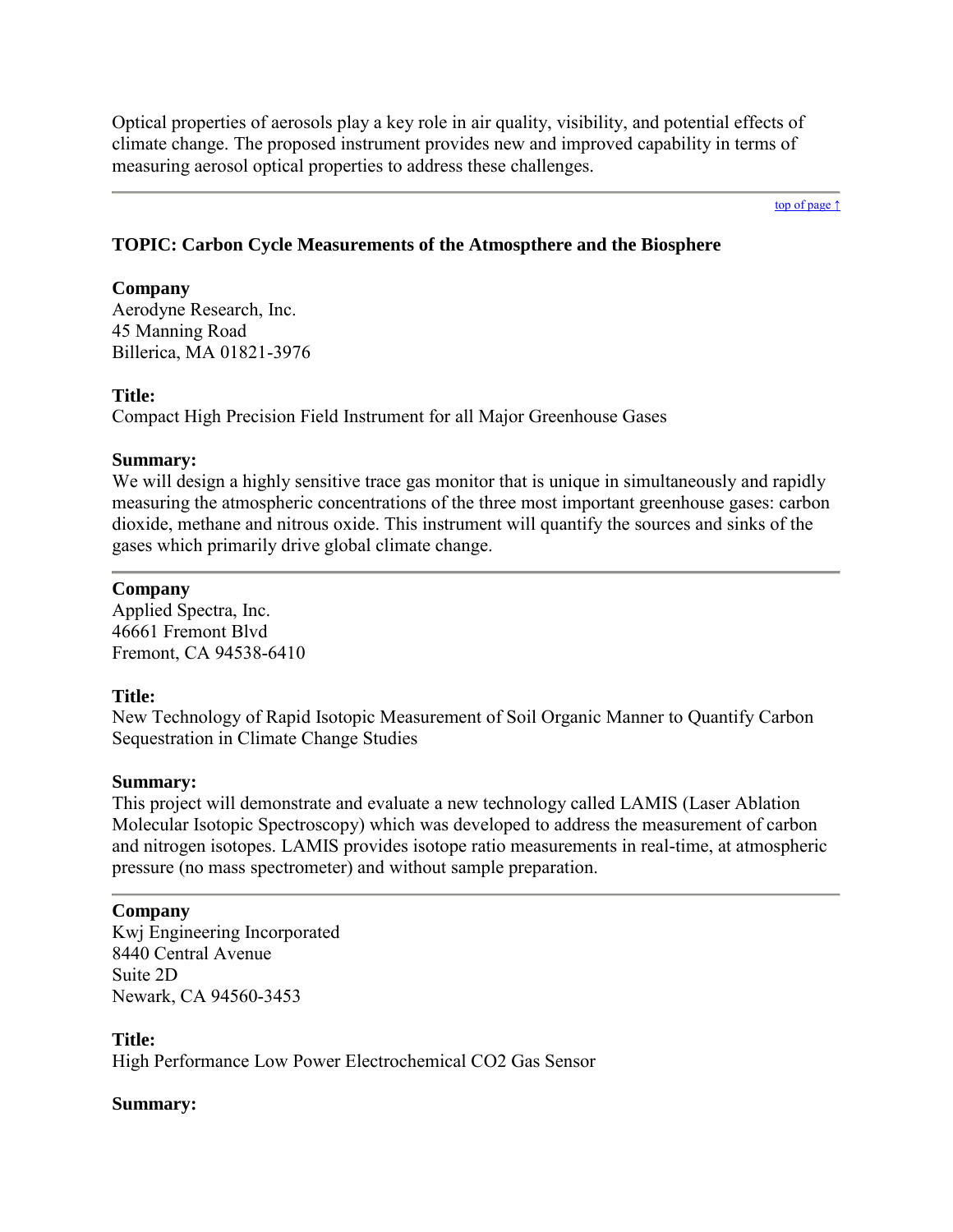This SBIR program will develop a novel sensor that will support the acquisition of high quality data to support carbon cycle management throughout the United States. This sensor will provide reliable data on CO2 ambient changes in a wide variety of locations.

## **Company**

Los Gatos Research 67 East Evelyn Avenue Suite 3 Mountain View, CA 94041-1518

## **Title:**

Portable System for the Measurements of Concentration, Isotopic Composition and Flux of Ambient CH4 and CO2 Released from Soil and Water

## **Summary:**

Los Gatos Research proposes to develop a field-deployable analyzer to monitor greenhouse gases (e.g. methane and carbon dioxide) emitted from the soil. Such measurements are critical to better understanding the Earth's carbon balance and developing unconventional energy sources (e.g. shale gas deposits).

## **Company**

Physical Optics Corporation 20600 Gramercy Place, Bldg. 100 Torrance, CA 90501-1821

## **Title:**

Carbon Sensor Network System

## **Summary:**

Measurement technology is needed to quantify annual net changes of carbon in terrestrial vegetation, and in emissions from various sources, over large areas. A network of all-weather, miniaturized, high-accuracy optical sensors will be developed for simultaneous monitoring of carbon dioxide, carbon monoxide, and methane concentrations distributed over large areas.

[top of page ↑](#page-0-0)

## <span id="page-12-0"></span>**TOPIC: Genomic Science and Related Biotechnologies**

## **Company**

Gigagen Inc. 409 Illinois St San Francisco, CA 94158-2509

**Title:** Massively Parallel Single Cell Transcriptomics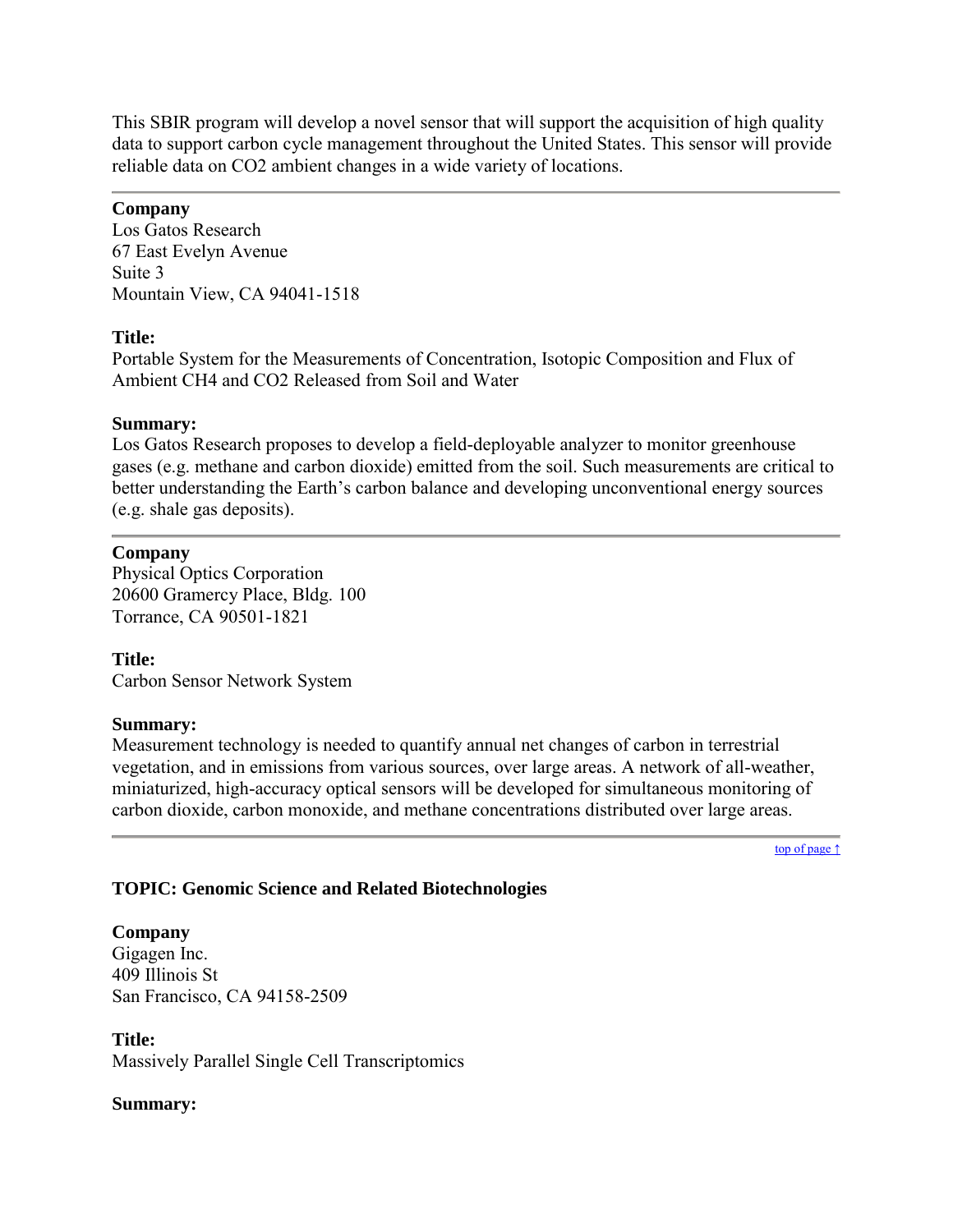Biofuel and ecology researchers want to understand this variation microorganisms single cell level, but conventional technology for single cell analysis is slow and expensive. We propose a new technology that will make single cell analysis much faster and cheaper, which has important applications in biofuels, ecology, and biomedicine.

## **Company**

Kitware Inc. 28 Corporate Drive Clifton Park, NY 12065-8688

## **Title:**

Cloud Computing and Visualization Tools for KBase

## **Summary:**

Genetics and biology researchers are being inundated with data that must be processed with complex computer algorithms. We intend to produce a new open source architecture for systems biology researchers to produce, share, and run their algorithms using scalable cloud computing platforms.

## **Company**

Kultevat, LLC 2692 E Street San Diego, CA 92102-2717

## **Title:**

Rapid Impedance Methods for Assaying Hydrocarbons and Fermentable Sugars in Plant **Materials** 

## **Summary:**

The goal of this project is to develop tools and methods which shorten the time, and reduce the cost, of breeding new, improve bioenergy crops, and enhancing their yield traits.

## **Company**

Zachary Apte Dba Evolvemol 1442A #444 Walnut St. Berkeley, CA 94709-1405

## **Title:**

A Microfluidic Platform for the Discovery and Functional Annotation of Metagenomic Enzymes

## **Summary:**

This project will develop a high-throughput, microfluidic platform technology to identify genes and metabolic networks involved in producing enzymes with specific activity. This technology will take a enzyme substrate and rapidly find metagenomic sequences involved in its conversion. The method allows quick sampling of the enormous functional reservoir of novel genes from a metagenome for applications in bioenergy, biosequestration, bioremediation and beyond.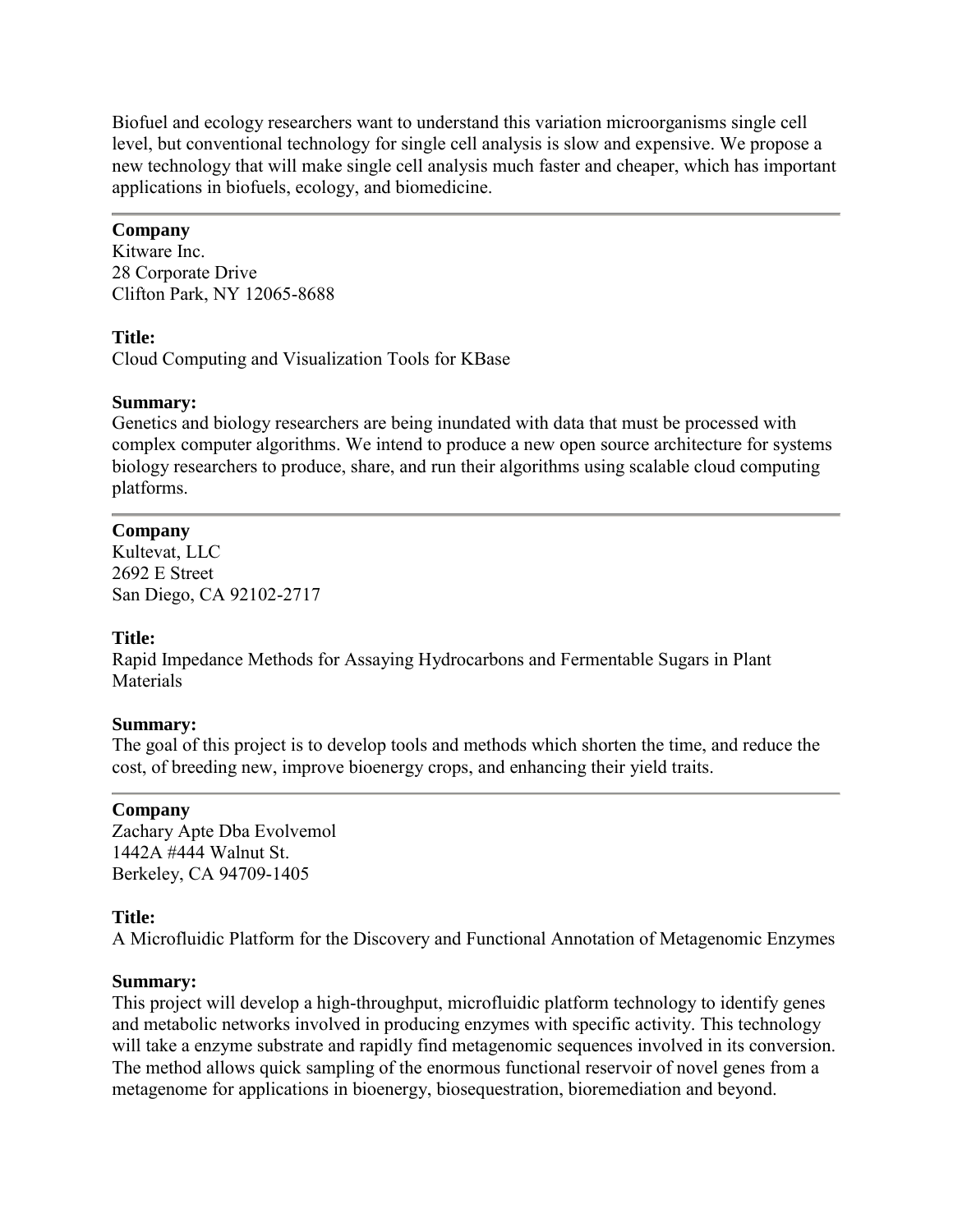## <span id="page-14-0"></span>**TOPIC: Enhanced Availability of Climate Model Output**

## **STTR Project**

**Company** Climate Forecast Applications 845 Spring ST. NW #129 Atlanta, GA 30308-1043

## **Title:**

Application of Global Weather and Climate Model Output to the Design and Operatio of Wind-Energy Systems

## **Summary:**

CFAN's proposed wind-energy forecasting decision support tool will resolve limitations of existing forecast solutions to provide improved ability to incorporate wind based power supply into the national energy mix and assist in the proper expansion of capacity in both inland and offshore locales.

## **Company**

Ientech LLC 1780 Corsica Drive Wellington, FL 33414--104

## **Title:**

A Watershed Based Web Tool Enhancing Climate Model Output Usage

## **Summary:**

This watershed based web tool system investigates climate change impacts by animated visualization and readily usable information required for watershed hydrological assessment, drought/flood management, agriculture management, pollution control management and land use planning.

[top of page ↑](#page-0-0)

## <span id="page-14-1"></span>**TOPIC: Technologies for Subsurface Characterization and Monitoring**

## **Company**

Brooks Rand Labs 3958 6th Ave NW Seattle, WA 98107-5058

## **Title:**

An Automated, Atomic Fluorescence-Based, Field Deployable Groundwater Mercury Monitoring System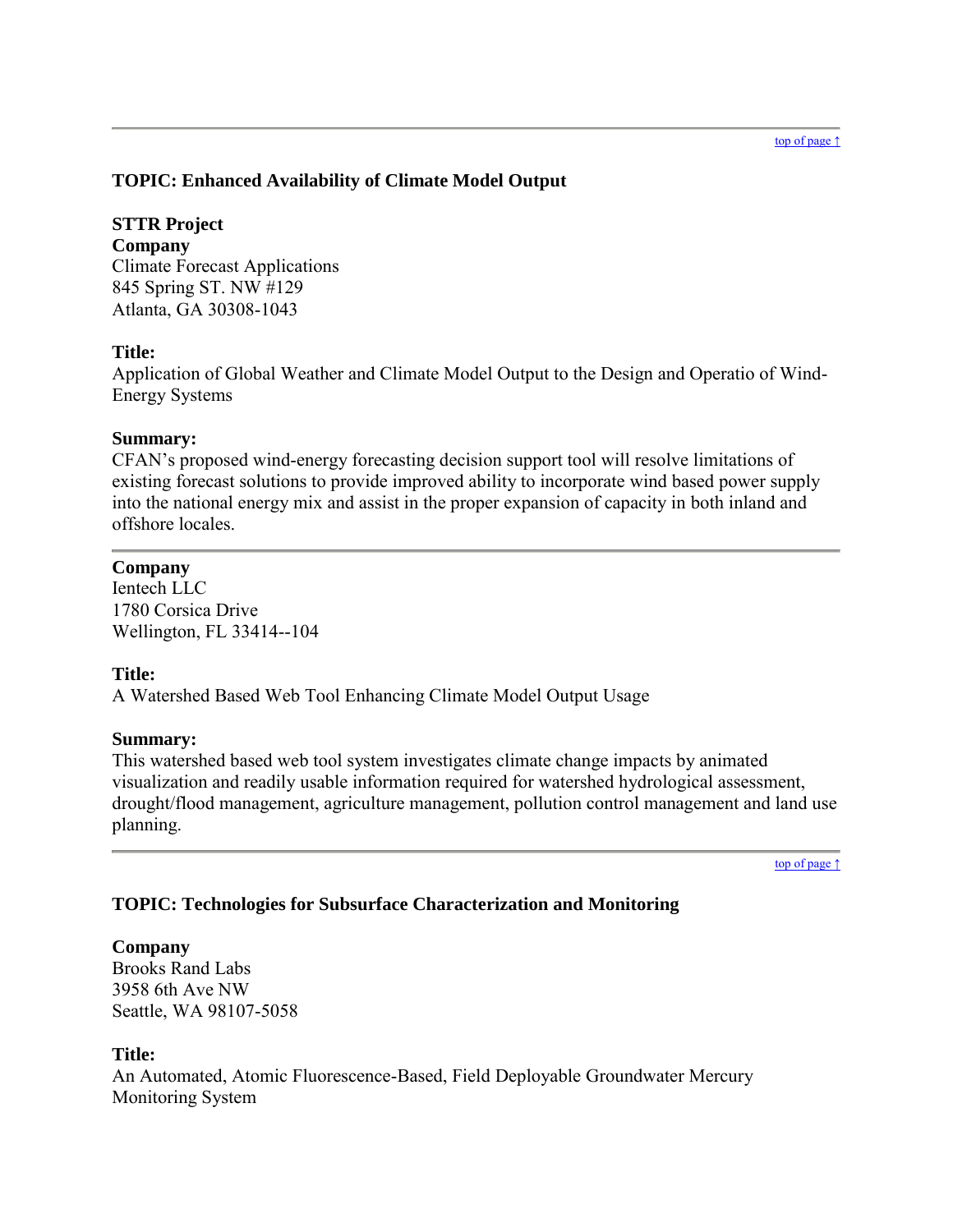Brooks Rand Labs proposes to design an automated, field deployable system to measure mercury concentrations in water. This will greatly reduce the cost of measuring mercury in the environment and could lead to a large increase in the availability of data, especially real-time data.

### **Company**

Freestone Environmental Services, Inc. 1100 Jadwin Avenue, Suite 250 Richland, WA 99352-3425

## **Title:**

Real-Time, In Situ Measurement of Hexavalent Chromium in Groundwater

### **Summary:**

The U.S. Department of Energy is seeking a remote sensor for measuring chromium contamination in groundwater wells. Laboratory methods based on spectrochemical analysis are being adapted for remote, submerged, long-term measurement.

## **Company**

Giner, Inc. 89 Rumford Avenue Newton, MA 02466-1311

## **Title:**

Field Monitor to Measure Chromium and Cobalt in Subsurface Water and Soil

#### **Summary:**

Giner, Inc. proposes to develop a field-deployable electrochemical sensor with near-real-time response for monitoring chromium and cobalt pollution. The proposed sensor will improve monitoring capabilities by providing fast, reliable, and sensitive on-site quantification of these metals in groundwater, surface water, and soil.

#### **Company**

Los Gatos Research 67 East Evelyn Avenue Suite 3 Mountain View, CA 94041-1518

#### **Title:**

Site-Specific Nitrous Oxide Isotope Analyzer for Measuring Bioremediation

#### **Summary:**

Los Gatos Research proposes to develop a field-deployable analyzer to monitor bioremediation of contaminated soil and groundwater by measuring the emitted nitrous oxide and its isotopes.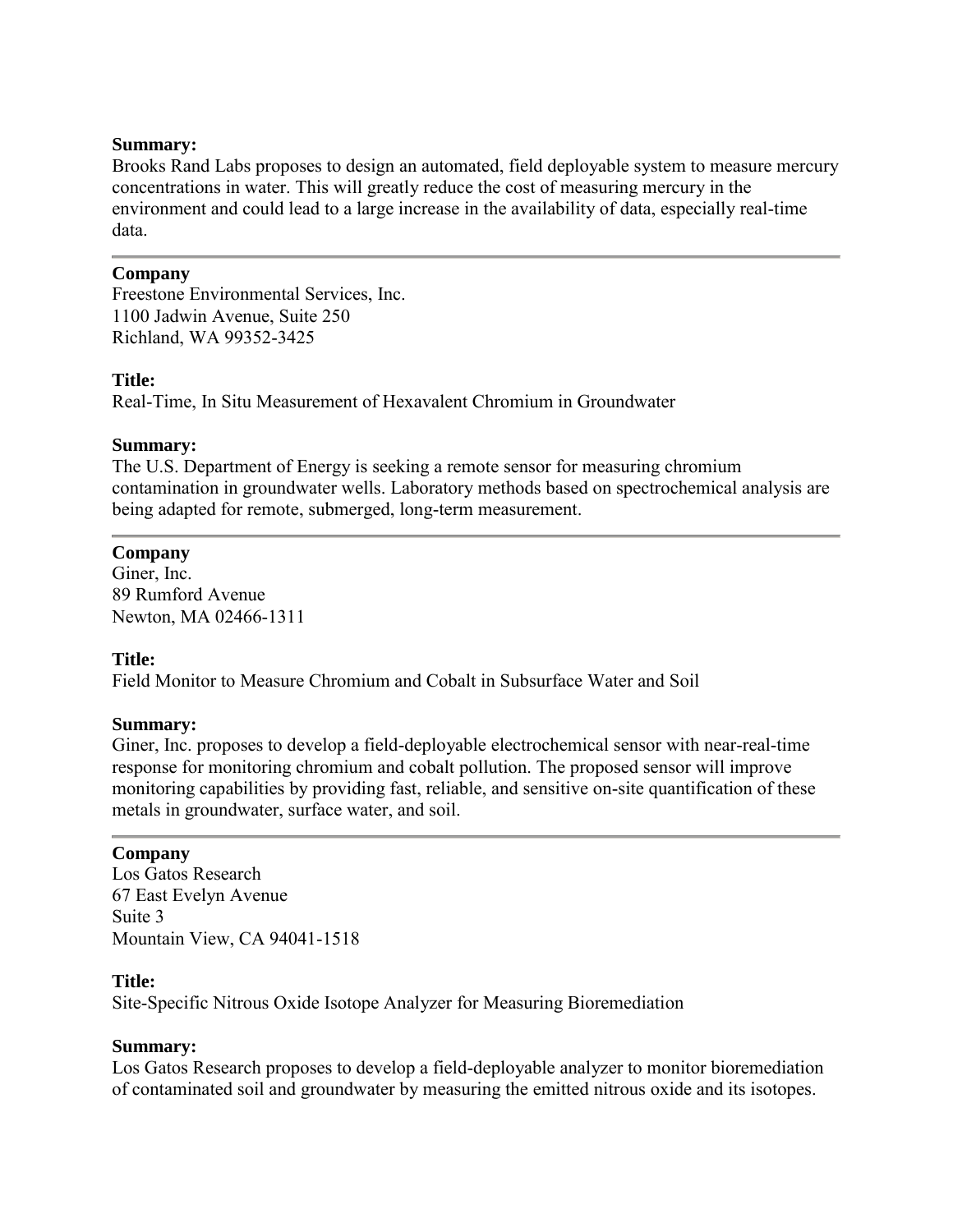Such measurements are critical to monitoring and improving bioremediation at contaminated DOE sites.

### **Company**

Nanosonic, Inc. 158 Wheatland Drive Pembroke, VA 24136-3645

### **Title:**

Integrated Metal RubberTM Sensors for Subsurface Monitoring

### **Summary:**

The proposed integrated Metal Rubber sensor network for subsurface monitoring is of help for the advanced management of remediation. The system can identify potential transfers on a realtime basis, allowing field sites to establish models concerning water transport, chemical migration, mass transfer and microbiologic activity.

### **Company**

Southwest Sciences, Inc. 1570 Pacheco Street, Suite E-11 Santa Fe, NM 87501-3993

### **Title:**

Micro-Fluidic Spectrometer for Measuring Groundwater Contamination

#### **Summary:**

Southwest Sciences proposes to develop a micro-fluidic sensor for measuring heavy metals in groundwater by measuring their uv-visible spectra. High sensitivity will be obtained using cavity enhanced spectroscopy.

[top of page ↑](#page-0-0)

## <span id="page-16-0"></span>**TOPIC: Technology to Support BES User Facilities**

## **Company**

Dynaflow, Inc. 10621-J Iron Bridge Road Jessup, MD 20791-9381

#### **Title:**

Development of an Acoustic Instrument for Bubble Size Distribution Measurement in Mercury

#### **Summary:**

This project will develop an acoustic diagnostic tool that can meet all the bubble sizing requirements for Spallation Neutron Source (SNS) applications. It will build on the technology of the present state-of-the-art acoustic bubble sizing instrument, the ABS ACOUSTIC BUBBLE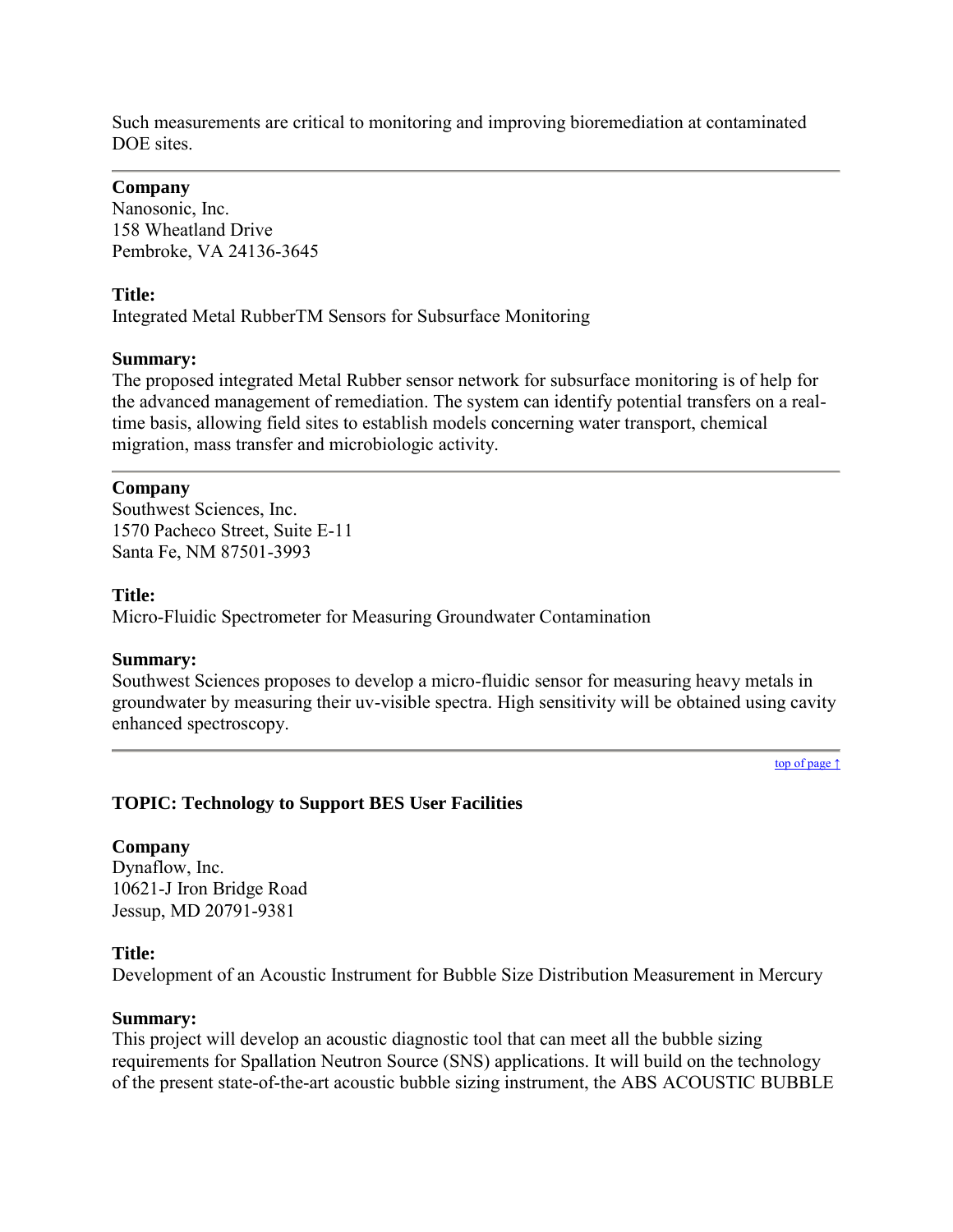SPECTROMETER®Â©, which works well for void fractions of the order of 0.1% and for bubbles between 20 and 500  $\hat{I}'_4$ m in diameter.

## **Company**

Kapteyn-murnane Laboratories Inc. 1855 S 57th Ct Boulder, CO 80301-2811

## **Title:**

Advanced Technologies for Compact 100 W-class Ultrafast Ti:sapphire Lasers to Support DOE Facilities Needs

## **Summary:**

We propose to develop a high power ultrafast Ti:Sapphire amplifier system whose performance is well beyond the capabilities of current state of art technologies. This system will have very wide applicability in both science and industry, including for new science at the Advanced Photon Source at Argonne National Laboratory.

## **Company**

Materials Development, Inc. 3090 Daniels Court Arlington Heights, IL 60004-0000

## **Title:**

Manipulation of Samples at Extreme Temperatures for Fast in-situ Synchrotron Measurements

## **Summary:**

Advanced materials research using x-rays is critical in making technological advances in areas such as pharmaceuticals, "smart materials" for energy storage, transportation and security technologies. This project will have a strong impact on US capabilities in advanced materials, energy technology and overall manufacturing competitiveness

## **Company**

Polaronyx, Inc. 2526 Qume Drive Suites 17 & 18 San Jose, CA 95131-1870

## **Title:**

Mid-Infrared High Energy Ultrafast Fiber Laser for X-Ray Science

## **Summary:**

A high energy mid-infrared ultrafast fiber laser system will be developed for next generation long wavelength pumped X-ray sources. It will enable high energy (10 mJ), short pulse (100 fs), and compact high energy study.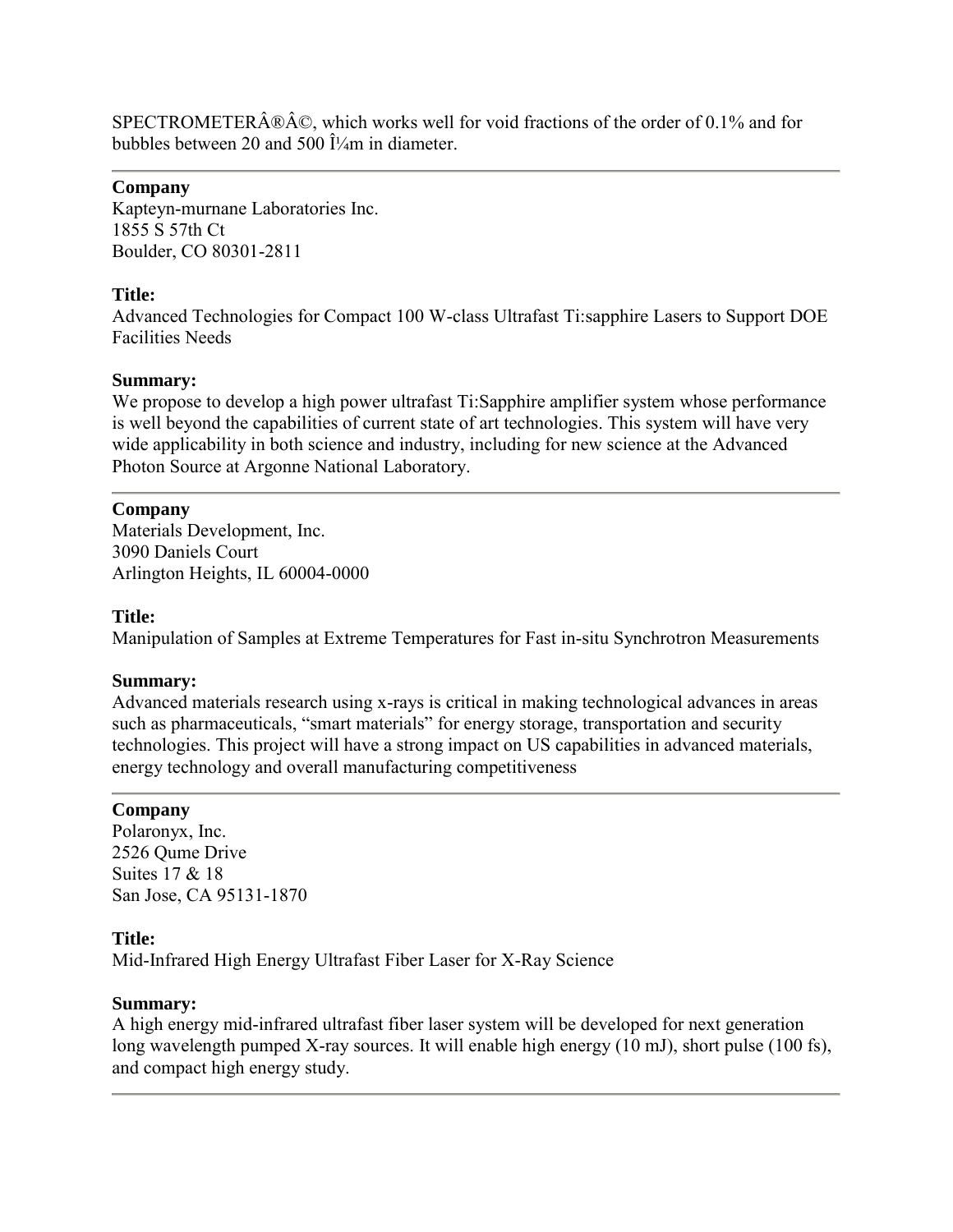## **Company**

Q-peak 135 South Road Bedford, MA 01730-2307

## **Title:**

High-Average Power, High-Energy, 2-um Laser Source for High-Harmonic Generation

## **Summary:**

High pulse energy, high rate, picosecond, pulsed drive lasers to be developed in this program are essential for implementation of a new generation of table-top X-ray sources, with early applications in science and long-range uses in medical diagnostics, providing improved resolution over present X-ray systems.

## **Company**

Radiabeam Technologies, LLC. 1717 Stewart Street Santa Monica, CA 90404-4021

## **Title:**

Sub-Femtosecond Bunch Length Diagnostic

## **Summary:**

This project will develop an ultrafast diagnostic with an unprecedented timing resolution of subfemtoseconds, the natural time-scale of atomic motion. Such a device will find numerous applications in the areas of medicine, industry, security, and basic research.

## **Company**

Radiabeam Technologies, LLC. 1717 Stewart Street Santa Monica, CA 90404-4021

## **Title:**

Inverse Compton Source for Extreme Ultraviolet Lithography

## **Summary:**

This project will develop an extremely bright source of extreme ultraviolet and X-ray radiation, which can be used for semiconductor manufacturing, medical imaging, and homeland security.

## **Company**

Radiation Monitoring Devices, Inc. 44 Hunt Street Watertown, MA 02472-4699

## **Title:**

Manufacturing High Efficiency,yet High Resolution, Scintillator for Wide-Band X-Ray Analysis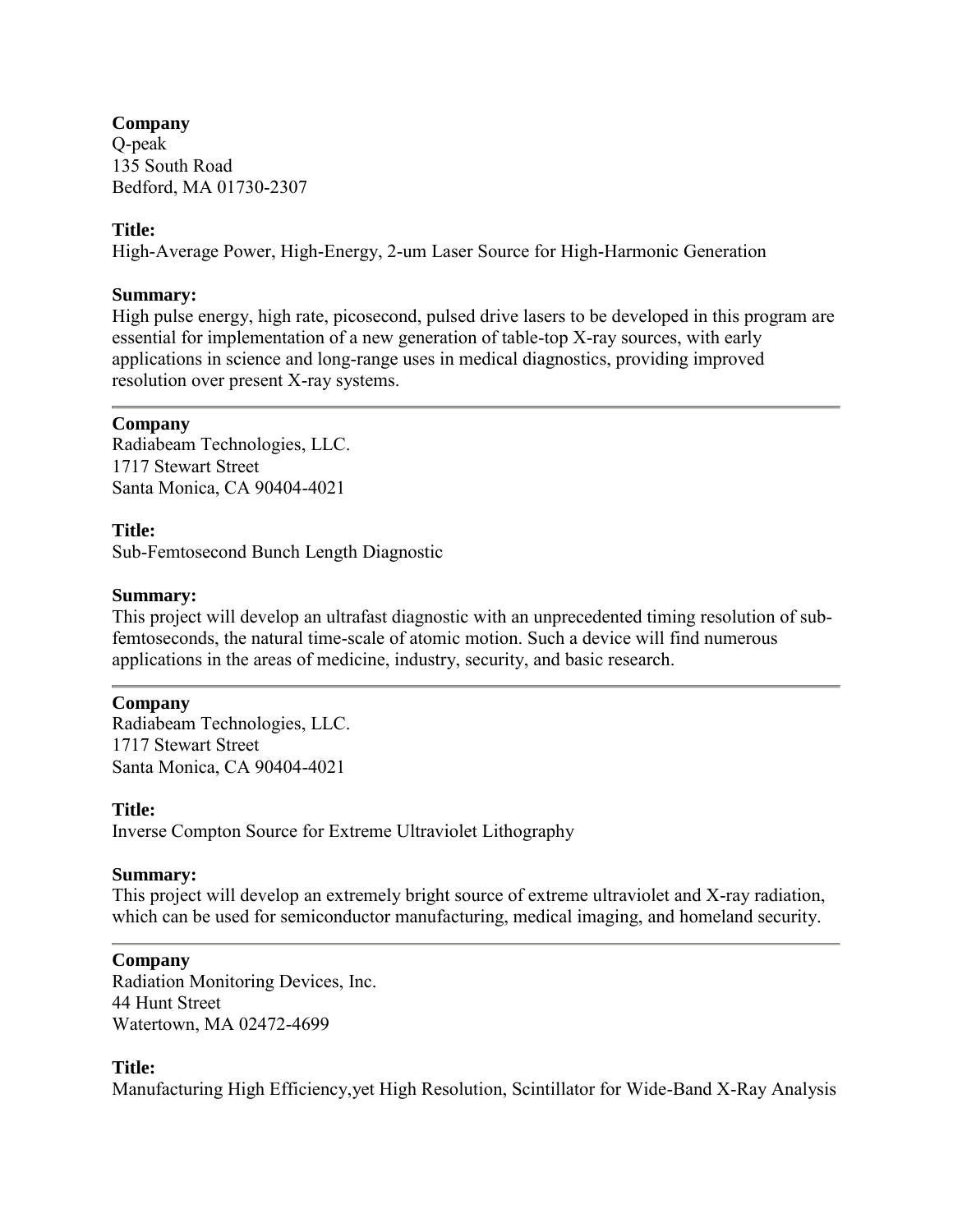The development of the proposed scintillator will allow exploitation of the full potential of current state-of-the-art X-ray detectors used for synchrotron applications, medical imaging, scanning equipment for border patrol and homeland security, and small animal research (essential to the rapid and cost-effective development of new drugs).

## **Company**

Radiation Monitoring Devices, Inc. 44 Hunt Street Watertown, MA 02472-4699

## **Title:**

Low Noise, High Rate X-Ray Spectrometer for Synchrotron Applications

### **Summary:**

The proposed project aims to investigate a new detector design that will have far reaching implications in fundamental scientific studies as well as commercial applications. It will be useful in diverse fields such as materials studies, health care and space research.

### **Company**

Sydor Instruments, LLC 291 Millstead Way Rochester, NY 14624-5101

## **Title:**

Beam Position, Timing and Flux Monitors

#### **Summary:**

Sydor Instruments will collaborate with BNL to advance a Diamond-based beam monitor for synchrotron beamlines. These machine diagnostics will enable scientists to measure 3rd generation synchrotron "white beams" in terms of how many x-rays there are and where the beam is, to optimize the beam for the intended science goal.

#### **Company**

Voxtel, Inc. 15985 NW Schendel Avenue Suite 200 Beaverton, OR 97006-

**Title:** Picosecond Rate X-Ray Photon Counting Detector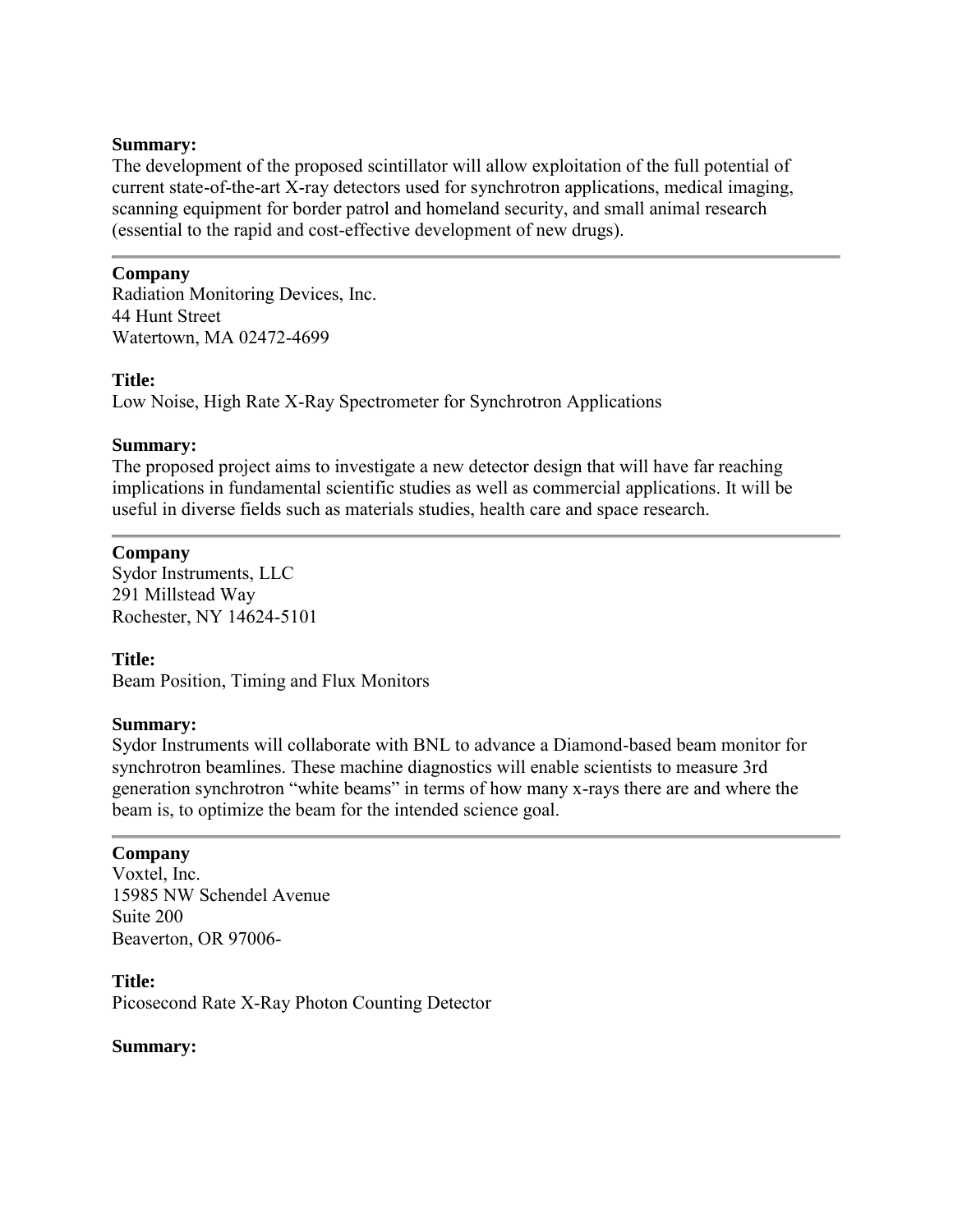A novel pixelated detector array will be developed that enables the realization of the improved time resolving capabilities of modern synchrotrons. This will enable the study of complex and dynamic processes that occur in biological systems.

## **STTR Project**

**Company** Xradia, Inc. 4385 Hopyard Road Pleasanton, CA 94588-2758

## **Title:**

Development of Optimized Controls and Hardware for Synchrotron Hard X-Ray Microscopes with Advanced Spectroscopic Capabilities

## **Summary:**

Xradia Inc. and Stanford Accelerator Laboratory are jointly developing a solution for elemental and oxidation state analysis in 3-D at nanometer length scale. Key applications for this technology are the development of new, reliable energy conversion and storage solutions based on nanotechnology.

[top of page ↑](#page-0-0)

## <span id="page-20-0"></span>**TOPIC: Radio Frequency (RF) Devices and Components for Accelerator Facilities**

## **Company**

Muons, Inc. 552 N. Batavia Ave Batavia, IL 60510-0000

## **Title:**

High Power S-Band Vacuum Load

## **Summary:**

A high-peak-power RF load will be developed for use in an ultra-high vacuum.

## **Company**

Niowave, Inc. 1012 N. Walnut Street Lansing, MI 48906-5061

## **Title:**

Development of a Superconducting RF Crabbing System based on a Quarter Wave Resonator for Ultrashort Pulses at Light Sources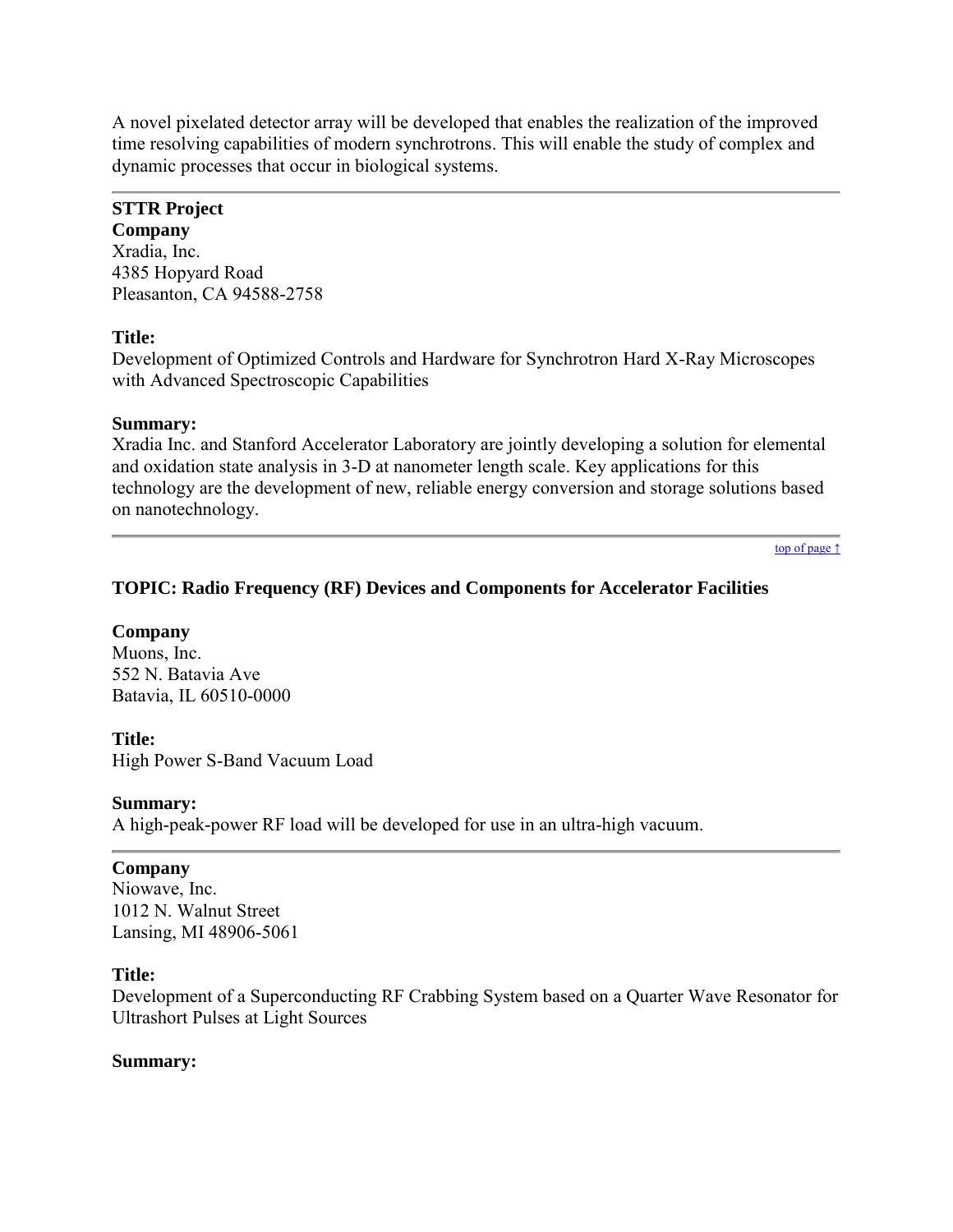This SBIR project will build a novel "crabbing" cavity that rotates the electron beam in a storage ring x-ray source to produce short pulses of x-ray light - close to one trillionth of one second for a variety of research purposes.

## **Company**

Niowave, Inc. 1012 N. Walnut Street Lansing, MI 48906-5061

### **Title:**

Continuous Wave Thermionic Copper RF Gun for Compact FELs

### **Summary:**

Compact Free Electron Lasers are a new class of tunable high power lasers that offer an economical option for isotope production, novel x-ray sources and other applications. Niowave proposes to develop the high power electron source required to operate the compact Free Electron Laser.

[top of page ↑](#page-0-0)

## <span id="page-21-0"></span>**TOPIC: Advanced Sources for Accelerator Facilities**

### **Company**

Advanced Energy Systems, Inc. 27 Industrial Blvd Unit E Medford, NY 11763-2286

## **Title:**

Development of a Field Emitter Array Based High-Current Electron Injector

#### **Summary:**

The National Academies has identified this as an area of critical importance to the development of high-power free-electron lasers. Should the program prove successful, not only would the cathodes provide improved economic and reliability performance for existing user facilities such as light sources and FELs, but could also allow penetration into markets presently restricted to thermionic cathodes such as environmental remediation systems for water remediation and flue gas scrubbing.

#### **Company**

Calabazas Creek Research, Inc. 690 Port Drive San Mateo, CA 94404-1010

#### **Title:**

Asymmetric Immersed Pole Undulators for Advanced Radiation Sources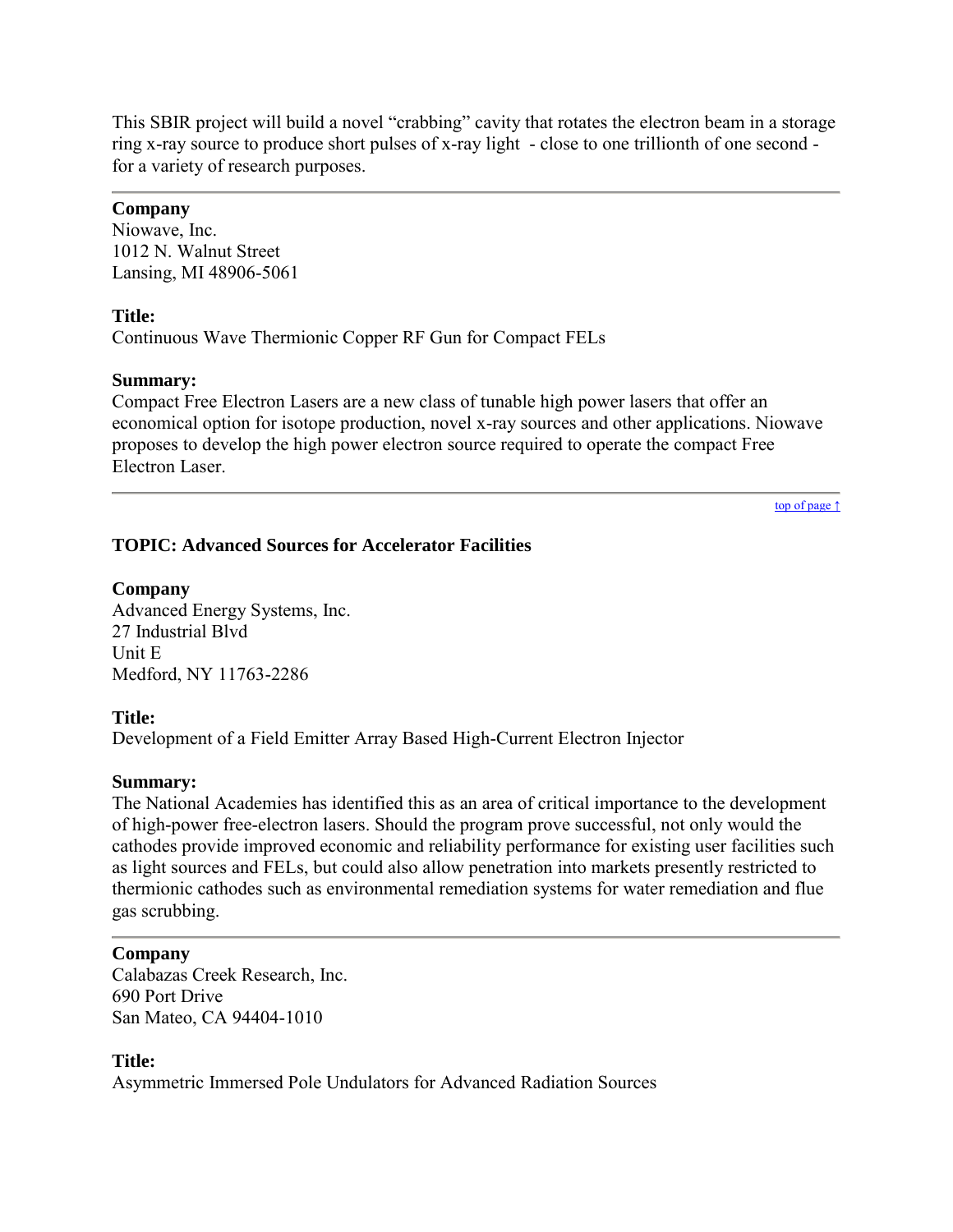Calabazas Creek Research, Inc. (CCR) is proposing to develop a high-field, short-period magnetic undulator, the Asymmetric Immersed Pole (AIP) undulator, for applications in highenergy accelerator light sources. The AIP undulator will extend the performance of light sources and their applications to nano-materials, applied physics, chemistry, biology, and the commercial, medical, and military technologies they support.

## **Company**

Hyper Tech Research, Inc. 539 Industrial Mile Road Columbus, OH 43228-2412

## **Title:**

Improvement on Short Period Planer Undulator

## **Summary:**

The research is directed towards the development of improved superconducting undulators, the devices that convert the energy of a dedicated synchrotron's electron beam into short wavelength light or x-rays. The research will lead to the emergence of improved light (or "photon") sources for use in materials research, industry, and medicine. For example, this includes the processing of semiconductor chips for computers, determining the age of materials through radiocarbon dating, sterilizing medical equipment and food products and the diagnosing and treatment of cancer.

## **Company**

Iap Research, Inc. 2763 Culver Avenue Dayton, OH 45429-3723

## **Title:**

Magnets for Cryogenically-Cooled Permanent Magnet Undulators (CPMU)

## **Summary:**

The project will deliver high performance PrFeB permanent magnets that will be suitable for use in cryogenic permanent magnet undulators (CPMU). Such undulators will enable generation of brilliant beams of photons with energies of 50 keV that are currently unavailable in modern Synchrotron Light Sources.

## **Company**

Muplus, Inc. 45 Jonquil Lane Newport News, VA 23606-

## **Title:**

High Brightness Superconducting RF Photo Injector Gun Cavity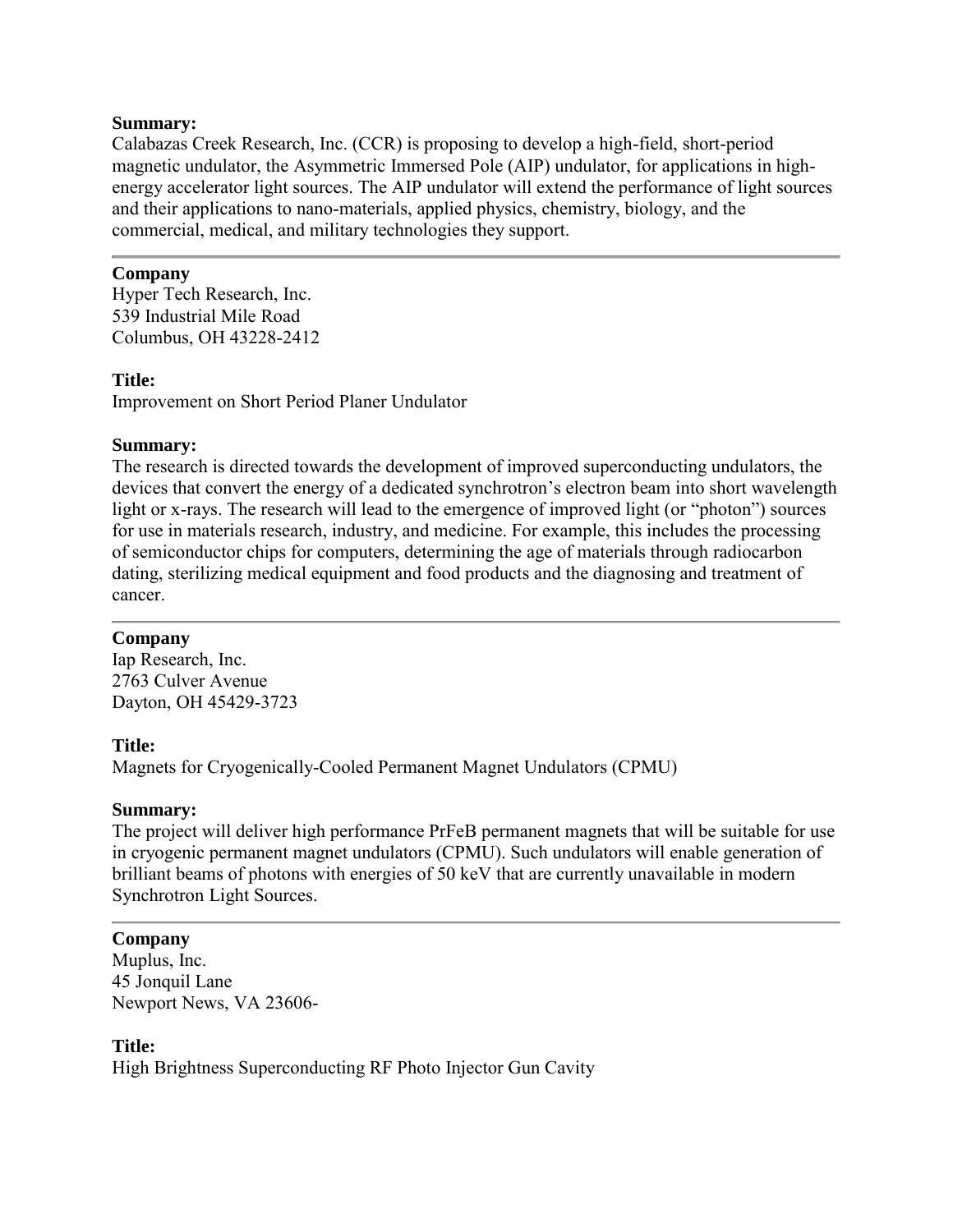A novel design concept is being developed for a superconducting RF gun, which is a key component of next generation light sources that require high brightness electron beams.

#### **Company**

Radiabeam Technologies, LLC. 1717 Stewart Street Santa Monica, CA 90404-4021

### **Title:**

Laser-Free RF-Gun as a Powerful THz Source

### **Summary:**

This project will develop an intense, compact terahertz (T-ray) source. Applications include small container and personnel screening, cancer diagnosis and fundamental research.

### **Company**

Tech-x Corporation 5621 Arapahoe Ave Boulder, CO 80303-1379

### **Title:**

Software for Modeling and Design of Diamond Amplifier Cathodes

#### **Summary:**

Novel high-current, high-brightness, low emittance electron sources are required for operation and major upgrades of existing and future DOE user facilities. High-fidelity software is being developed to enable new capabilities to design advanced, diamond amplifier cathodes.

[top of page ↑](#page-0-0)

## <span id="page-23-0"></span>**TOPIC: Ancillary Technologies for Accelerator Facilities**

## **Company**

Agiltron, Inc. 15 Presidential Way Woburn, MA 01801-1040

## **Title:**

Mode Locked Fiber Ring Laser Based High Power Oscillator System

#### **Summary:**

High pulse energy mode lock fiber laser with high repetition rate are a long sought goal of optical laser technology, useful for a broad range of research and commercial applications ranging from defense countermeasures to laser surgery. The proposed research will lead to the practical high pulse energy fiber laser to be used as the seeding laser for free electron laser.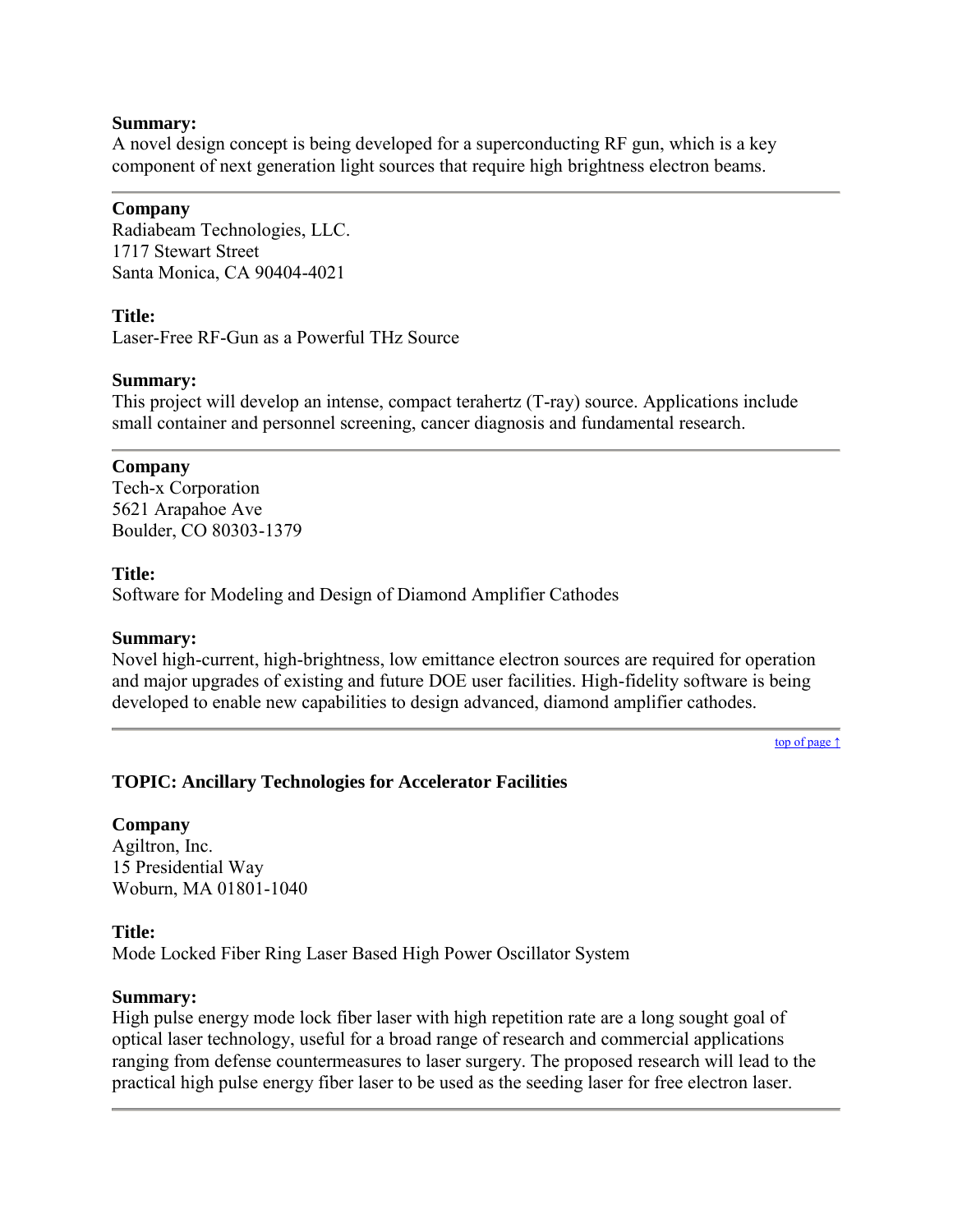## **Company**

Alameda Applied Sciences Corporation 3077 Teagarden Street San Leandro, CA 94577-5720

## **Title:**

Nb Coatings for Bellows used in SRF Accelerators

## **Summary:**

Alameda Applied Sciences Corporation proposes to use existing cathodic arc deposition hardware to provide a cost-effective upgrade for existing phosphor bronze accelerator bellows. AASC's commercial business will benefit from licensing this technology for upgrading many of today's cutting edge accelerators.

## **Company**

Epic Consulting 101 Mountain Ridge Drive Mount Sinai, NY 11766-1413

## **Title:**

EPICS-Large-Scale High-Performance Integrated Data Storage for Accelerator and Beamline Experiments

## **Summary:**

EPICS is an open-source control and data acquisition system that is a de-facto standard at DoE laboratory research facilities in the US. Through SBIR grant funding, a new generation of this software has been released to support physics applications and scientific data representation. This project prototypes the ability to archive these data at rates needed by our nation's energy and biological scientists to take advantage of the latest XRay lights sources and the state of the art detectors coming available for scientific research.

## **Company**

Gener8 Incorporated 535 Del Rey Ave. Sunnyvale, CA 94085-3514

## **Title:**

Integrated 2.0 Micron Modelocked Laser for E-SASE Advanced Accelerator Applications

## **Summary:**

We propose a novel new architecture for a mode-locked laser at 2.0 microns that is designed to achieve sub-100 fs pulse widths for application to free-electron laser (FEL)-based light sources that are using the enhanced self-amplified spontaneous emission (ESASE).

## **Company**

Magiq Technologies, Inc.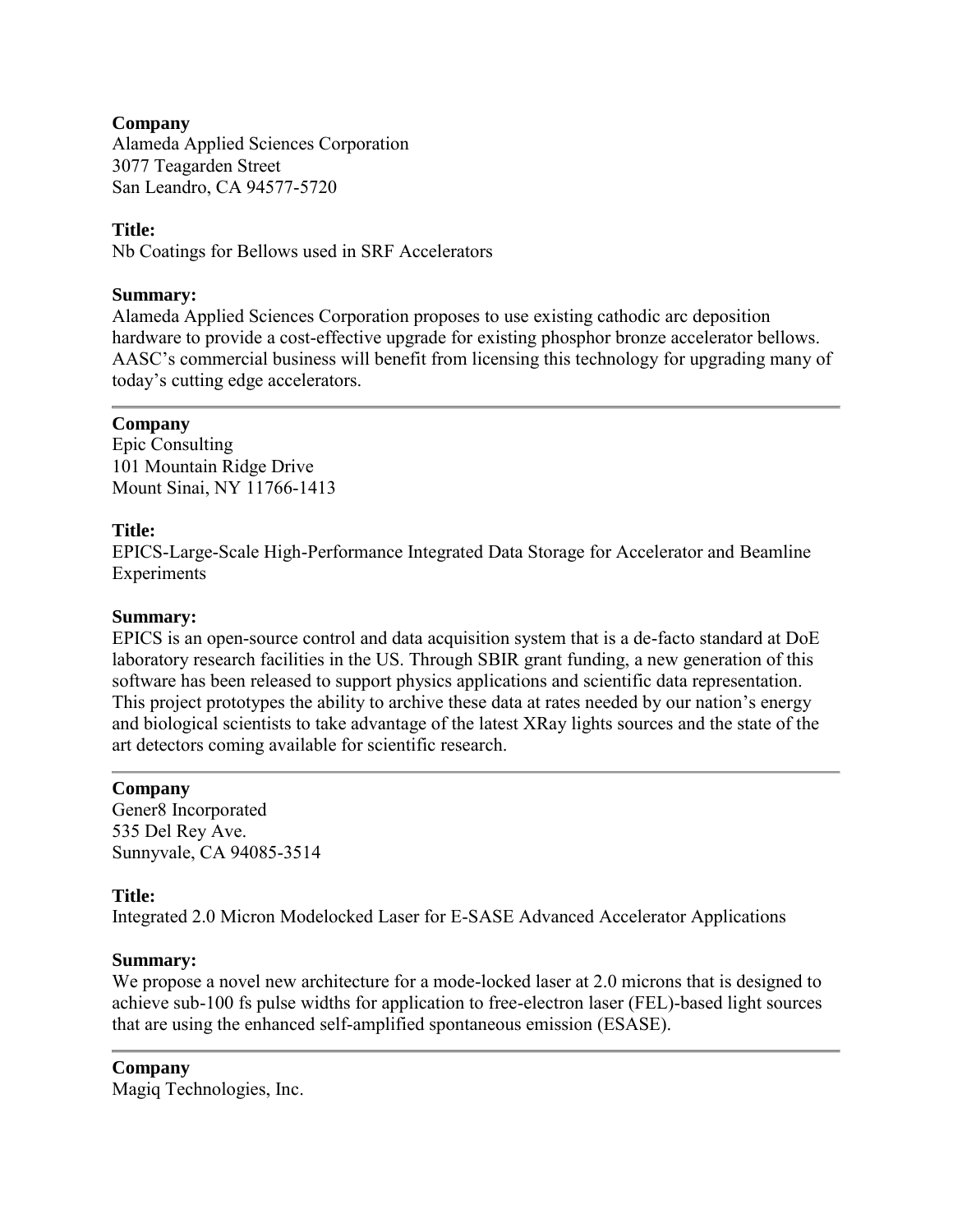11 Ward Street Somerville, MA 02143-4214

## **Title:**

Synchronization System for Next Generation Light Sources

## **Summary:**

MagiQ Technologies is teamed with top scientists from Lawrence Berkeley Laboratory to develop a fiber optic-based synchronization and communication system for control of nextgeneration light sources.

## **Company**

Q-peak 135 South Road Bedford, MA 01730-2307

## **Title:**

High Power Mid-IR Laser System for ESASE

## **Summary:**

Revolutionary advances in the fundamental studies of atoms, molecules, and solids have been made possible by development of ultra-high-power, ultra-short pulse lasers, and associated optics. Spin-off applications of the advances cover a wide and diverse area, ranging from diagnostic medicine to remote detection of hidden explosives and other weapons of mass destruction. Our program will make significant progress in the laser technology needed for the next generation of ultrafast X-ray systems, and will also reduce their cost and complexity.

## **Company**

Tech-x Corporation 5621 Arapahoe Ave Boulder, CO 80303-1379

## **Title:**

Integrated Modeling of Beam Dynamics, Pulse Propagation and Lasing to Design Next-Generation Free Electron Lasers

## **Summary:**

Free electron lasers are a key technology for scientific research, with emerging applications in the industrial processing of materials, and with future applications in shipboard self defense and homeland security. State-of-the-art software will be developed for this growing market.

[top of page ↑](#page-0-0)

## <span id="page-25-0"></span>**TOPIC: Instrumentation for Advanced Chemical Imaging**

**STTR Project Company**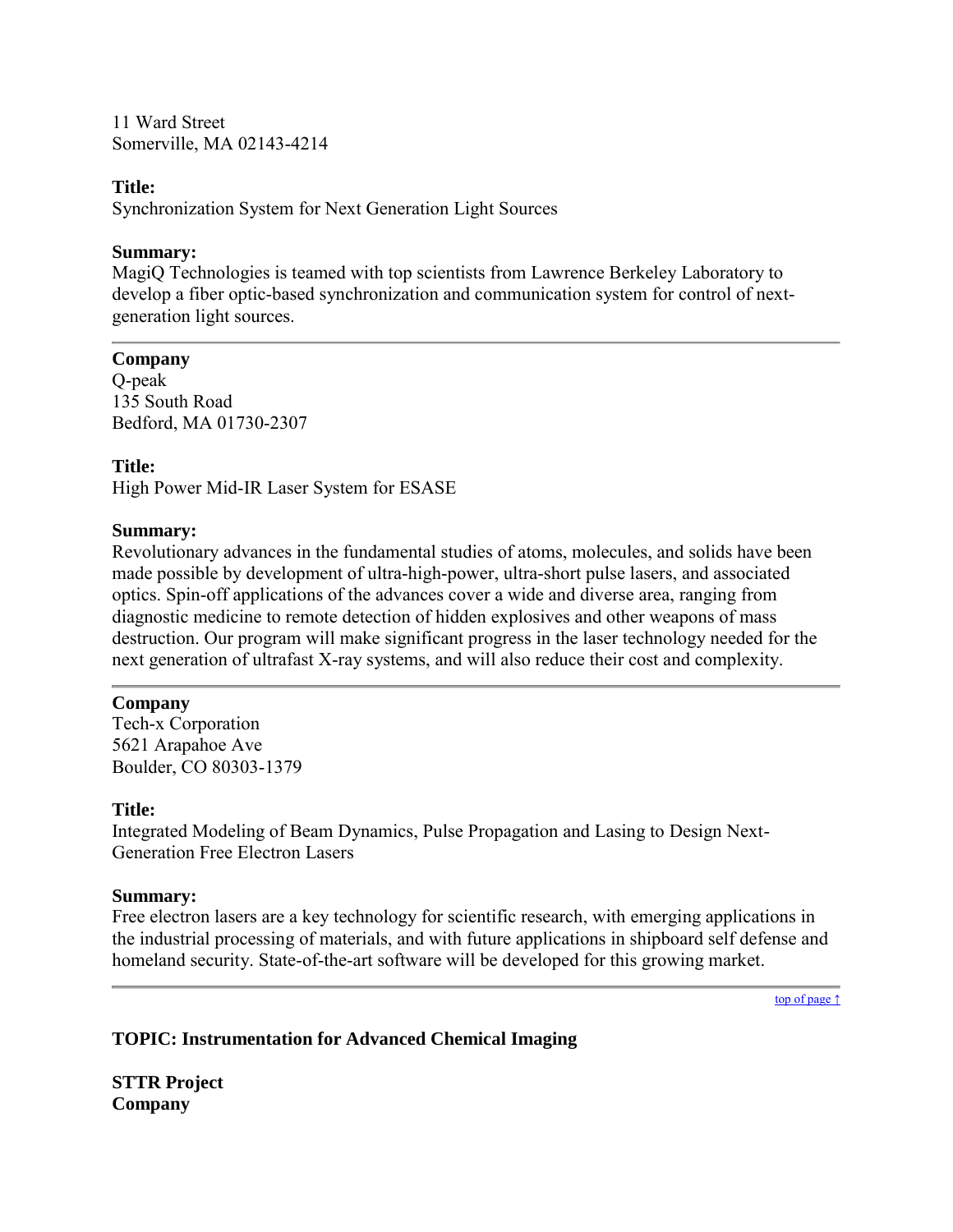Mesa Photonics, LLC 1550 Pacheco St. Santa Fe, NM 87505-3914

### **Title:**

High Spatial Resolution Coherent Ultrafast Spectroscopy

#### **Summary:**

This project will develop low-cost, high precision instrument to improve medical research, homeland security, and nanomaterials.

[top of page ↑](#page-0-0)

### <span id="page-26-0"></span>**TOPIC: Instrumentation for Electron Microscopy and Scanning Proble Microscopy**

## **STTR Project**

**Company**

Anasys Instruments Corp 121 Gray Avenue Suite 100 Santa Barbara, CA 93101-1809

## **Title:**

Resonance-Enhanced Infrared Nanospectroscopy (REINS) based on Atomic Force Microscopy

#### **Summary:**

This STTR project will provide nanoscale measurement and mapping of the chemical composition of a wide range of materials and biological samples. This project will have extensive applications in materials and life sciences, including accelerated development of novel materials including those for energy generation, storage and conservation.

#### **Company**

Asylum Research Corporation 6310 Hollister Ave Santa Barbara, CA 93117-3115

## **Title:**

High Throughput Ionic and Electronic Transport Probing System

#### **Summary:**

Nanoscale probing and testing is essential to rapid evaluation and development of candidate energy storage materials. This project will develop a High Throughput Ionic and Electronic Transport Probing System to quickly evaluate these materials for their potential for increasing battery and fuel cell energy density and efficiency.

#### **Company**

Hummingbird Precision Machine Co, Dba Hummingbird 8300 28th Ct. NE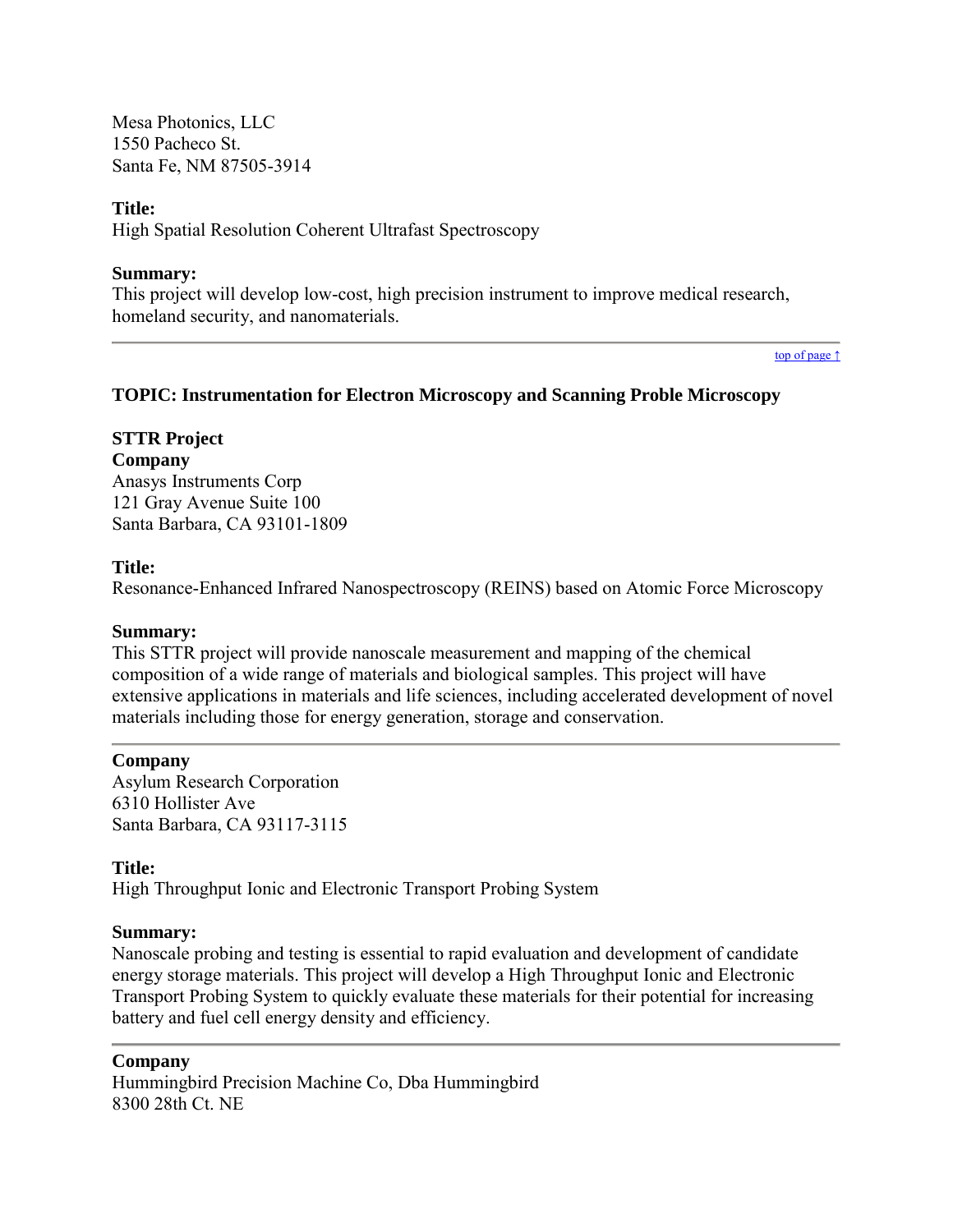Units 200/300/400 Lacey, WA 98516-7126

## **Title:**

Liquid and Full Pressure Range Gas Environmental TEM Specimen Holders for High-Resolution Elemental Analysis

## **Summary:**

This project proposes to develop and commercialize electron microscope environmental gas and liquid specimen holders to give researches radically improved methods for studying energy storage and generation processes and materials at the nanometer scale. This should facilitate improvement of batteries and fuel cells and increase efficiency of catalytic processes.

## **Company**

Hummingbird Precision Machine Co, Dba Hummingbird 8300 28th Ct. NE Units 200/300/400 Lacey, WA 98516-7126

## **Title:**

Cross-Correlative Double-Tilt Nano-Mechanical Testing Platform for The Transmission and Scanning Electron Microscopes

## **Summary:**

Mechanical properties of nano-scale materials are important for ensuring the reliability of new generations of nano-scale electrical and mechanical devices. This proposal focuses on the development of a tool to enable electron microscopy studies of the mechanical properties of materials and their correlation with the atomic structure of the materials.

## **Company**

Nion Company 1102 8th Street Kirkland, WA 98033-5666

## **Title:**

Ultra High Energy Resolution Electron Spectrometer for Atomic Resolution Studies

## **Summary:**

A research instrument that will open a fundamentally new window on the properties of materials at the atomic scale will be designed and built. The instrument will provide a better understanding of the role of key atomic constituents in devices such as efficient batteries and fuel cells. This will help with the design of energy conversion and storage devices of increased efficiency, and bring us closer to a green economy entirely based on renewable resources.

[top of page ↑](#page-0-0)

## <span id="page-27-0"></span>**TOPIC: Instrumentation and Tools for Materials Research Using Neutron Scattering**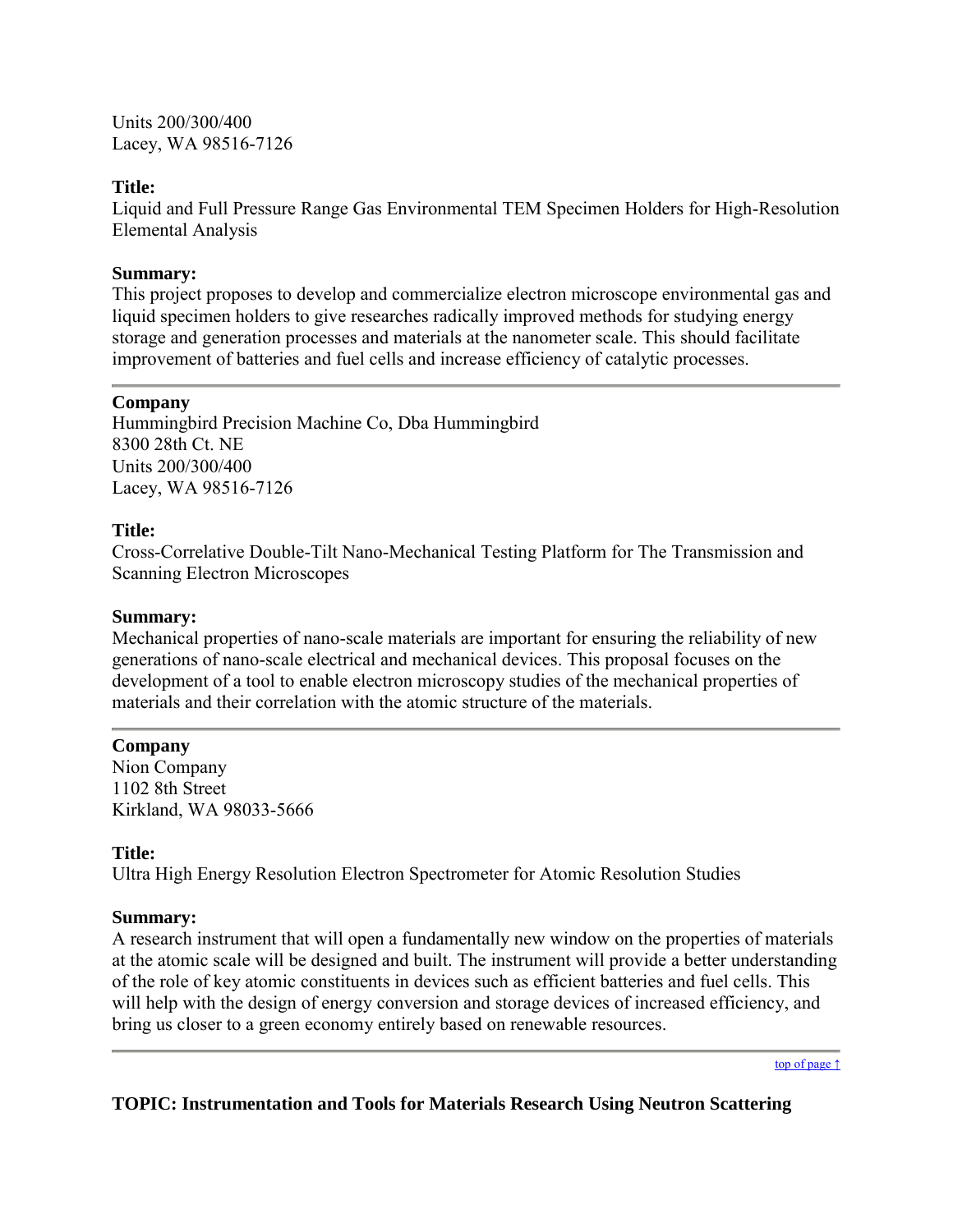## **Company**

Adelphi Technology, Inc. 2003 East Bayshore Rd. Redwood City, CA 94063-4121

## **Title:**

Compound Magnetic Lens for Providing Focused, Polarized Neutrons

## **Summary:**

The enhancement of neutron beam lines with the use of magnetic lenses as neutron focusing and imaging optics could benefit U.S. industrial, government, and academic R&D on these beam lines. Improving the R&D output of these beam lines is of important benefit to the U.S. economy and technology.

## **Company**

Ordela, Inc. 1009 Alvin Weinberg Drive Oak Ridge, TN 37830-8012

## **Title:**

Characterization and Application of a Novel Neutron Detection Method to Replace Helium-3 in Advanced Neutron Detectors.

### **Summary:**

Available detector technology limits full utilization of intense neutron beams for advanced materials research at facilities such as the Spallation Neutron Source (SNS) at ORNL. Boron-10 lined pixel-cell detectors would remove limitations on neutron-scattering experiments and could be useful for applications in locating fissile materials for national security applications.

[top of page ↑](#page-0-0)

## <span id="page-28-0"></span>**TOPIC: Instrumentation For Ultra-bright or Ultra-fast X-Ray Sources to Enable Materials Research**

## **Company**

Delaware Diamond Knives, Inc. 3825 Lancaster Pike Wilmington, DE 19805-1558

## **Title:**

Diamond Refractive Focusing Optics

#### **Summary:**

Diamond provides the thermal qualities needed to improve the performance of beam lines in advanced photon light sources. This project will develop the manufacturing techniques for producing diamond optics for applications that see the highest heat load while improving the quality of the transmitted beam.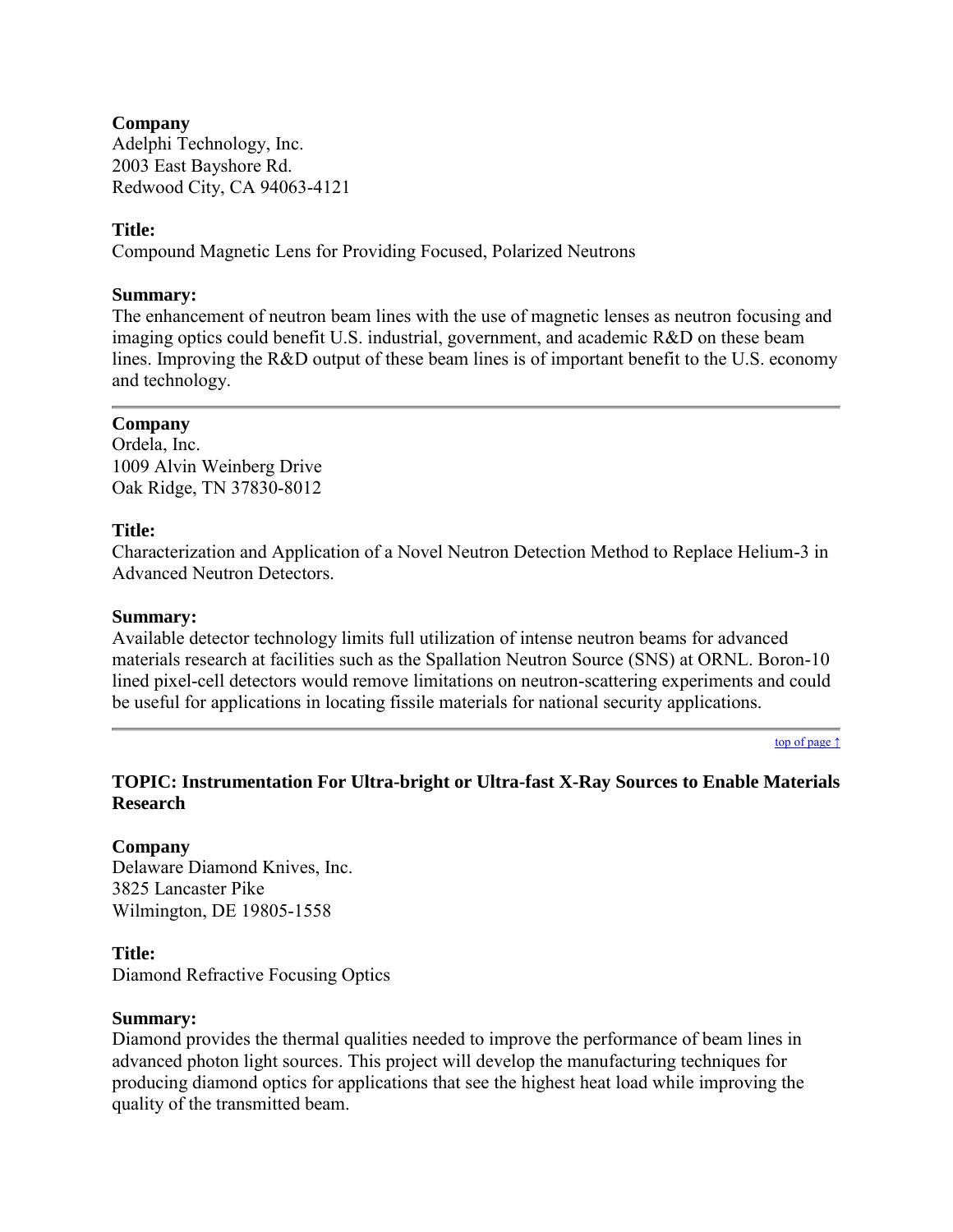#### [top of page ↑](#page-0-0)

## <span id="page-29-0"></span>**TOPIC: Catalysis**

## **Company**

Evernu Technology LLC 306 Camars Drive Warminster, PA 18974-3874

## **Title:**

Production of Methacrylic Acid and Other Oxygenated Chemicals Solely from Renewable Nonfood Biomass Derived Feedstocks

## **Summary:**

The most predominant conventional process is the ACH process, which not only requires large volumes of fossil fuel-based feedstocks, but also consumes large amount of energy and produces large quantity of toxic wastes. Thus, there are strong needs and significant benefits to develop a novel process to enable the production of MAA and other oxygenated chemicals solely from renewable non-food biomass derived feedstocks. In additional to the potential of replacing billion pounds per year of fossil fuel-based feedstocks with ones solely derived from non-food biomasses, the proposed innovation by EverNu also offers two other potentially very significant public benefits by completely eliminating the serious environmental problems and greatly reducing the intensive energy consumption, both of which are inherent of the ACH process.

## **Company**

Gate Fuels Inc. 3107 Alice Dr Blacksburg, VA 24060-1600

## **Title:**

High-yield Production of Fumarate from Cellulosic Biomass by Recombinant Cellulolytic Bacillus subtilis

## **Summary:**

This project will provide a low-cost route for high-yield fumarate production from pretreated non-food cellulosic biomass mediated by recombinant cellulolytic Bacillus subtilis. The cellulose fraction of biomass feedstock contains more than one half oxygen by weight, making it a good starting material for the production of oxygen-containing polymeric monomers. The goal of this project is to develop an industrially-safe recombinant cellulolytic Bacillus subtilis strain that can produce high-yield fumarate from cellulosic materials in a two- step fermentation.

## **Company**

Giner, Inc. 89 Rumford Avenue Newton, MA 02466-1311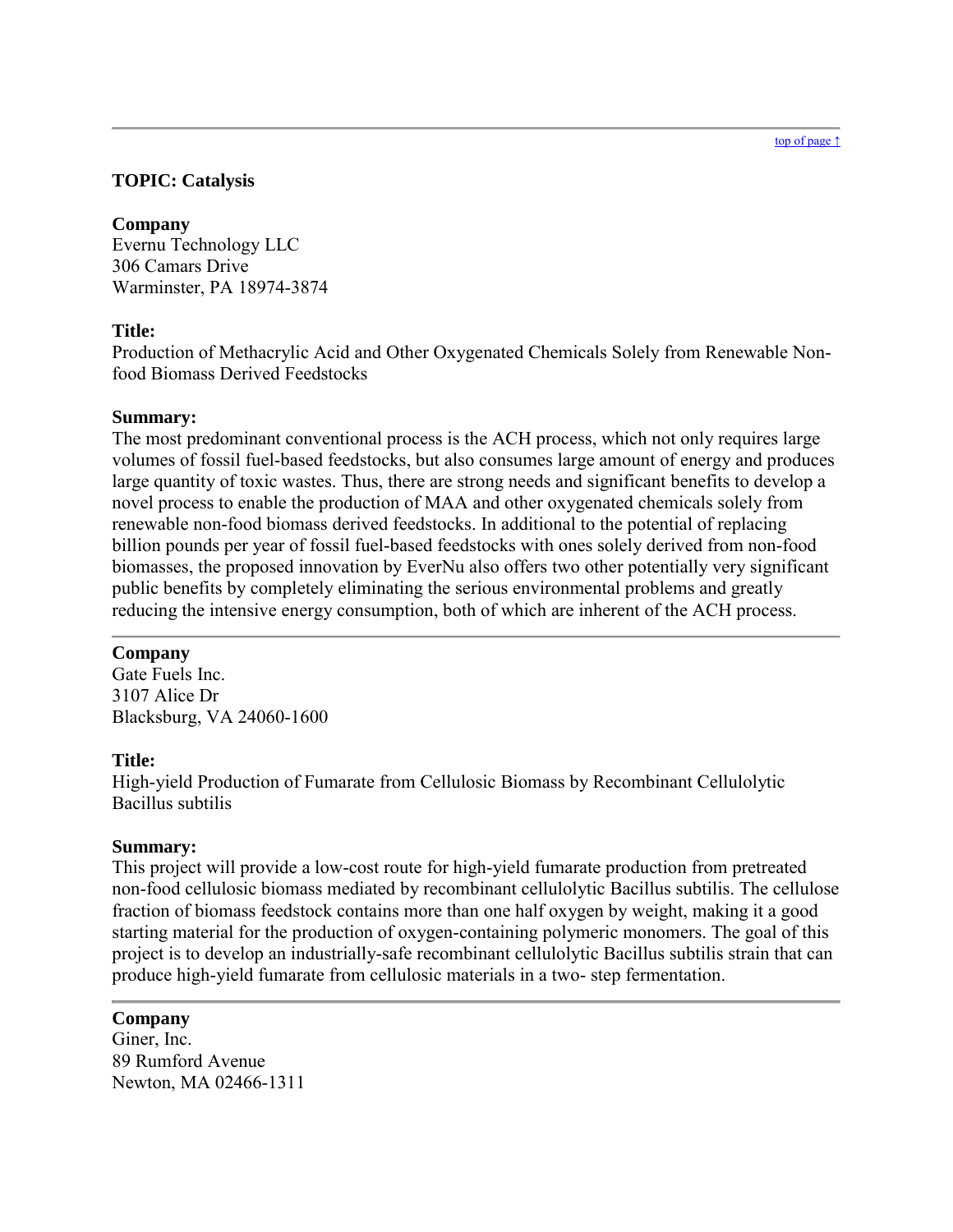### **Title:**

Carbon Nitride Supported Iridium Oxide (IrO2) Catalyst for Proton Exchange Membrane Electrolysis

### **Summary:**

The proposed innovation aims to develop an advanced catalyst for proton exchange membrane water electrolysis that is inherently active and economically feasible. This effort will make water electrolysis more efficient and competitive compared to other hydrogen production technologies.

### **Company**

Proton Energy Systems 10 Technology Drive Wallingford, CT 06492-1955

## **Title:**

Economical Production of Hydrogen Through Development of Novel, High Efficiency Electrocatalysts for Alkaline Membrane Electrolysis

### **Summary:**

Proton OnSite manufactures hydrogen generation systems which can be integrated with renewable energy sources to generate hydrogen fuel while producing minimal carbon footprint. This project aims to reduce the cost of this technology through development of improved electrode materials designed to reduce raw material cost and improve electrical efficiency.

## **Company**

Suganit Systems Inc. 10903 Hunt Club Rd. Reston, VA 20190-3912

#### **Title:**

Direct Catalytic Conversion of Lignin to Aromatic Compounds

#### **Summary:**

A renewable, cost-effective method is proposed for production of aromatic chemicals (monomeric phenols) using lignin, currently a waste stream in biorefineries. This novel method employs homogeneous catalysis of lignin in ionic liquids (low melting temperature salts) with inexpensive catalysts at mild operating conditions.

## **STTR Project**

**Company** Trillium Fiberfuels, Inc. 720 NE Granger Ave. Bldg B Corvallis, OR 97330-9660

## **Title:**

Advanced Recombinant Manganese Peroxidase for Synthesis of Lignin Bioproducts.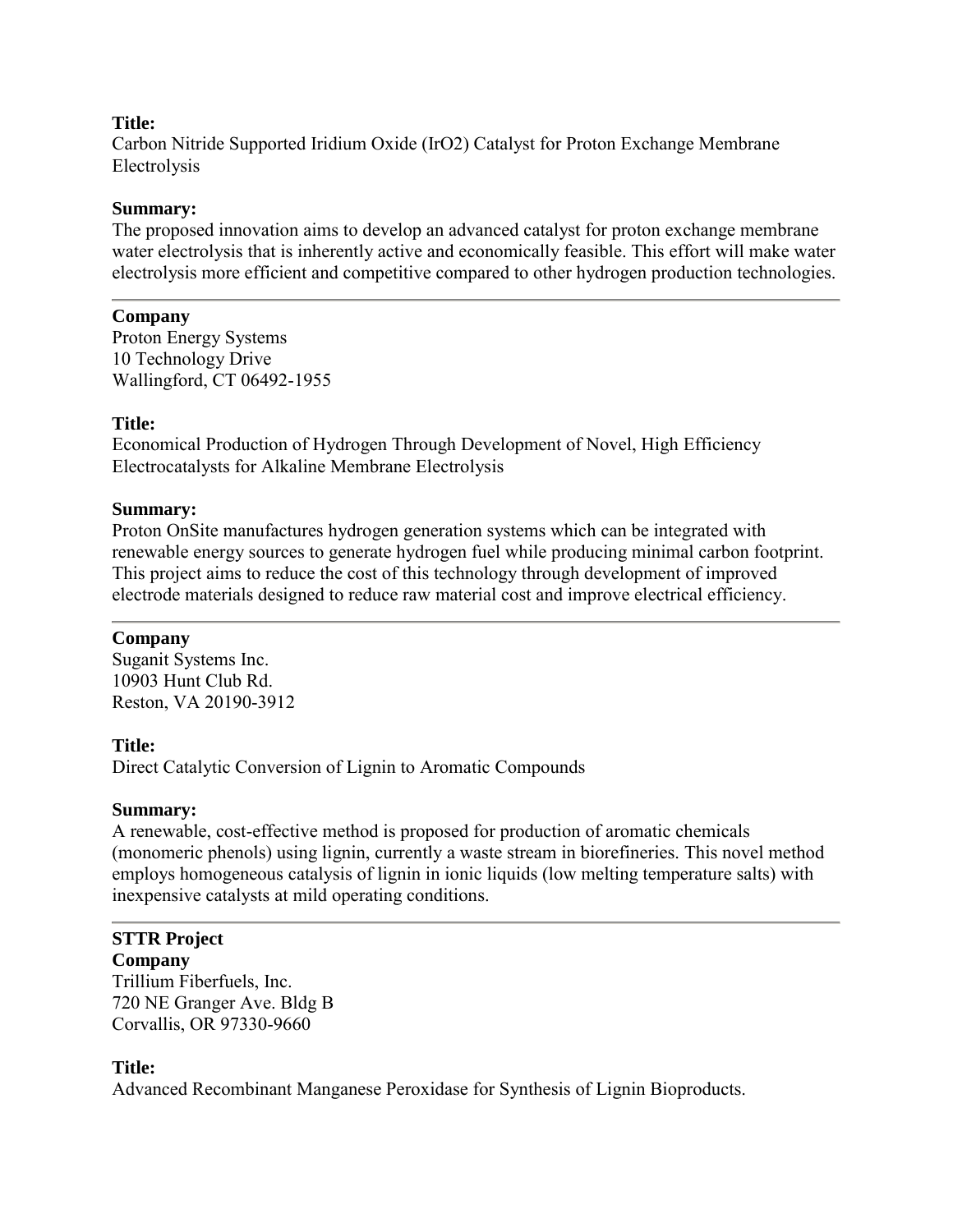Biomass is composed of up to 30% lignin, which is not fermentable. To enable lignin usage to make high-value chemicals, this research will develop a scalable method for producing the lignolytic enzyme manganese peroxidase (MnP). Products from MnP action on lignin will be investigated for potential use in a biorefinery.

## **Company**

Ultracell LLC 399 Lindbergh Avenue Livermore, CA 94551-9291

## **Title:**

Integrated Reformer with an Electrochemical Separator using a High Temperature Solid Acid Membrane

## **Summary:**

A new reactor will be designed and fabricated to perform hydrogen generation, purification, and compression simultaneously. The new reactor can be used as a standalone hydrogen generator or integrated into a fuel cell system.

[top of page ↑](#page-0-0)

## <span id="page-31-0"></span>**TOPIC: Membranes for Industrial Applications**

## **Company**

Aspen Products Group, Inc. 184 Cedar Hill St. Marlborough, MA 01752-3017

## **Title:**

Permselective Membrane for Separation of Aromatic-Aliphatic Mixtures

## **Summary:**

Current methods for separating aromatic and aliphatic hydrocarbons in petrochemical plants are energy intensive and complex. Aspen Products Group, Inc. will develop a highly permeable and selective membrane that will achieve this separation in a more cost-effective manner.

## **Company**

Clean Membranes, Inc. 100 Waltham Street Lexington, MA 02421-5413

## **Title:**

Fouling Resistant Membranes for Efficient Oil Well Wastewater Treatment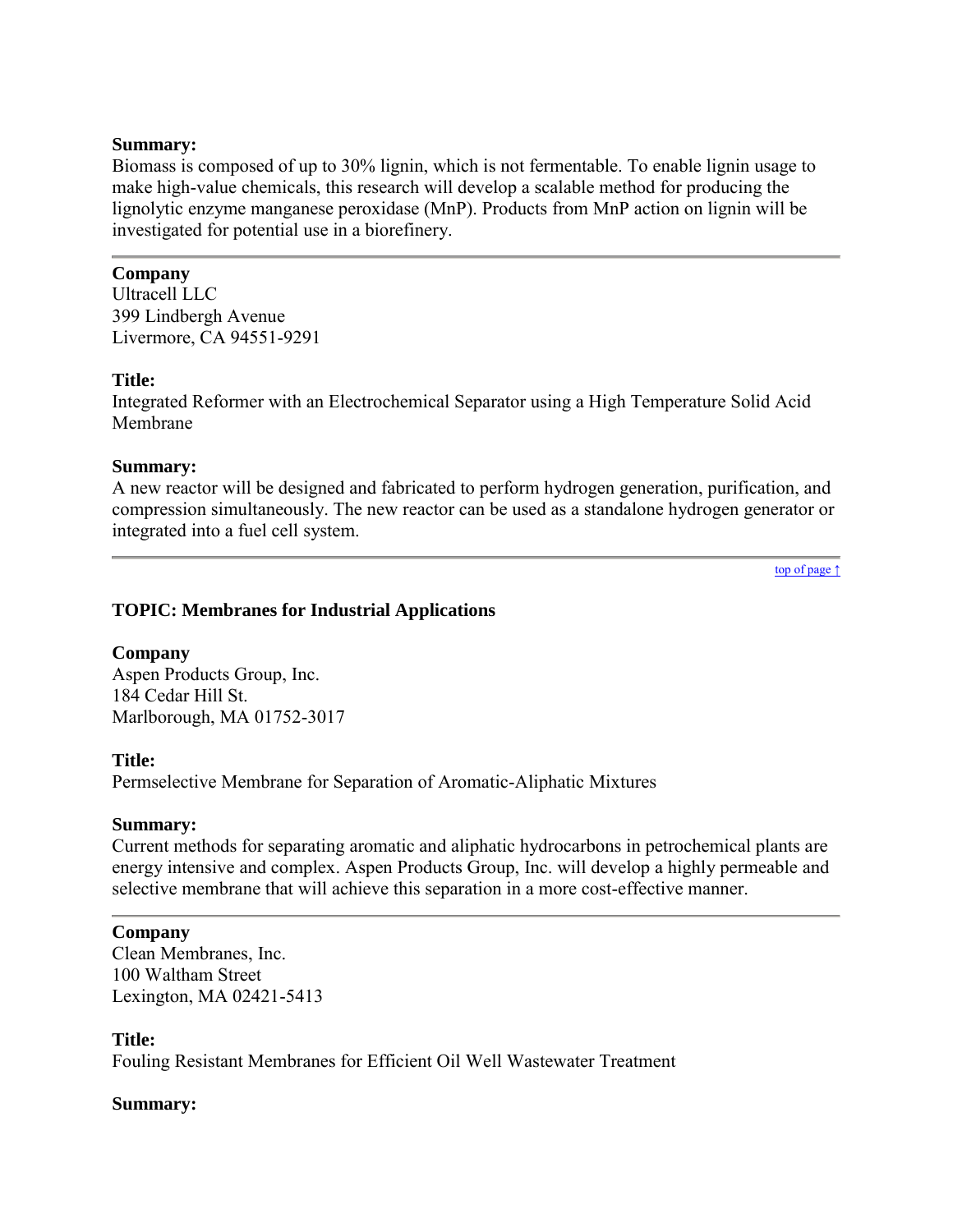This project will develop efficient, high flux, fouling resistant filtration membranes formed with self-organizing polymers for treating oil well produced water. This will provide energy and cost savings to the industry, decrease materials use, and increase effluent quality, thereby reducing the discharge of contaminated water and enabling wastewater reuse

## **Company**

Compact Membrane Systems, Inc. 335 Water Street Newport, DE 19804-2410

### **Title:**

Novel Membrane Systems for Olefin/Paraffin Separation

### **Summary:**

This project will result in a process that will reduce the cost of manufacturing two widely used polymers, polyethylene, and polypropylene, by increasing the feedstock usage efficiency of the polymerization process.

## **STTR Project**

**Company** Eagle Engineering & Testing Services 4110 York St. Bellingham, WA 98229-5010

## **Title:**

Development of a Fatty Acid Esterification Catalytic Membrane Reactor

## **Summary:**

This project will develop a solid catalytic membrane reactor to eliminate the acid neutralization requirement and the methanol vaporization / distillation steps before proceeding to the transesterification step.The use of Biodiesel in the U.S. is presently hampered by a lack of suitable feedstocks that do not compete with the food industry.

## **Company**

Mound Laser & Photonics Center, Inc. 965 Capstone Drive, Suite 308 P.O. Box 223 Miamisburg, OH 45343-0223

### **Title:**

Micro-Hole Membrane for Solid-Liquid Separation of Micron-Scale Particulate

#### **Summary:**

Polymer membranes with laser drilled micro-holes will enable wider and more efficient use of low pressure solid-liquid separation techniques that vastly reduce domestic energy usage in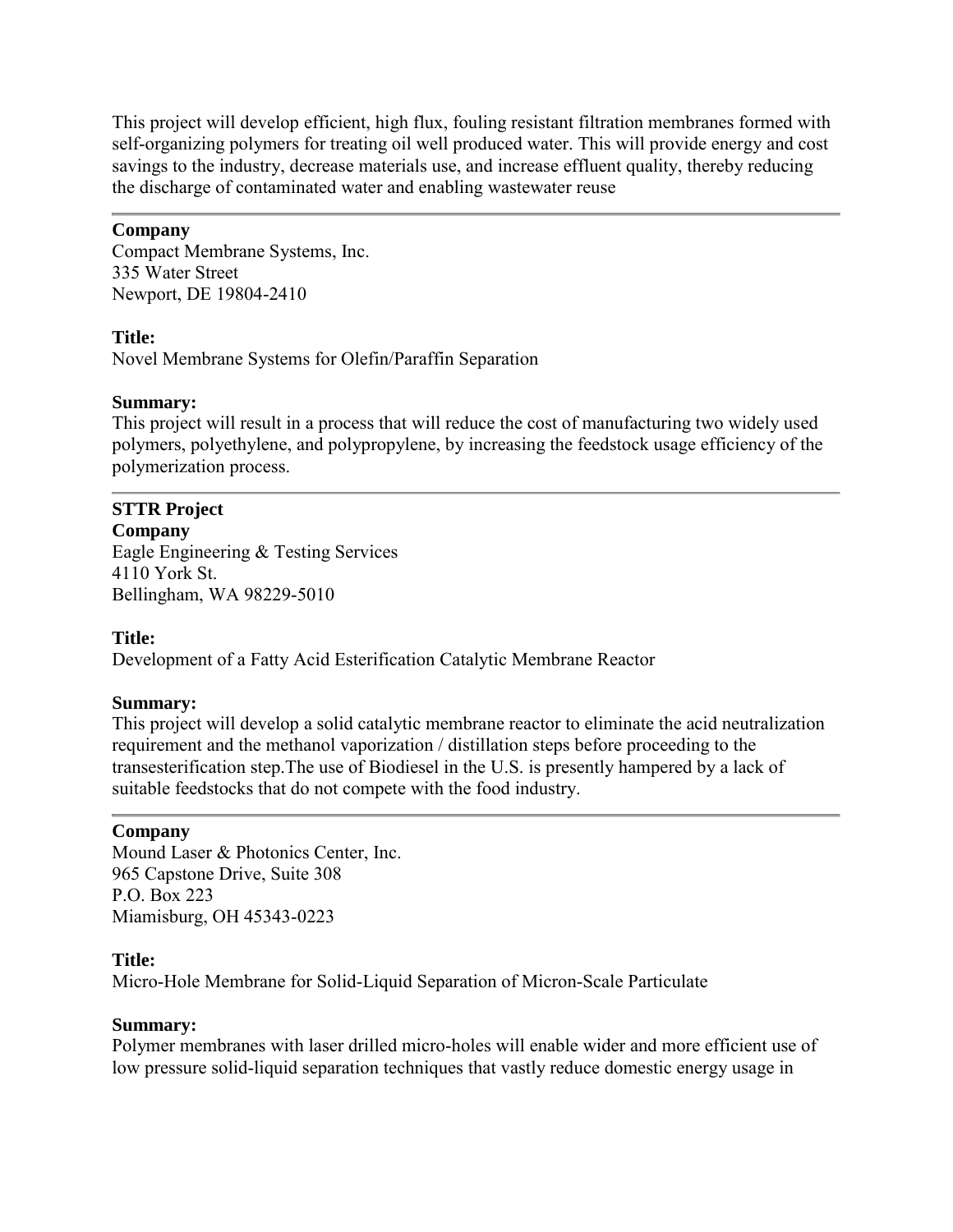consumer product industries, while also facilitating key techniques for alternative energy production.

#### [top of page ↑](#page-0-0)

## <span id="page-33-0"></span>**TOPIC: Advanced Clean Energy Research**

## **Company**

Green Pacific Biologicals, Inc. 409 Illinois St San Francisco, CA 94158-2509

## **Title:**

A Novel Oil Secretion Mechanism for Cost-Effective Algal Biofuel Production

## **Summary:**

This project will develop novel bioengineering solutions that, if successful, will reduce production costs of renewable algae biofuels to around \$50/barrel.

# **STTR Project**

**Company** Hifunda, LLC 2150 South 1300 East Suite 500 Salt Lake City, UT 84106-4375

## **Title:**

Ultra-High Temperature Thermal Barrier Coatings

## **Summary:**

The new coating technology developed through this STTR program can help to increase energy efficiency of gas turbines, reduce energy costs, maintain US leadership in the gas turbine equipment, and reduce greenhouse emissions

## **Company**

Phosphortech Corporation 351 Thornton Rd Suite 130 Lithia Springs, GA 30122-4122

## **Title:**

Nanowires for CO2 reforming into fuels by sunlight

## **Summary:**

In this phase I SBIR project, we propose to develop a new type of photo-catalyst nanowire structure for high yield CO2 reforming into fuels and useful chemicals by sunlight energy.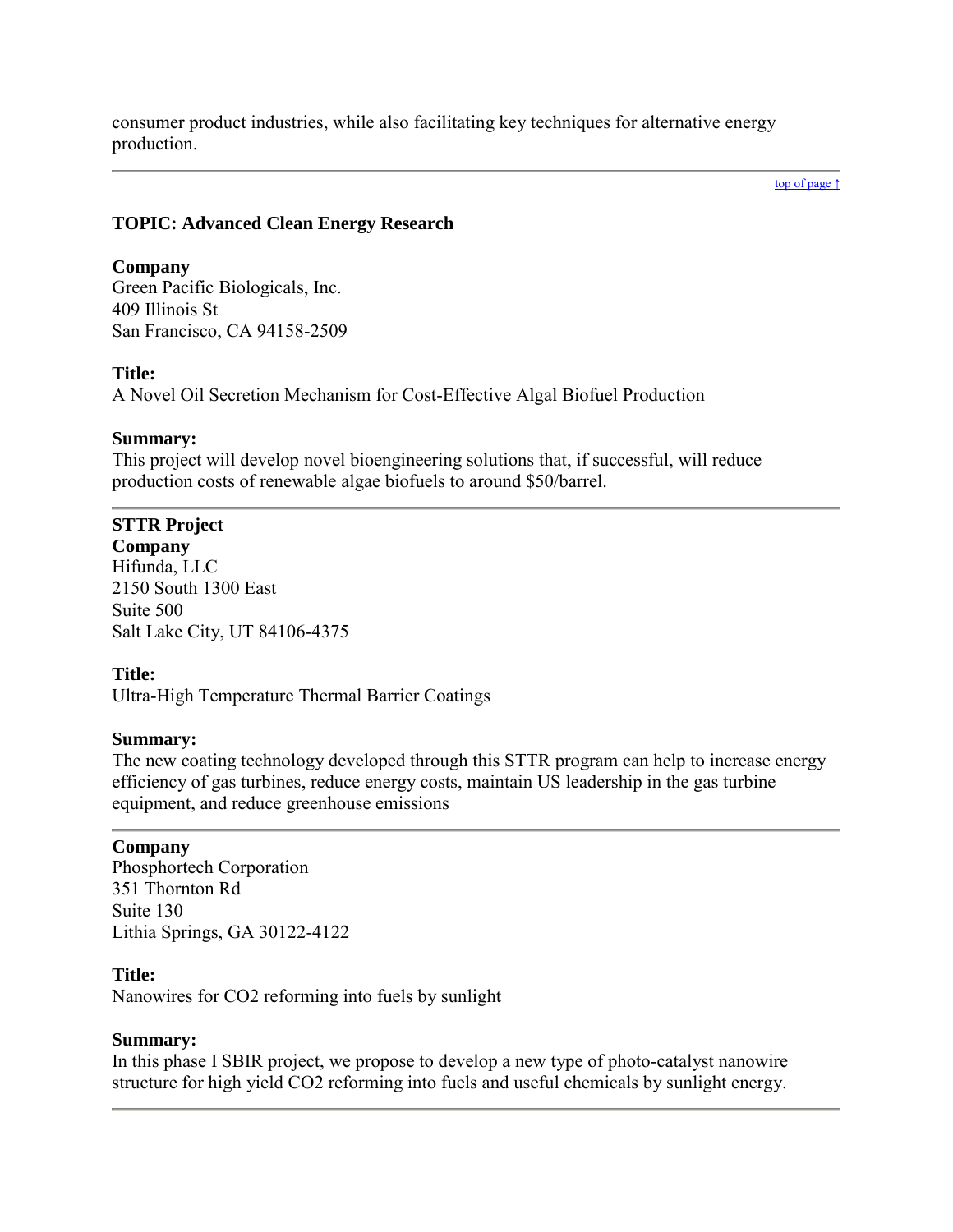## **Company**

Powdermet, Inc. 24112 Rockwell Drive Euclid, OH 44117-1252

## **Title:**

Multilayered Yttria-Stabilized Zirconia Coating for Improved Thermal Abrasion Resistance

## **Summary:**

This project improves turbine efficiency through the application of a strong, temperatureresistant ceramic film to the turbine blades. The increased turbine efficiency results in reduced energy usage, environmental impact, and costs.

### **Company**

Sem-com Company, Inc. 1040 N. Westwood Ave. Toledo, OH 43607-3263

## **Title:**

Stable Glass-Ceramic Nanocomposites as Compliant Seals for SOFCs

## **Summary:**

Over the years many applications have been abandoned because the mismatch between the sealing components was too great to be of practical consequence or because no high CTE glasses were available. A compliant seal technology will open up at least some of these applications to hermetic seal technology. The high CTE hexacelsian glass, especially with the addition of the nano-scale materials will allow a new family of high CTE sealing glasses to be developed that do not exist today. These high CTE glasses would be especially useful in glass-to-metal applications.

[top of page ↑](#page-0-0)

## <span id="page-34-0"></span>**TOPIC: High Performance Materials for Nuclear Application**

## **Company**

Aeroprobe Corporation 2200 Kraft Drive, Suite 1475 Blacksburg, VA 24060-6164

#### **Title:**

Near Net Shape Consolidation of Oxide Dispersion Strengthened Alloy Powders

#### **Summary:**

Fabrication of ODS alloy structures is problematic due to 1) the inability to utilize any liquidphase process such as casting, welding, laser cladding, etc. 2) grain coarsening caused by traditional heat treatment processes, 3) lack of geometric flexibility with current solid-state fabrication methods such as extrusion, 4) the need for coating and joining of dissimilar metals in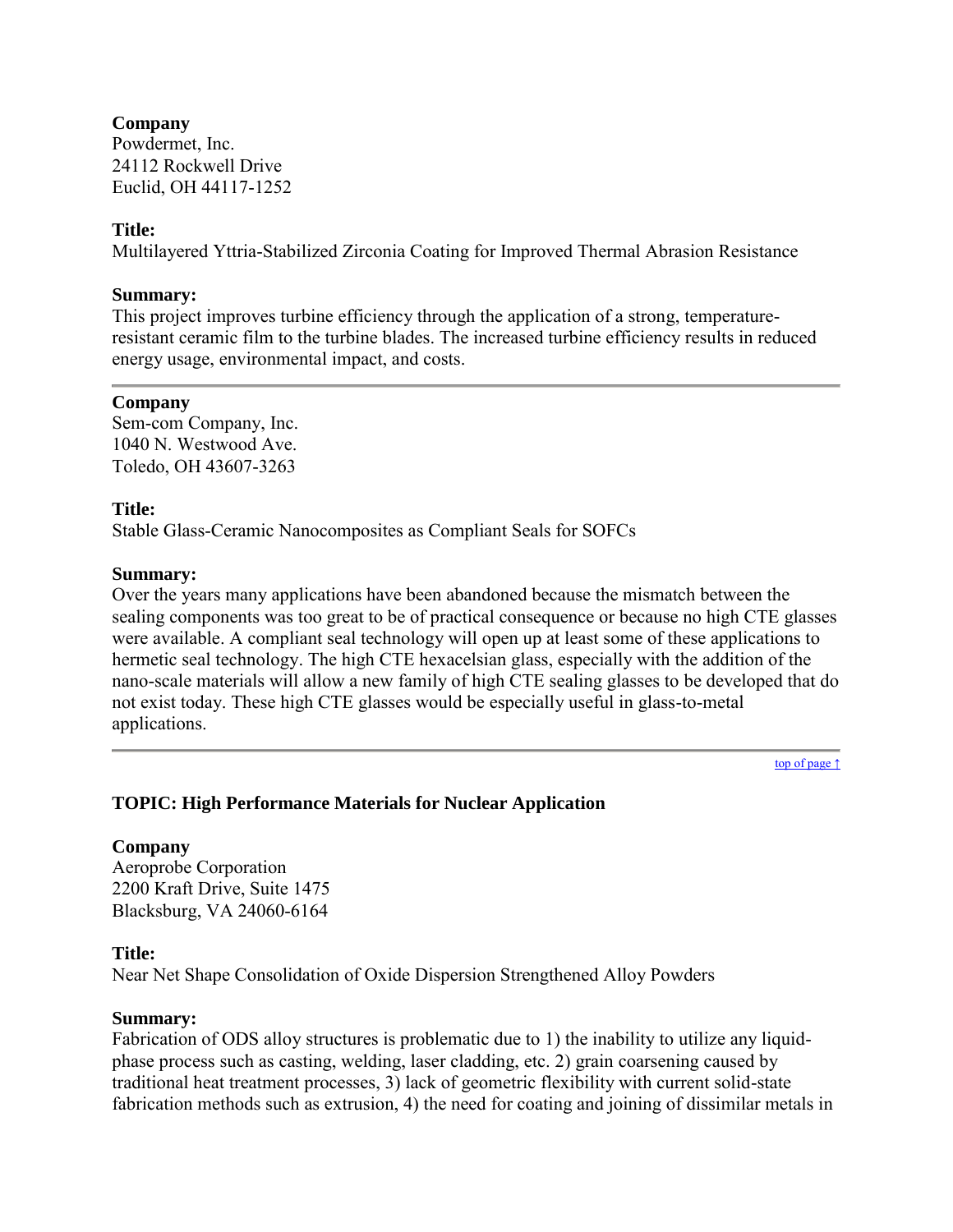the solid phase. Traditional thermal processing increases grain size dramatically which both reduces creep strength as well as decreases radiation resistance. Aeroprobe proposes a solidphase, near net shape consolidation process, friction stir-fabrication (FSF), for ODS alloys and structures that will overcome these current challenges.

## **Company**

Matech / Gsm 31304 Via Colinas, Suite 102 Westlake Village, CA 91362-6731

## **Title:**

High Temperature SiC/SiC CMCs Tailored for Nuclear Environments

## **Summary:**

MATECH seeks to demonstrate high purity stoichiometric SiC/SiC composites using USA's first low cost, domestic SiC ceramic fibers for use in advanced nuclear reactors. This technology could not only improve America's energy self-reliance, but generate significant high wage domestic manufacturing jobs.

## **Company**

Tda Research, Inc. 12345 W. 52nd Ave. Wheat Ridge, CO 80033-1916

## **Title:**

Crack-free, Oxidation-Immune Coatings for Carbons

## **Summary:**

This project will develop coatings that protect advanced materials used in nuclear reactor cores from degrading during both normal operation and accidents, increasing the safety of advanced reactor designs.

[top of page ↑](#page-0-0)

```
TOPIC: Low Cost, Optimized Redox Flow Battery Electrolytes, Novel Solid Ionic 
Conducting Membranes, and Rechargeable Air-Breathing Cathodes for Bat
```
## **Company**

Eic Laboratories, Inc. As Dharmasena Peramunage 111 Downey Street Norwood, MA 02062

**Title:** Nanocatalytic Rechargeable Lithium Air Cathodes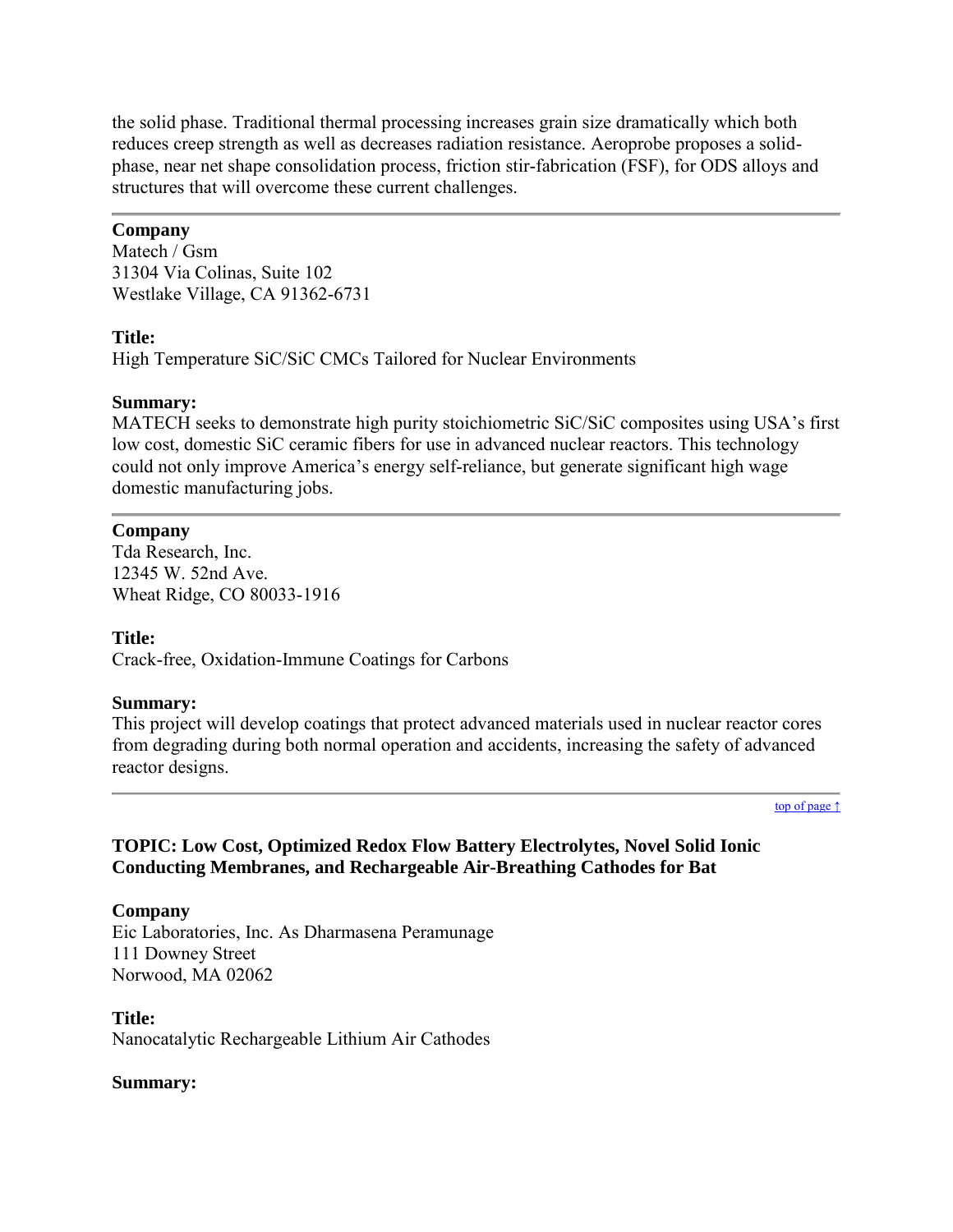The goal of this program is to develop a revolutionary battery with very high energy density suitable for electric cars and also load leveling of the electrical grid. The Li-Air battery is the only battery that has the potential of meeting the energy demand of a fully electric vehicle with a range comparable to the present gas-driven automobile.

## **STTR Project**

**Company** Faraday Technology, Inc. 315 Huls Drive Clayton, OH 45315-8983

## **Title:**

Flow Battery Structures to Improve Performance and Reduce Manufacturing Cost

## **Summary:**

This program is developing a rapid, robust manufacturing process for redox flow battery components to lower manufacturing costs while improving performance. Lowering manufacturing costs of redox flow batteries could enable commercial applications in energy storage for utilities, grid service providers and equipment suppliers and create manufacturing jobs in the U.S.

## **Company**

Tiax, LLC 35 Hartwell Avenue Lexington, MA 02421-3102

## **Title:**

Sodium Intercalation Battery for Stationary Storage

## **Summary:**

This DOE award will enable TIAX to develop a rechargeable battery for stationary electrical energy storage applications that will facilitate and expand the penetration of renewable energy generating technologies such as wind and solar, thus increasing the energy and environmental security of the United States.

## **Company**

Vinazene, Inc. 2853 Daleview Dr Ann Arbor, MI 48105-9864

## **Title:**

A Single Substance Organic Redox Flow Battery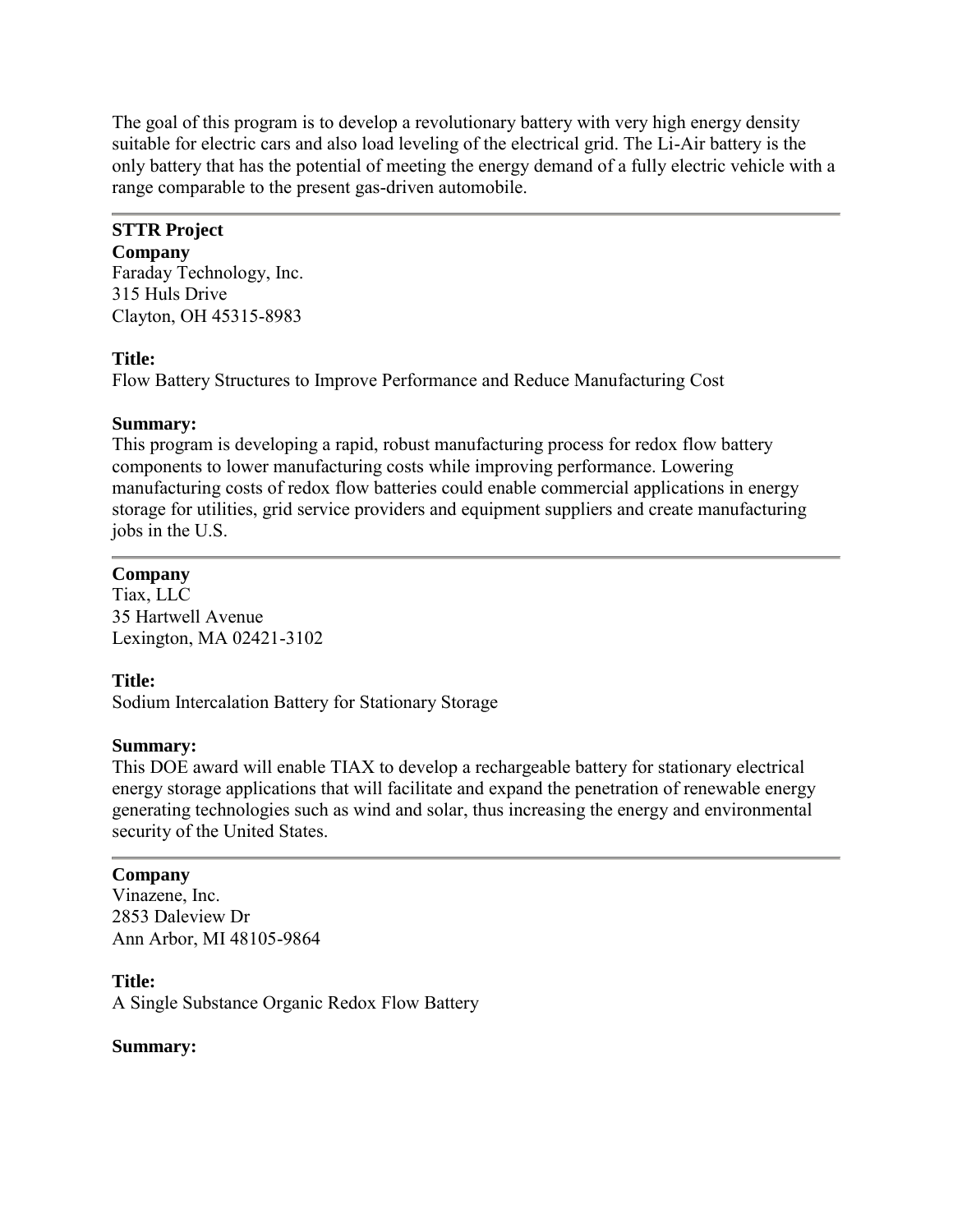This project will advance the state of energy storage by improving the energy density of redox flow batteries. These new batteries will be useful in smoothing the fluctuations in energy supplied by solar or wind power.

[top of page ↑](#page-0-0)

## <span id="page-37-0"></span>**TOPIC: Advanced Technologies and Materials for Fusion Energy Systems**

**STTR Project Company** Advanced Conductor Technologies LLC 3271 Big Horn St Boulder, CO 803013246-

**Title:** REBCO Coated Conductor Cables for Fusion Magnets

#### **Summary:**

The development of high-performance magnet cables made from high-temperature superconductors is necessary for the US to maintain their leadership position in superconductivity research, materials science, and fusion research.

### **Company**

Composite Technology Development, Inc. 2600 Campus Drive, Suite D Lafayette, CO 80026-3359

## **Title:**

High-Shear-Strength, Radiation-Resistant Electrical Insulations for Plasma Confinement Magnets

#### **Summary:**

High-performance magnets are a key component of the fusion energy programs under development by the U.S. Department of Energy. This work seeks to extend the state of the art in magnet technology to ensure the reliable operation of these future machines.

#### **Company**

Mesocoat, Inc. 24112 Rockwell Drive Euclid, OH 44117-1211

## **Title:**

Fused Coatings for Plasma Facing Components in Fusion Reactors

## **Summary:**

The phase I SBIR program will develop a series of nano-/micro-composite coating materials to be applied to Plasma Facing Components using MesoCoat's high energy density fusion cladding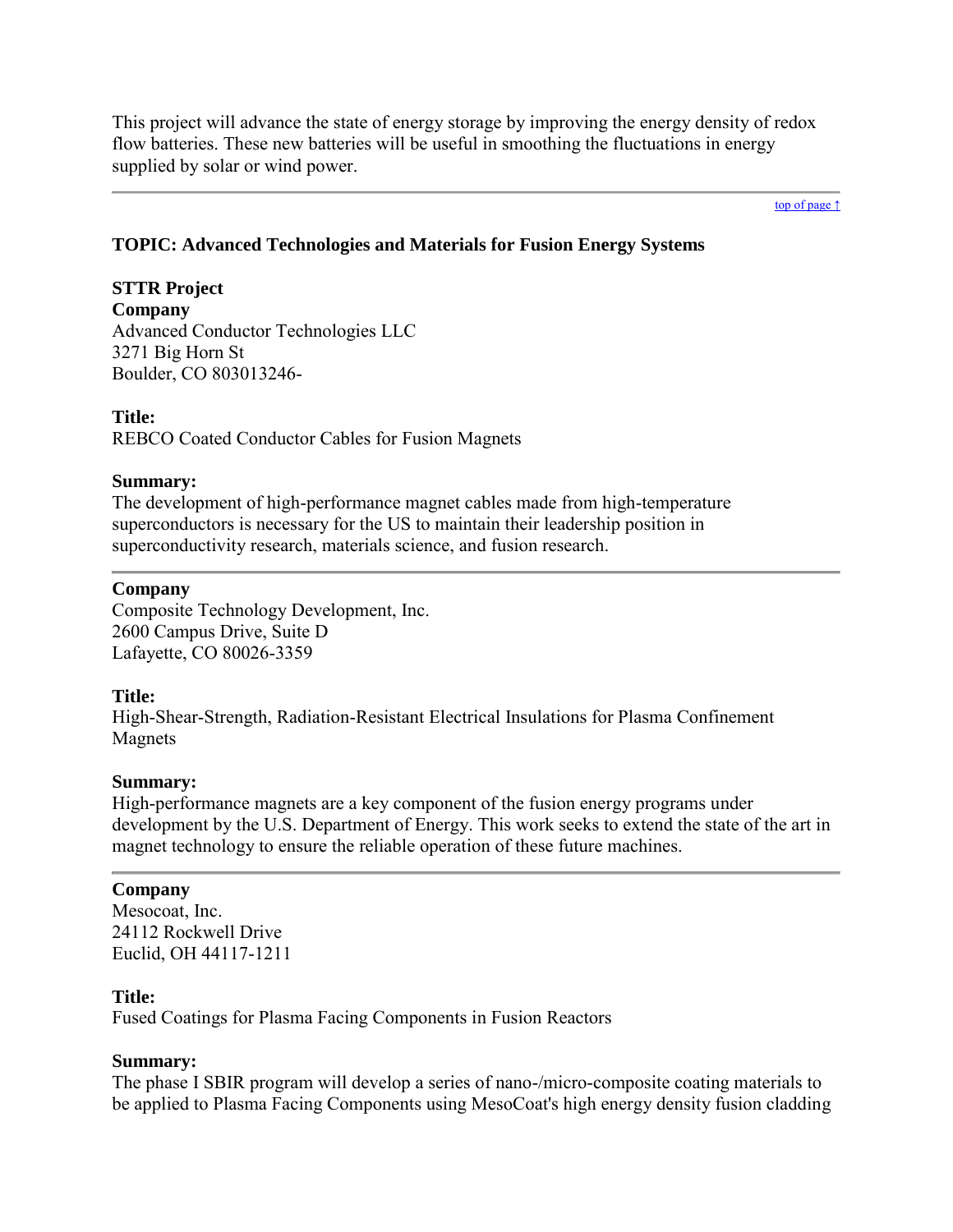process, CermaCladTM. The high-temperature, corrosion resistant coatings and low cost manufacturing process will enable further development of fusion energy devices such as ITER.

## **Company**

Questek Innovations LLC 1820 Ridge Avenue Evanston, IL 60201-3621

## **Title:**

Computational Materials Design of Tungsten Alloys with Improved Fracture Toughness and a Lowered Ductile to Brittle Transition Temperature (DBTT)

## **Summary:**

Fusion energy is potentially a safe, environmentally-friendly energy source that relies on lowcost fuel readily available to the US. In order to realize the potential of fusion energy, a number of scientific and engineering hurdles must be overcome. To this end, QuesTek Innovations LLC proposes to develop a new class of tungsten alloys with improved material properties for use in high-temperature, high radiation environments present in fusion energy reactors.

# **STTR Project**

**Company** Supercon, Inc. 830 Boston Turnpike Shrewsbury, MA 015545-338

## **Title:**

Development of Joint Methods for 2G HTS Tape High-Current Cables

## **Summary:**

This project attempts to demonstrate the feasability of a new superconducting cable in order to attain the required high magnetic fields.

## **Company**

Tpl, Incorporated 3921 Academy Parkway North NE Albuquerque, NM 87109-4416

## **Title:**

Explosive Bonding of Plasma Facing Components

## **Summary:**

TPL proposes to explosively clad high-temperature metal layers to steel or copper support structures that will make longer lasting plates for use in hot fusion energy reactors because they will better resist hot plasma erosion. This will enable lower cost electricity to be generated by this technology due to the efficiency of extremely hot plasmas and improving the ability to contain them.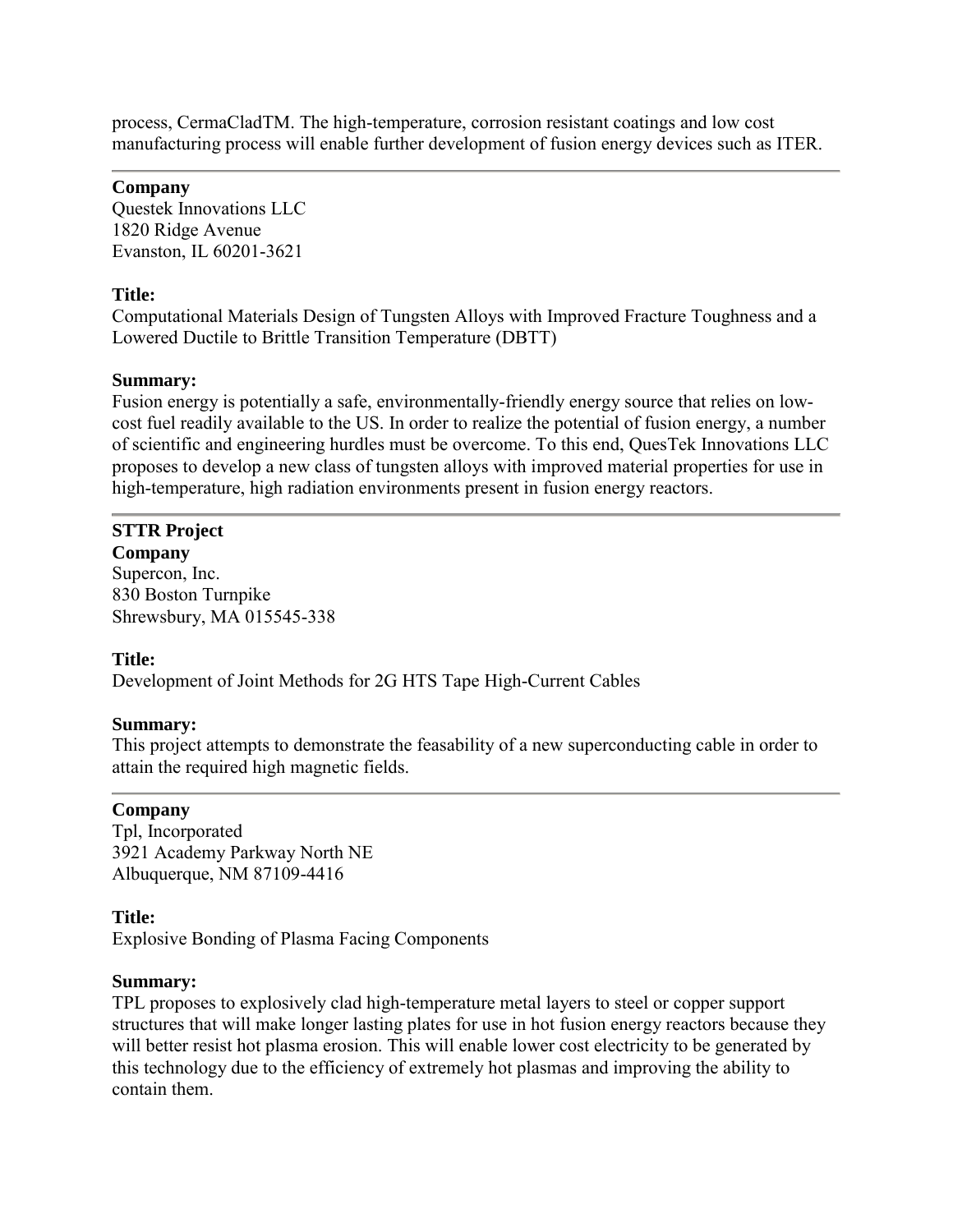## **Company**

Ultramet 12173 Montague Street Pacoima, CA 91331-2210

## **Title:**

Robust Cellular Solid Breeder Material for Enhanced Tritium Production

## **Summary:**

Nuclear fusion offers a technically viable means of generating energy consistent with current consumption levels and environmental preservation. Establishing the commercial viability of fusion requires the development of advanced materials and structures that allow reliable operation in the demanding reactor environment.

[top of page ↑](#page-0-0)

## <span id="page-39-0"></span>**TOPIC: Fusion Science and Technology**

## **STTR Project Company** Bridge 12 Technologies, Inc. 37 Loring Drive Framingham, MA 01702-8768

## **Title:**

A Novel High Efficiency 1.5 MW, 110 GHz Gyrotron with HE11 Output for Plasma Heating

## **Summary:**

In this Phase I work, we propose to design a novel magnetic system, a new cavity and a novel internal mode transformer to mitigate the ACI effect to achieve ~60% efficiency. The novel internal mode launcher will result in direct HE11 output from the gyrotron in a corrugated waveguide thus avoiding the need for a large and expensive Matching Optics Unit (MOU) which is necessary for coupling the output power from current generation of gyrotrons (with TEM00 like output) to the HE11 mode in a corrugated waveguide transmission line. A successful achievement of the goals of this project in the proposed Phase I and a future Phase II will lead to the establishment of an alternative source in the United States for high power gyrotrons.

## **Company**

Far-tech, Inc. 10350 Science Center Drive, Suite 150 San Diego, CA 92121-1136

**Title:** Fully Parallel MHD Stability Code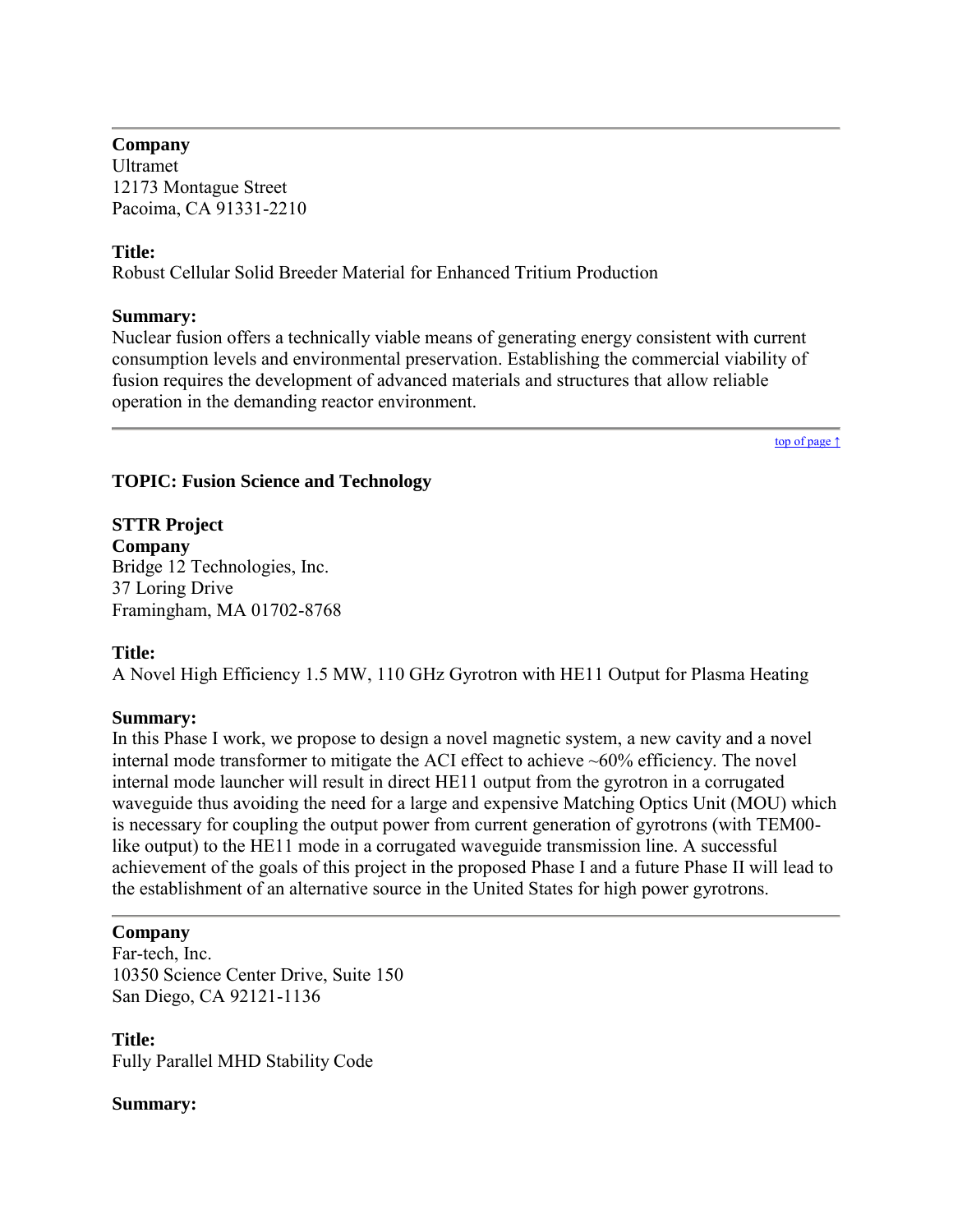FAR-TECH, Inc. plans to develop an effective numerical plasma stability analysis tool which will be used in examination of different plasma confinement approaches and in performance assessment of existing and proposed fusion experiments on the pass to develop commercially feasible nuclear fusion reactor.

## **Company**

Nova Photonics, Inc. One Oak Place Princeton, NJ 08540-4701

## **Title:**

Measurement of the Radial Electric Field in the Plasma Edge of the Lithium Tokamak Experiment

## **Summary:**

A new diagnostic will be developed to support an experiment at the Princeton Plasma Physics Laboratory. This will enable the study of a new regime in plasmas and bring us closer to achieving fusion energy as a clean, safe, and abundant energy source.

## **Company**

Princeton Scientific Instruments, Inc. 7 Deer Park Drive Suite C Monmouth Junction, NJ 08852-1921

## **Title:**

U.S. ITER Diagnostics, X-ray Imaging Spectrometer

## **Summary:**

The U.S participation in ITER, a full-scale experimental fusion energy device that will pave the way for clean energy, includes a high resolution core imaging x-ray spectrometer. The proposed effort will assess the ability of existing x-ray detector arrays to perform and survive in ITER's extraordinarily intense radiation environment and where they need improvement.

## **Company**

Voxtel, Inc. 15985 NW Schendel Avenue Suite 200 Beaverton, OR 97006-

## **Title:**

Rad-Hard Dual-Threshold High Count Rate Silicon Pixel Array Detector

## **Summary:**

A detector is being developed for x-ray pulse-probe and crystal spectroscopy measurements that include flexible x-ray photon counting modes of operation.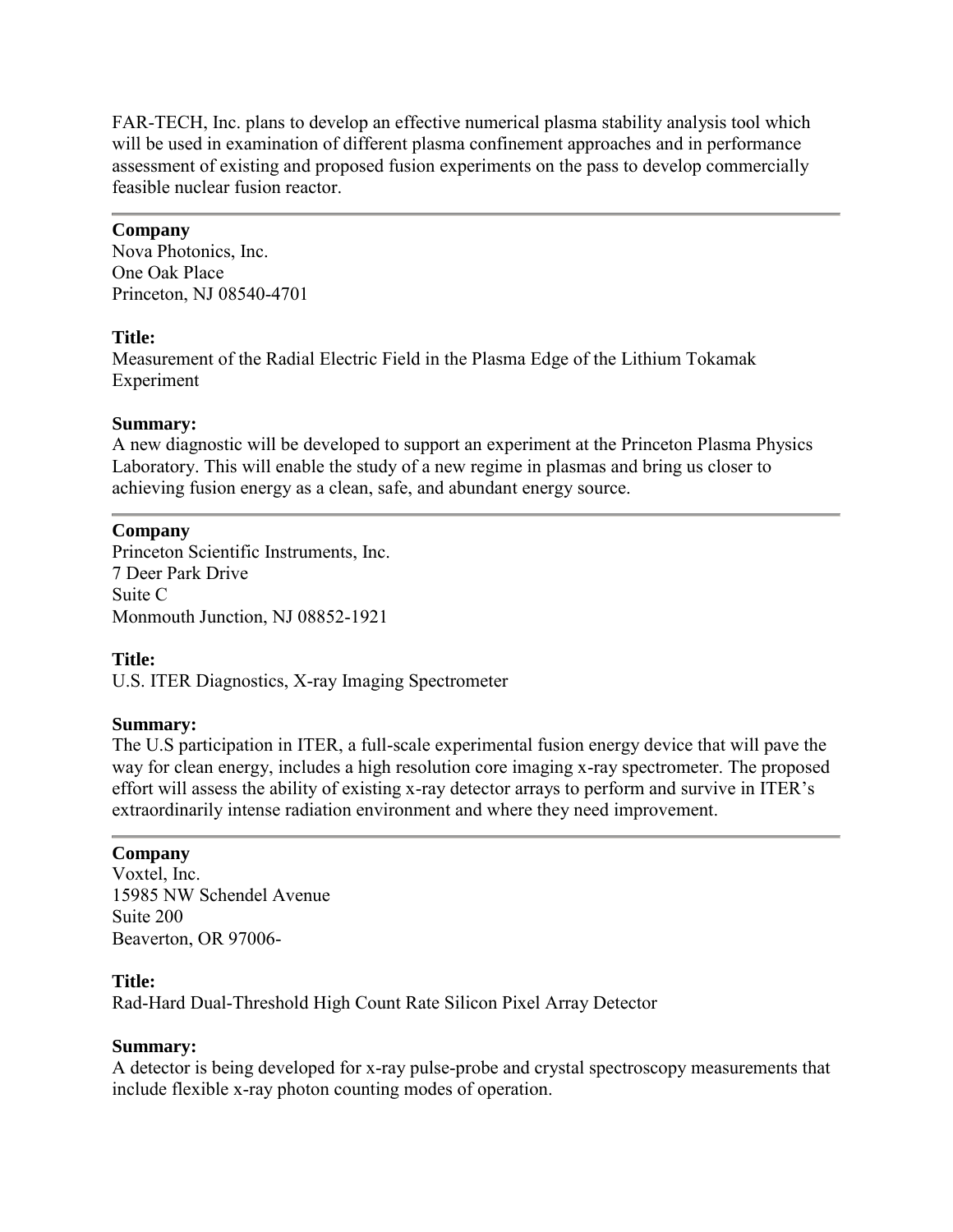## <span id="page-41-0"></span>**TOPIC: High Energy Density Plasmas and Inertial Fusion Energy**

## **Company**

Janx Service 1530 Grand Ave Piedmont, CA 94611-4330

## **Title:**

Study of Implosion Physics of High-Energy z-Pinches

## **Summary:**

The project is aiming to make breakthroughs in the driver technology for Inertial Confinement Fusion, which could be a major component of the next generation of the cheap and green energy.

[top of page ↑](#page-0-0)

## <span id="page-41-1"></span>**TOPIC: Low Temperature Plasmas**

## **Company**

Eden Park Illumination, Inc. 903 N. Country Fair Dr. Champaign, IL 61821-3259

## **Title:**

Low Temperature Microplasma UV Lighting Tiles for Water Purification and Sterilization

## **Summary:**

Eden Park Illumination, Inc. will perform research for the development and commercialization of large arrays of microcavity plasmas capable of generating light in the wavelength range of UVB and UVC in a slim and flat form factor.

## **STTR Project**

**Company** Physical Sciences Inc. 20 New England Business Center Andover, MA 01810-1077

## **Title:**

RF Microplasma Arrays for Singlet Delta Oxygen Generation

## **Summary:**

This project will develop a novel, low-power oxygen microplasma device for treatment of cancer and destruction of harmful biological organisms.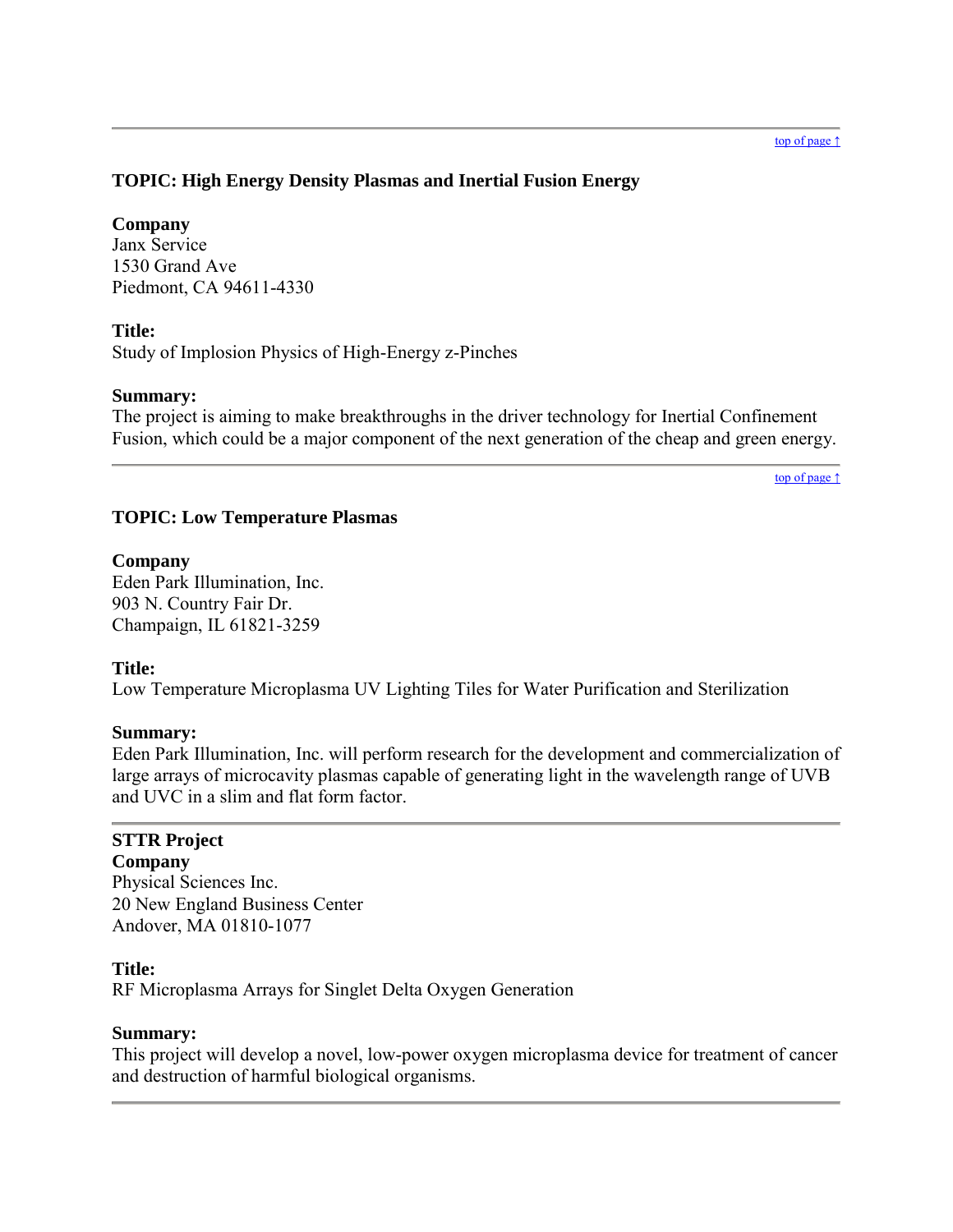## **Company**

Symbios Technologies, LLC 116 North College Avenue Suite 7 Fort Collins, CO 80524-4425

## **Title:**

Elimination of Biological Matter in Power Plant Cooling Water using Low Temperature Plasma

### **Summary:**

The cooling water used in power plants is an ideal breeding ground for bacteria and algae that decrease plant efficiency, drive up operating costs, and sometimes harm human health. We are developing a system that kills these organisms using an low temperature electrical plasma, without the need for added chemicals.

[top of page ↑](#page-0-0)

## <span id="page-42-0"></span>**TOPIC: High Energy Physics Computational Technology**

## **Company**

Kitware Inc. 28 Corporate Drive Clifton Park, NY 12065-8688

### **Title:**

In-Situ Analysis of Cosmological Simulations

## **Summary:**

Cosmological simulations play a very important role in the DOE High Energy Physics Cosmic Frontier program. Critical challenges facing such simulations include workflow I/O and lack of domain-specific data analysis algorithms. To address this, we propose the development of a cosmology analysis framework for in-situ analysis and data-reduction of cosmological simulations paving a way forward toward the analysis of exascale datasets that are expected within the coming decade.

[top of page ↑](#page-0-0)

## <span id="page-42-1"></span>**TOPIC: Advanced Concepts and Technology for High Intensity Accelerators**

## **Company**

Calabazas Creek Research, Inc. 690 Port Drive San Mateo, CA 94404-1010

**Title:** 1300 MHz PPM Focused Klystron for Project X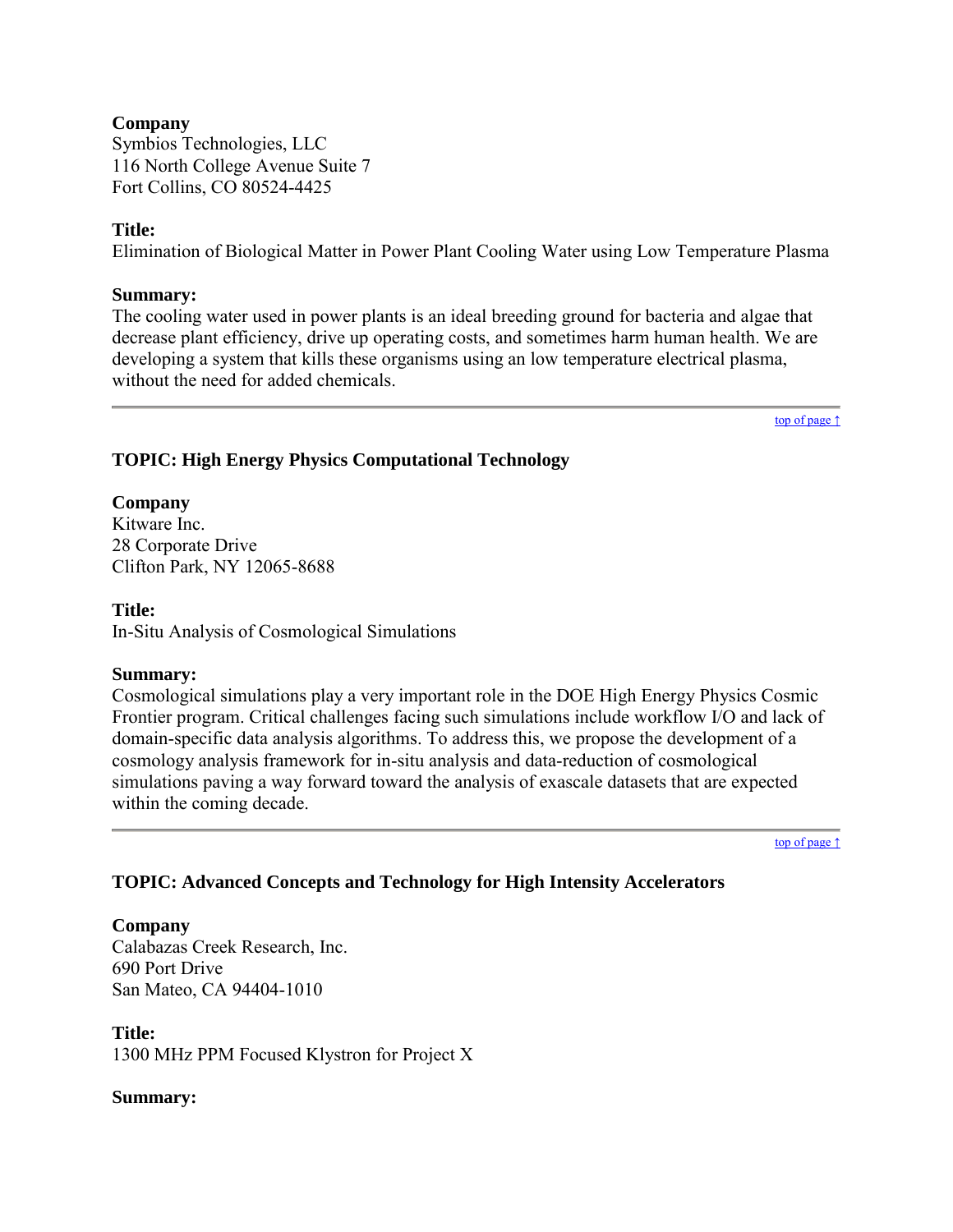Calabazas Creek Research, Inc. (CCR) is proposing to develop a 0.5 MW - 1 MW PPM-focused klystron. The advanced design of this device is expected to result in system costs that are significantly lower than those possible with conventional klystrons. The klystron will be useful for research and medical accelerators and other DoD and commercial applications.

## **Company**

Diversified Technologies, Inc. 35 Wiggins Ave Bedford, MA 01730-2345

## **Title:**

Integrated Resonant Cavity Combined Solid-State Transmitter

## **Summary:**

The novel integrated resonant cavity solid-state amplifier will reduce the cost of RF and microwave power by allowing solid-state circuitry to replace the very large vacuum tubes which are progressively becoming obsolete.

## **Company**

Omega-p, Inc. 258 Bradley Street New Haven, CT 06510-1106

## **Title:**

RF Cavity Chain and Magnetic Circuit for a 650 kW, 1.3-GHz Low-Voltage Multi-Beam Klystron for the Project -X Pulsed Linac

## **Summary:**

The quest for understanding the origin of the universe requires continued search for elementary particles, for which high-energy accelerators are necessary tools. This project is to develop the cavity chain and magnetic circuit for a high-power microwave amplifier with simplified design and thus allow improved performance and cost savings.

## **Company**

Omega-p, Inc. 258 Bradley Street New Haven, CT 06510-1106

## **Title:**

Electron Gun and Beam Collector for a 650-kW, 1.3-GHz Low-Voltage Multi-Beam Klystron for the Project-X Pulsed Linac

## **Summary:**

The quest for understanding the origin of the universe requires continued search for elementary particles, for which high-energy accelerators are necessary tools. This project is to develop the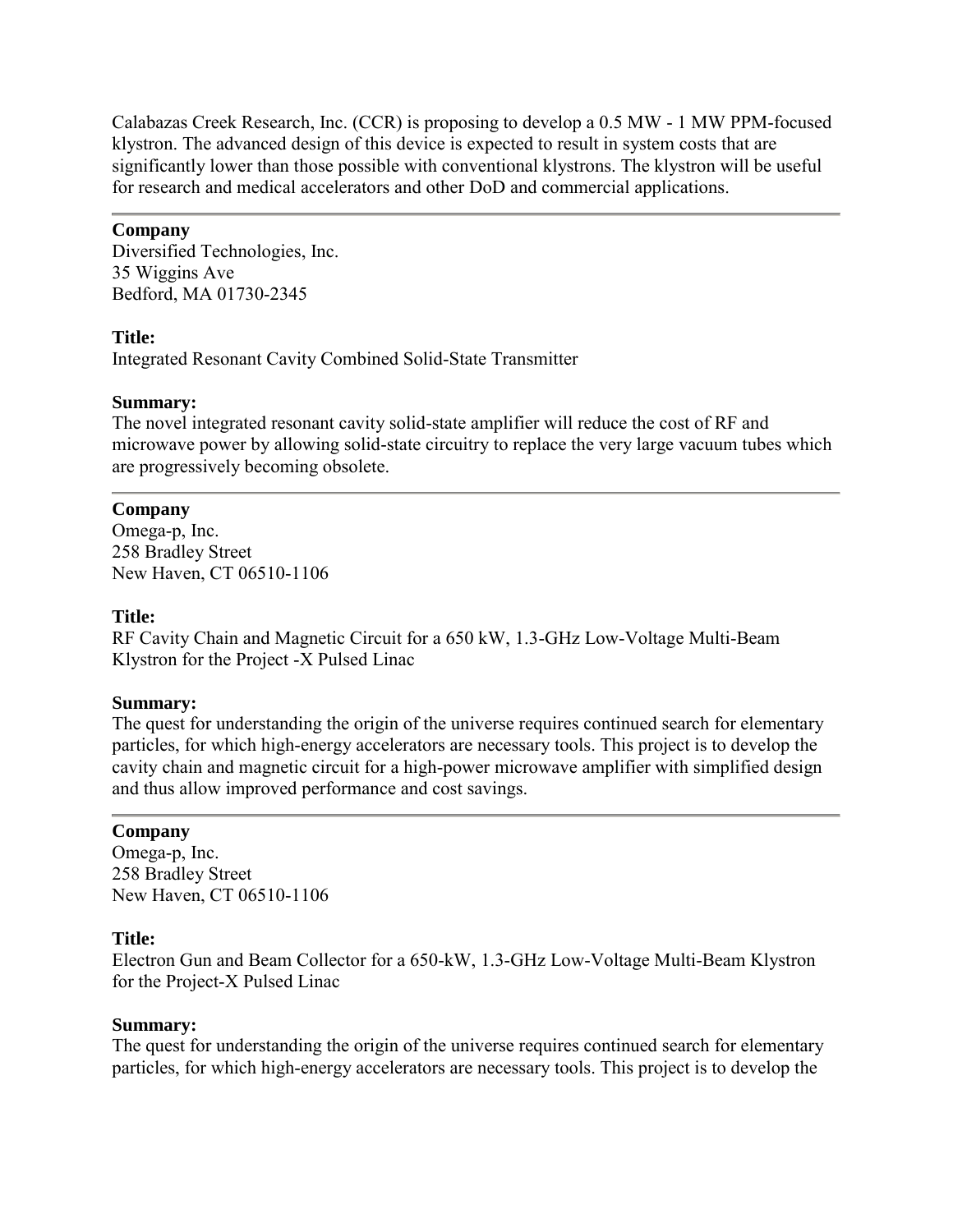electron gun and electron beam collector for a high-power microwave amplifier with simplified design and thus allow improved performance and cost savings.

#### [top of page ↑](#page-0-0)

## <span id="page-44-0"></span>**TOPIC: Advanced Concepts and Technology for High Energy Accelerators**

#### **Company**

American Undulator As Alexander Mikhailichenko 909 Triphammer Rd Ithaca, NY 14850-2508

### **Title:**

Accelerator Design that can Provide Very High Gradient with Acceleration Structures Fabricated with integrated Circuit Technology

### **Summary:**

The far-term goal of this research is in development and design of accelerator able to provide  $>1$ GeV/m for electrons. This goal will be reached by usage of Si micro-structure made with Lithographic technology common in micro-circuit fabrication. In this project we optimized the dimensions of micro-structure in a view of real technology available at mostly Nano-factories located around. Numerical 3D calculations of swept laser beam illuminated micro-structure will be performed. Design will be ready for fabrication in a Second phase, if awarded.

## **STTR Project**

**Company** Incom Inc. 294 Sturbridge Road Charlton, MA 01507-5238

**Title:**

Drive Systems for Photonic Bandgap (PBG) Accelerators

#### **Summary:**

High-energy physics needs shorter wavelengths and higher energies at much lower cost to probe the fundamental structure of matter. Miniature photonic-bandgap accelerators have potential to increase power and performance while drastically reducing machine size and cost, enabling breakthroughs in high-energy physics, industrial measurement, medical research and diagnostic technology.

## **STTR Project**

**Company** Muplus, Inc. 45 Jonquil Lane Newport News, VA 23606-

#### **Title:**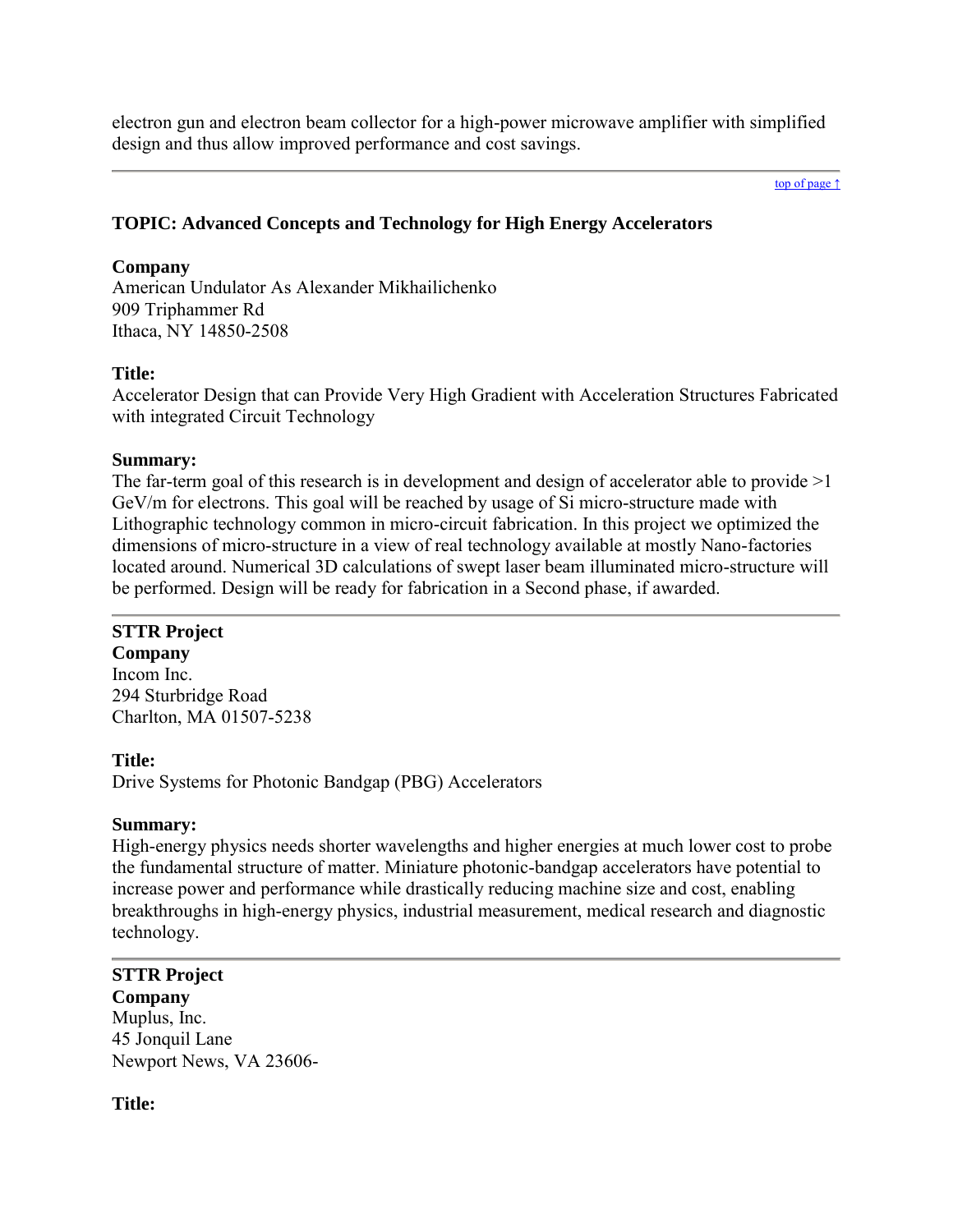Complete Muon Collider Cooling Channel Design and Simulations

## **Summary:**

This project will develop the theoretical principles and numerical simulation tools that are needed for the optimization of beam cooling systems for an energy-frontier muon collider that would complement and eventually overtake the LHC.

## **Company**

Radiabeam Technologies, LLC. 1717 Stewart Street Santa Monica, CA 90404-4021

## **Title:**

The Next Generation Photoinjector

## **Summary:**

This project will develop industrially the next generation electron source, an important tool for advancing future scientific discoveries and American scientific leadership in the world.

## **Company**

Sti Optronics, Inc. 2755 Northup Way Bellevue, WA 98004-1495

## **Title:**

1-Meter Capillary Discharge for Laser Wakefield Acceleration

## **Summary:**

A new type of capillary discharge will be developed for advanced high-energy electron accelerators. Applications for these accelerators include industrial processing, medicine, homeland defense, and high-energy physics.

## **Company**

Tech-x Corporation 5621 Arapahoe Ave Boulder, CO 80303-1379

## **Title:**

Modeling tools and techniques for dielectric laser accelerators

## **Summary:**

<span id="page-45-0"></span>Future generations of high-energy particle accelerators, used to study the fundamental nature of matter, will likely be powered with lasers. Designs are being developed to enable powerful, efficient laser-driven structures, which can significantly reduce the cost and size of accelerator systems.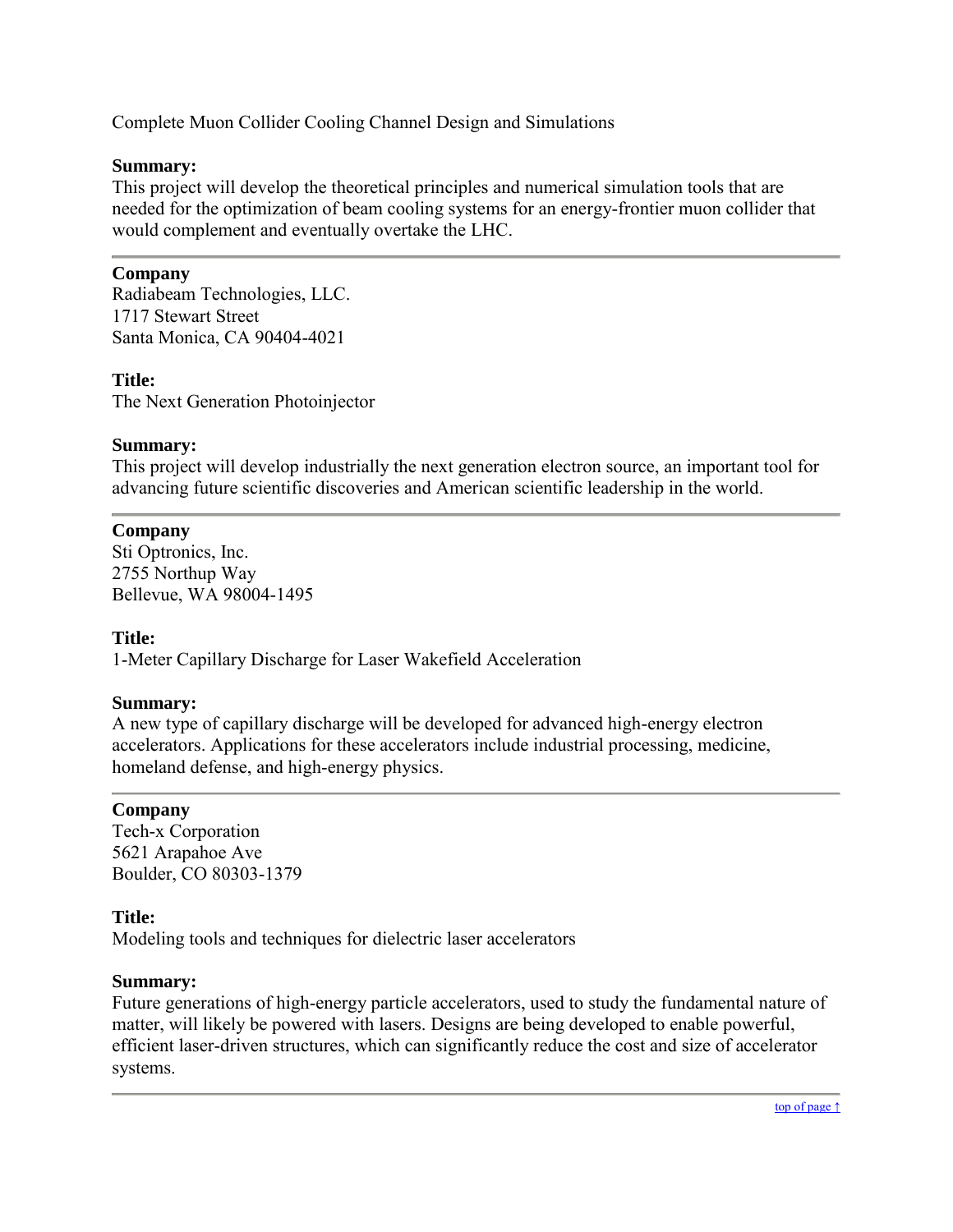## **TOPIC: Radio Frequency Accelerator Technology for High Energy Accelerators and Colliders**

## **Company**

Alameda Applied Sciences Corporation 3077 Teagarden Street San Leandro, CA 94577-5720

## **Title:**

Linear Gas Jet with Tailored Density Profile

## **Summary:**

This project will demonstrate a test bed to reduce the cost of laser plasma accelerator development. Laser plasma accelerators have the potential to reduce the cost and size of particle accelerators for medicine, industry and science.

## **Company**

Calabazas Creek Research, Inc. 690 Port Drive San Mateo, CA 94404-1010

## **Title:**

Advanced Klystrons for High Efficiency Accelerator Systems

## **Summary:**

This project will develop a type of klystron that will drive particle accelerators much more efficiently. The klystrons will be useful for research and medical accelerators, and other DoD and commercial applications.

## **Company**

Diversified Technologies, Inc. 35 Wiggins Ave Bedford, MA 01730-2345

## **Title:**

High-Energy-Density Storage Capacitors

## **Summary:**

Increasing the energy density of available high voltage storage capacitors will reduce the burdensome volume of capacitor banks in pulsed power systems, as well as enable longer and more easily regulated pulsing for klystron modulators.

**Company** Euclid Techlabs, LLC 5900 Harper Rd. #102 Solon, OH 44139-1866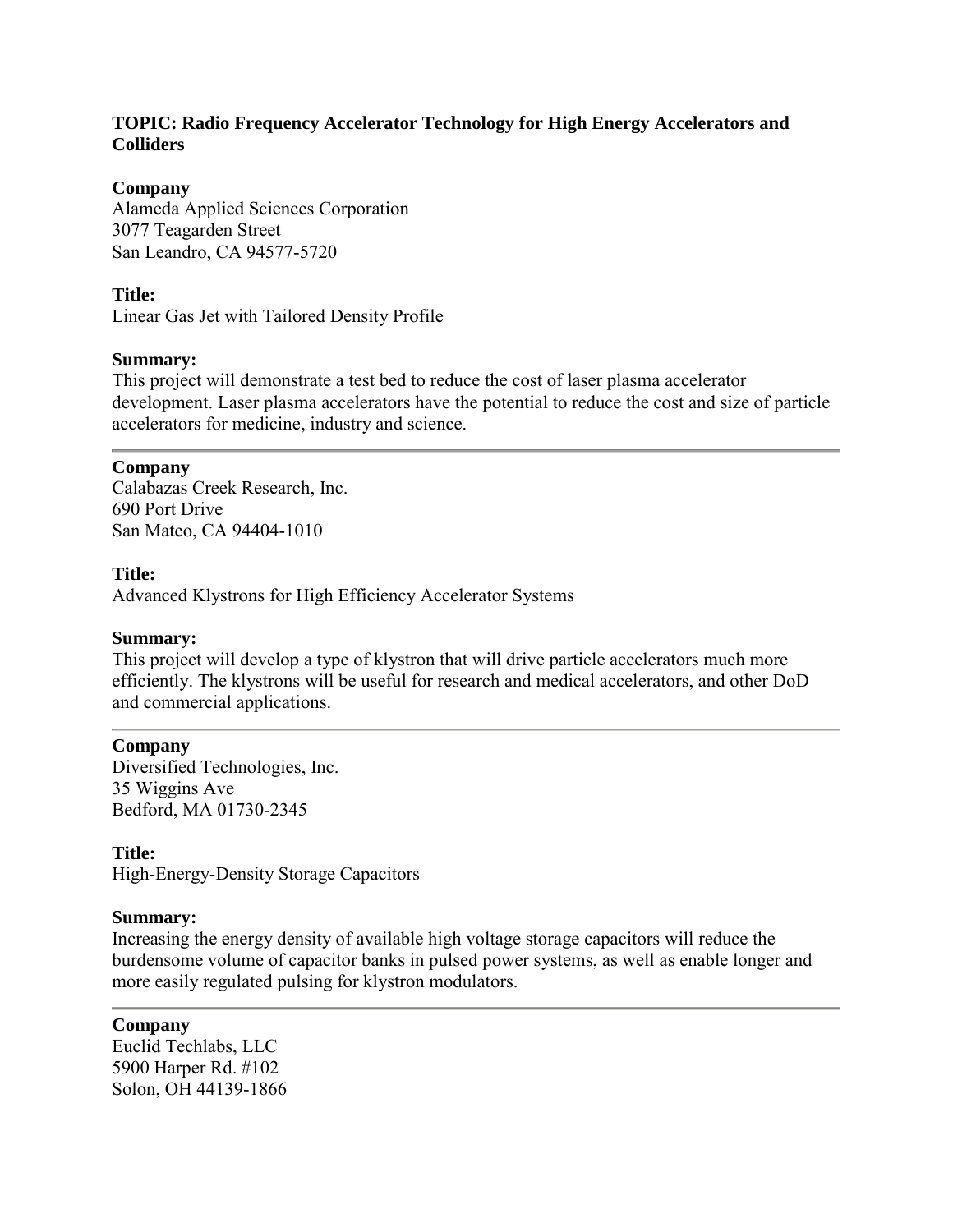## **Title:**

Complete Multipacitor Suppression in Dielectric Loaded Accelerators using a Solenoid Field

#### **Summary:**

Dielectric based particle accelerators offer the possibility of reduced cost and higher efficiency for applications in industry, medicine, and scientific research. We propose to study ways to eliminate an undesirable form of energy absorption that is currently the main obstruction to widespread use of these devices.

### **Company**

Inta 2281 Calle de Luna Santa Clara, CA 95054-1002

### **Title:**

High Power S-Band Vacuum Dry Load for SLAC Linac using Innovative Highly Conductive Materials and Novel Manufacturing Technologies.

#### **Summary:**

High peak power RF loads are employed to terminate the remaining energy of RF sources in high-energy linear particle accelerators. The proposed project will develop high power loads that can reliably terminate the increased power of modern RF sources.

## **Company**

Niowave, Inc. 1012 N. Walnut Street Lansing, MI 48906-5061

#### **Title:**

400 MHz LHC Crab Cryomodule with HOM Dampers, Tuners and Couplers

#### **Summary:**

Recent accelerator upgrades require novel superconducting cavities that deflect the beam to increase the efficiency of the system. This proposal will develop the key components that allow these new deflecting cavities to operate at superconducting temperatures nearly 450 degrees below zero.

#### **Company**

Shear Form, Inc. 207 Dellwood St. Bryan, TX 77801-2520

#### **Title:**

Seamless Nb Tubes for SRF Cavities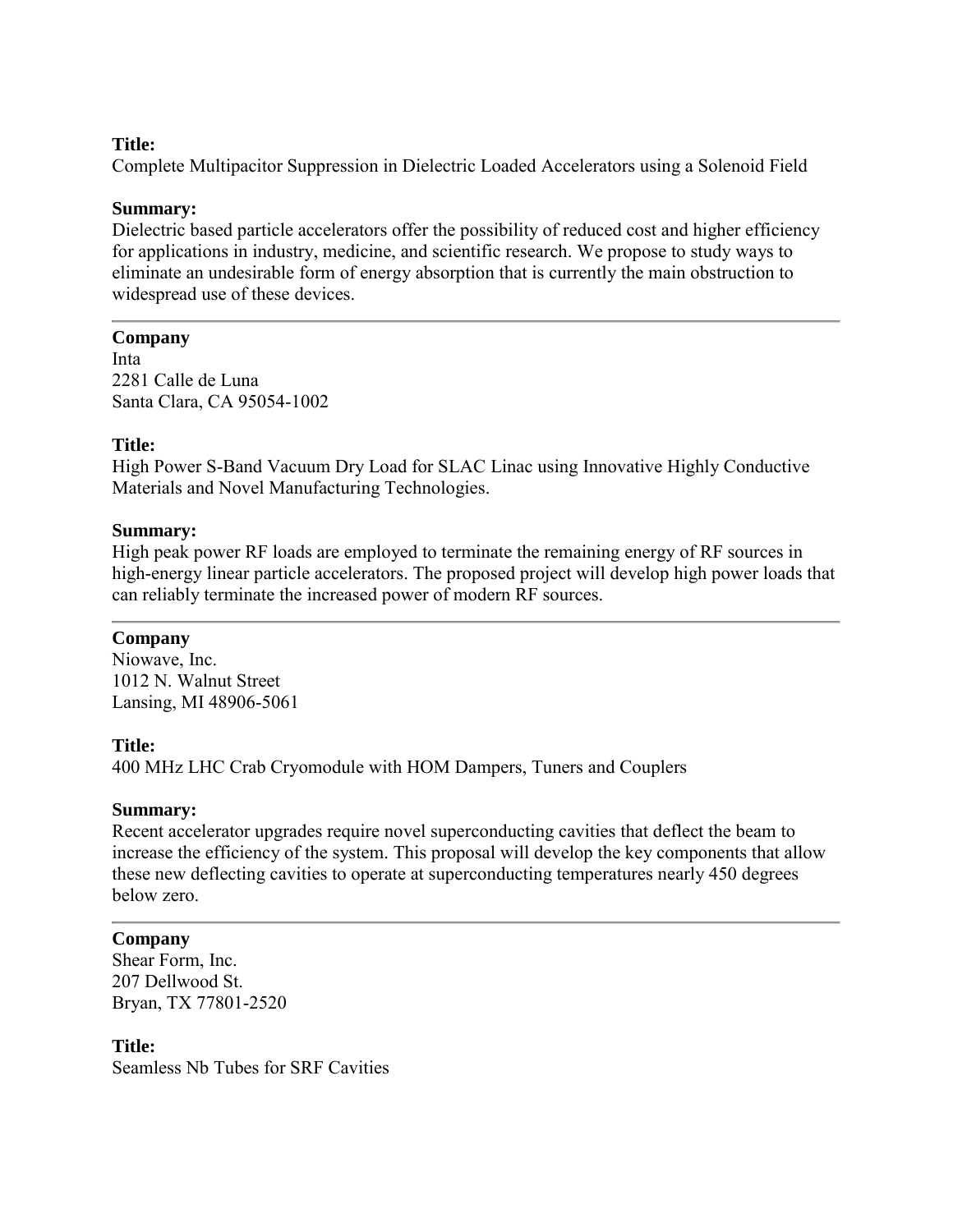Increased deformability in high RRR Nb tube for superconducting radio frequency (SRF) cavities in linear accelerators will be achieved by an improved materials processing method to refine the microstructure. The improved microstructure will be produced by severe plastic deformation processing methods applied to reduce the average grain size, improve microstructural uniformity and texture, improve material ductility, improve SRF cavity performance, and lower SRF cavity manufacturing costs.

## **Company**

Silicon Power Corporation 275 Great Valley Parkway Malvern, PA 19355-1308

## **Title:**

MegaWatt Power Electronic Switching Modules with Breakthrough Advances in Stray Inductance, Switching Speed and Energy Density, for Applications with Pulse Widths Down to the Sub-Microsecond Range

### **Summary:**

The industry of high voltage power electronic semiconductor switches, created and once dominated by the US, is now almost entirely controlled by foreign interests. We propose to develop a device that will displace all others in many applications and eliminate significant waste of electric energy in large power electronic converters.

## **Company**

Ultramet 12173 Montague Street Pacoima, CA 91331-2210

#### **Title:**

Advanced Manufacturing and Testing of Seamless High-Purity Niobium Superconducting Radio Frequency Cavities

#### **Summary:**

Large quantities of high-purity niobium radio frequency cavities are needed for particle accelerators in fields as diverse as high-energy physics and airport security. Advanced chemical vapor deposition processing is being developed for economical fabrication of seamless highpurity niobium cavities.

[top of page ↑](#page-0-0)

## <span id="page-48-0"></span>**TOPIC: High-Field Superconductor and Superconduction Magnet Technologies for High Energy Particle Colliders**

**Company** Hjc Enterprise LLC 5 Badgley Dr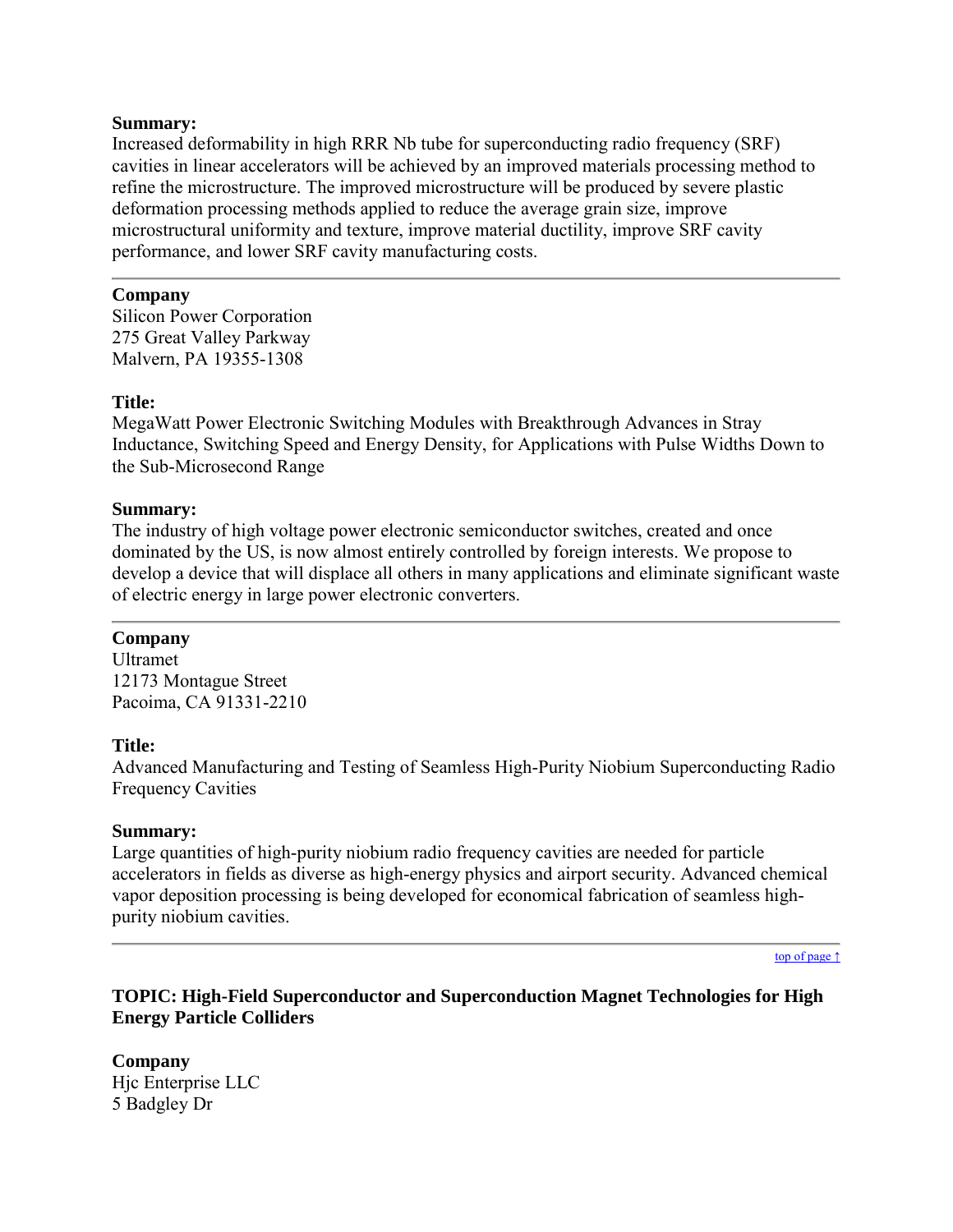New Providence, NJ 07974-2501

## **Title:**

On The Use of Highly Densified Bi-2212 Wire for Superconducting Magnet Application

## **Summary:**

High-field magnets are essential components of devices used in a number of advanced fields of science, such as NMR and ICR (widely used in drug discovery), and particle accelerators used in high energy physics. This study seeks to determine how to achieve good quality powder packed filaments in cables and magnets.

## **Company**

Hyper Tech Research, Inc. 539 Industrial Mile Road Columbus, OH 43228-2412

## **Title:**

Gun-Drilled Tube Type Nb3Sn with non-Cu Jc values over 3000 A/mm2 (12T-4.2K)

## **Summary:**

This project will develop a much improved Nb3Sn superconductor wire for next generation High Energy Physics accelerator magnets, and for commercial applications such as MRI, NMR and accelerators for medical applications.

## **Company**

Metamateria Technologies, LLC 1275 Kinnear Road Columbus, OH 43212-1155

## **Title:**

High Tc Bi2Sr2CaCu2Ox superconducting powder and wires for high field magnets

## **Summary:**

This SBIR program will develop improved process methods for preparing Bi 2212 powder synthesized using solution based techniques production of high temperature superconducting wire.

# **STTR Project**

**Company** Particle Beam Lasers, Inc. 18925 Dearborn Street Northridge, CA 91324-2807

## **Title:**

Magnet Coil Designs Using YBCO High Temperature Superconductor (HTS)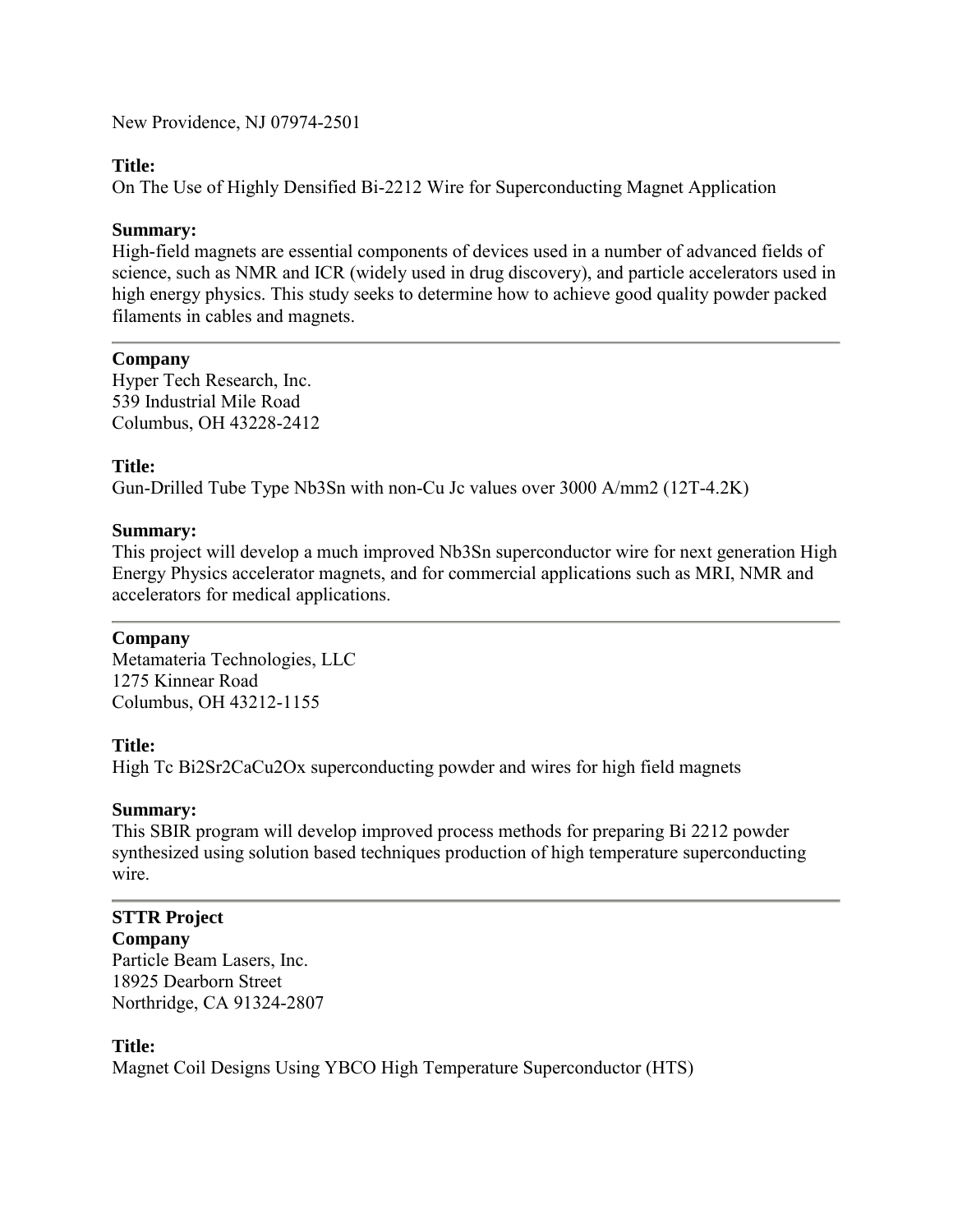This SBIR will advance the use of an exciting new technology for generating magnetic fields. Immediate applications in particle physics are expected and numerous areas of technology could benefit if the work is successful. Young researchers will have the opportunity to contribute significantly to the work of this SBIR.

## **Company**

Supercon, Inc. 830 Boston Turnpike Shrewsbury, MA 015545-338

### **Title:**

A Ta Doped ITT Type Nb3Sn Conductor with Improved Fabrication Characteristics

### **Summary:**

The magnets for the next generation of high energy physics and fusion machines will require the development of superconducting wire capable of high performance at very high magnetic fields. This project seeks to develop a method for improving the manufacture of Nb3Sn superconductor that will produce a lower cost and high performance product

[top of page ↑](#page-0-0)

## <span id="page-50-0"></span>**TOPIC: High Energy Physics Detectors and Instrumentation**

#### **Company**

Arradiance, Inc. 142 North Road Suite F-150 Sudbury, MA 01776-1142

## **Title:**

Novel Event Counting Microchannel Plate Detectors Capable of Operation at Cryogenic Temperatures

## **Summary:**

Arradiance proposes development of novel event counting Microchannel Plates (MCPs) capable of operation at cryogenic temperatures. These devices will be capable of unique single photon/electron/alpha/ion detection with very high spatial and temporal resolution.

#### **Company**

Coating Technology Solutions Inc. 36 B Munroe Street Somerville, MA 02143-1009

**Title:** High Efficiency Diamond Detectors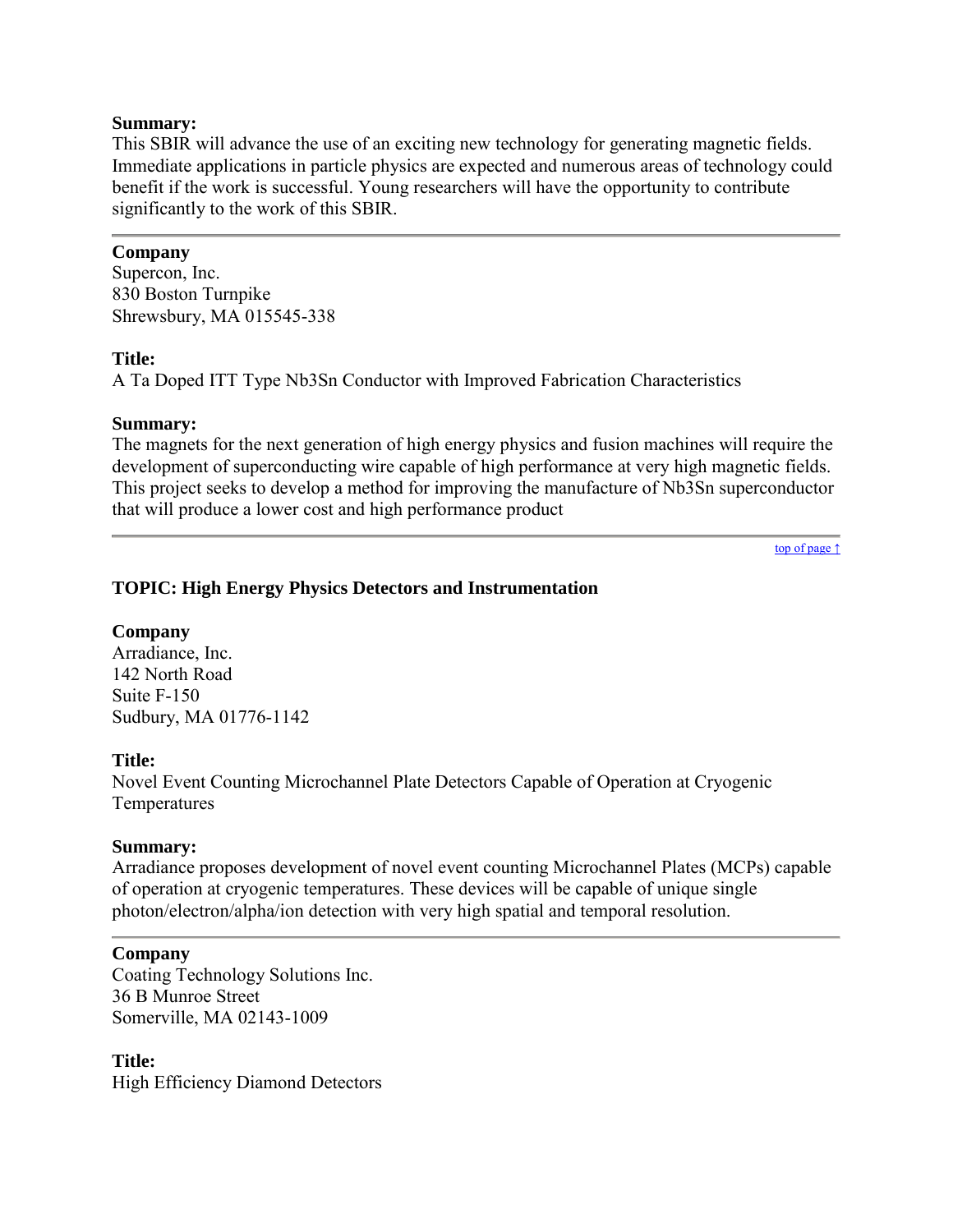Recently, CTS Inc achieved near state of the art performance of diamond detectors in both single crystal and polycrystalline forms. This project will develop microwave plasma CVD deposition methods targeting commercially viable diamond detectors by addressing both detector performance and overall deposition rates.

### **Company**

Radiation Monitoring Devices, Inc. 44 Hunt Street Watertown, MA 02472-4699

### **Title:**

Low Radioactivity NaI for Dark Matter Studies

### **Summary:**

The proposed research will investigate the promising high purity scintillator material, NaI, that will have a major impact in scientific studies, nuclear non-proliferation, medical imaging, scientific studies as well as commercial applications.

## **STTR Project**

**Company** Sinmat Inc. 1912 NW 67th Place Gainesville, FL 32653-1649

#### **Title:**

Novel Rapid Chemical Mechanical Polishing (CMP) Process for Fabrication of High Performance CVD Diamond Particle Detectors

#### **Summary:**

The ultra-smooth CVD diamond crystals based radiation detectors will represent a significant advancement in the fields of high energy physics, X-ray physics and nuclear physics, nuclear power industry and home land security. Ultra-smooth diamonds will help the miniaturization of computer process and other electronic appliances.

#### **Company**

Svt Associates, Inc. 7620 Executive Drive Eden Prairie, MN 55344-3677

#### **Title:**

Large Area GaN-Based Avalanche Photodiodes for Operation in Extreme Environments

#### **Summary:**

Wide bandgap GaN-based materials are the most promising semiconductors for solar-blind ultraviolet (UV) detectors, particularly in those applications where the UV components of light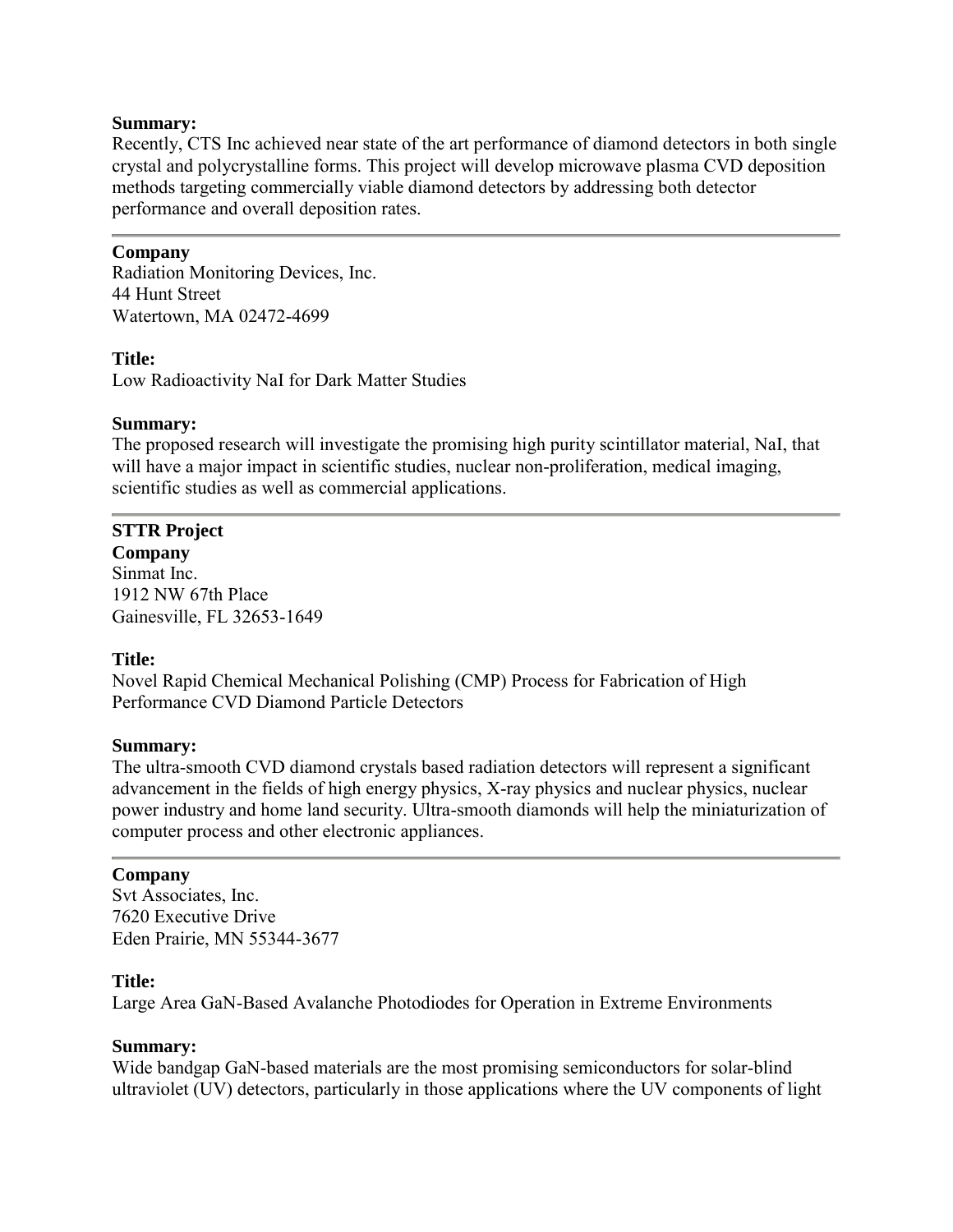needs to be analyzed in the presence of large visible and/or infrared background. This project will develop GaN-based avalanche photodiodes (APDs) as a lower cost, robust and compact alternative to bulky photomultiplier tubes for sensitive and fast detection of light in many applications. Other advantages of the proposed GaN-based APDs include capability to operate in harsh environments, including very high temperatures and high radiation levels, and relative immunity to high magnetic fields, both of which are essential for future DOE high energy physics experiments.

## **Company**

Vega Wave Systems 1275 West Roosevelt Road, Suite 104 West Chicago, IL 60185-4815

## **Title:**

An Optical Bus for Level 1 Trigger Designs in Particle Physics Detectors

## **Summary:**

This project will develop very high speed optical communications links based on radiationtolerant external optical modulators for the next generation of high energy physics particle detectors. Spin-offs are expected to have significant commercial value by improving data transfer and network traffic for large computer network systems, including the internet.

## **Company**

Voxtel, Inc. 15985 NW Schendel Avenue Suite 200 Beaverton, OR 97006-

## **Title:**

Large Area, Low Dark Count VIS-UV Solid State Photomultipliers

## **Summary:**

A new photodetector is being developed. The detector has greater sensitivity and lower noise than current silicon based photodetectors. The innovation allows large high performance photon counting detectors to be made at low cost.

[top of page ↑](#page-0-0)

## <span id="page-52-0"></span>**TOPIC: Nuclear Physics Software and Data Management**

**Company** Crossfield Technology LLC 9390 Research Blvd Suite I200 Austin, TX 78759-7366

**Title:**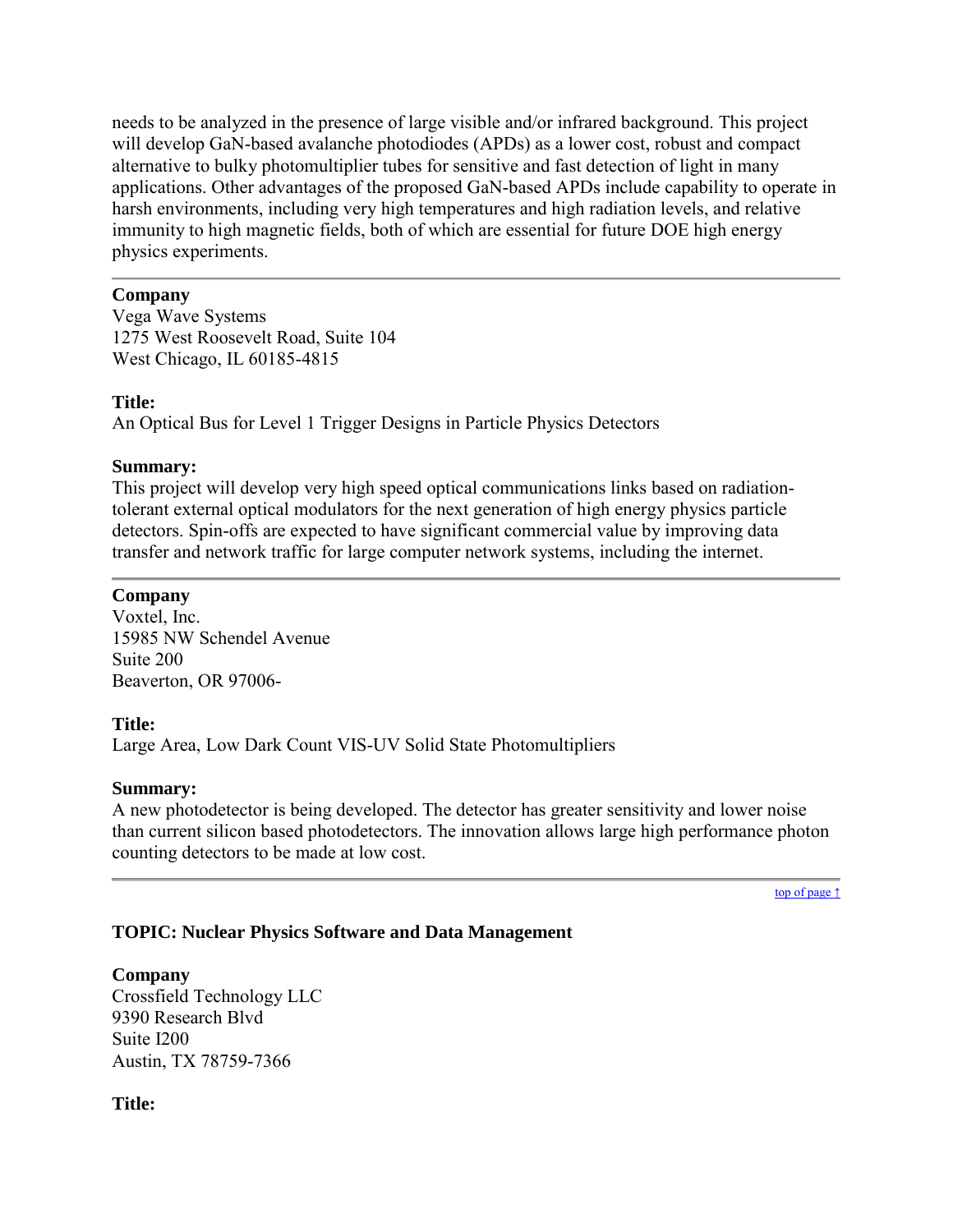Software Architecture for High-Speed Synchronous Network Instrumentation

## **Summary:**

This project will develop a distributed network instrumentation system that provides high-speed, low-latency data transfer from detectors to a computer or data storage system, and is scalable from one to thousands of channels. The innovative architecture uses commodity network components, and IEEE standards for time synchronization and detector plug-and-play.

## **Company**

Skutek Instrumentation 410 Linden Street Rochester, NY 14620-2442

## **Title:**

Time-synchronized Network Architecture for Data Acquisition

## **Summary:**

This project will advance digital signal processing electronics which will be cheaper and more flexible than current solutions. Future applications of our products will include basic science, astrophysics, Homeland Security, and education.

[top of page ↑](#page-0-0)

## <span id="page-53-0"></span>**TOPIC: Nuclear Physics Electronics Design and Fabrication**

## **Company**

Advanced Science And Novel Technology Company 27 Via Porto Grande Rancho Palos Verdes, CA 90275-4878

## **Title:**

Multi-Channel Time-to-Digital Converter for Pulse Shape Analysis

## **Summary:**

The proposed multi-channel time-to-digital converter provides highly accurate representation of time intervals in the form of binary codes. It features eight conversion channels with a possibility to deliver full information about eight sampling points on the input signal and is beneficial for the DOE experiments, as well as military and commercial applications in medical, space, aircraft, and automotive industries.

## **Company**

Pacific Microchip Corp. 3916 Sepulveda Blvd. #108 Culver City, CA 90230-4650

**Title:** Transceiver ASIC for 100Gbps Detector Data Link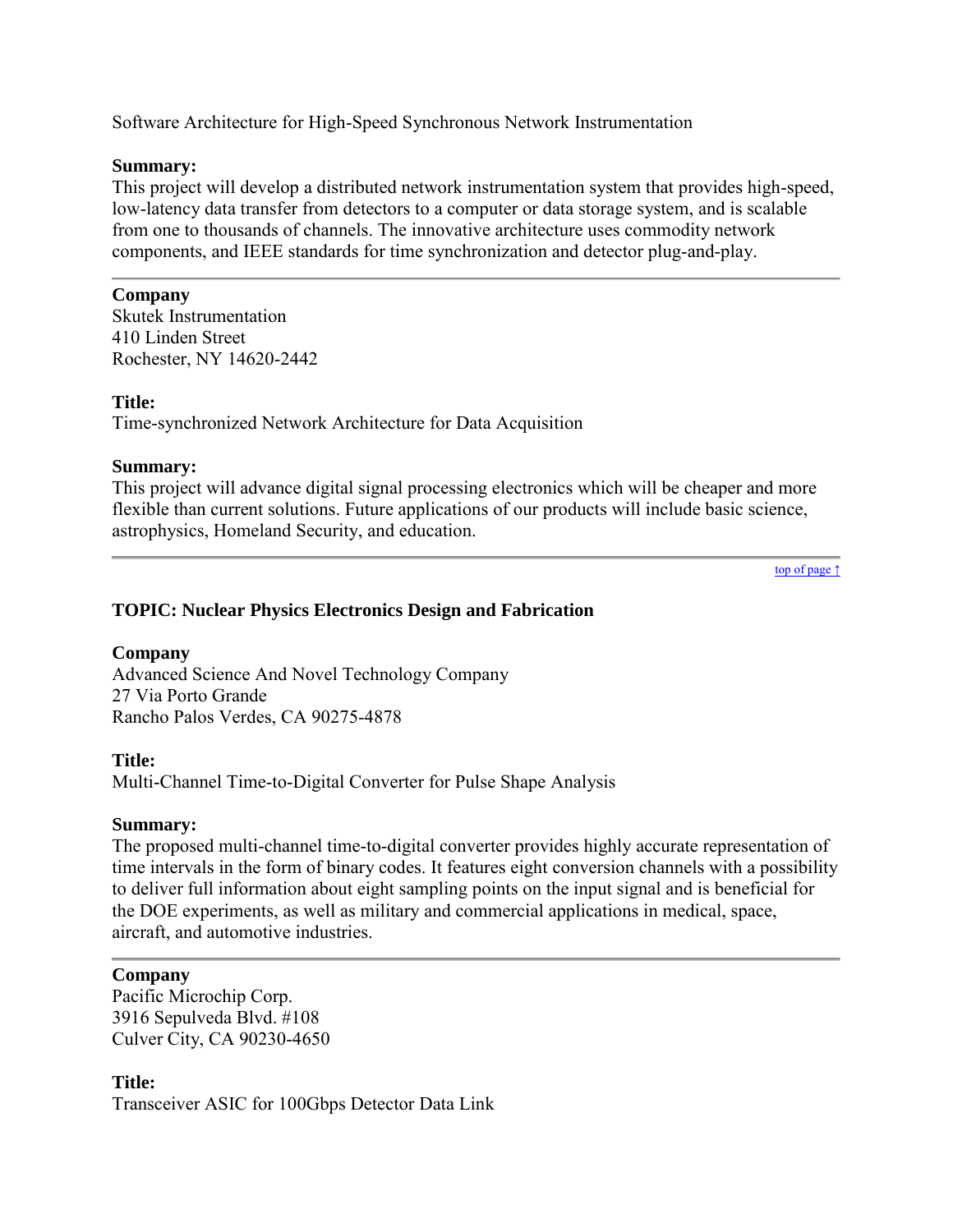This project will develop a low power radhard wide temperature range 100Gbps transceiver ASIC. This ASIC will be compliant with the 100Gbps Ethernet (100GbE) standard and will satisfy the data throughput needs of most demanding detector interfaces of nuclear physics instruments such as those required at FRIB.

#### **STTR Project Company**

Zipton Labs LLC 1475 N Scottsdale Road STE 200 Scottsdale, AZ 85257-3538

## **Title:**

Wide Bandgap Gallium Phosphide Detectors

## **Summary:**

This project will demonstrate the feasibility of avalanche photodiodes made from gallium phosphide grown on silicon virtual substrates. To increase material quality and decrease darkcurrent noise, gettering will be performed on the substrate and epilayer. The photodetectors will give superior UV quantum efficiencies to that of UV-sensitized silicon photodiodes at a price point much lower than other wider bandgap alternatives.

[top of page ↑](#page-0-0)

## <span id="page-54-0"></span>**TOPIC: Nuclear Physics Accelerator Technology**

## **Company**

Alameda Applied Sciences Corporation 3077 Teagarden Street San Leandro, CA 94577-5720

## **Title:**

MgB2 coatings for future SRF accelerators

## **Summary:**

This project will increase the state of the art in MgB2 film deposition using a novel dual cathodic arc vacuum source to deposit MgB2 on Nb substrates in a single step.

## **Company**

Euclid Techlabs, LLC 5900 Harper Rd. #102 Solon, OH 44139-1866

## **Title:**

Ferroelectric Based High Power Components for L-Band Accelerator Applications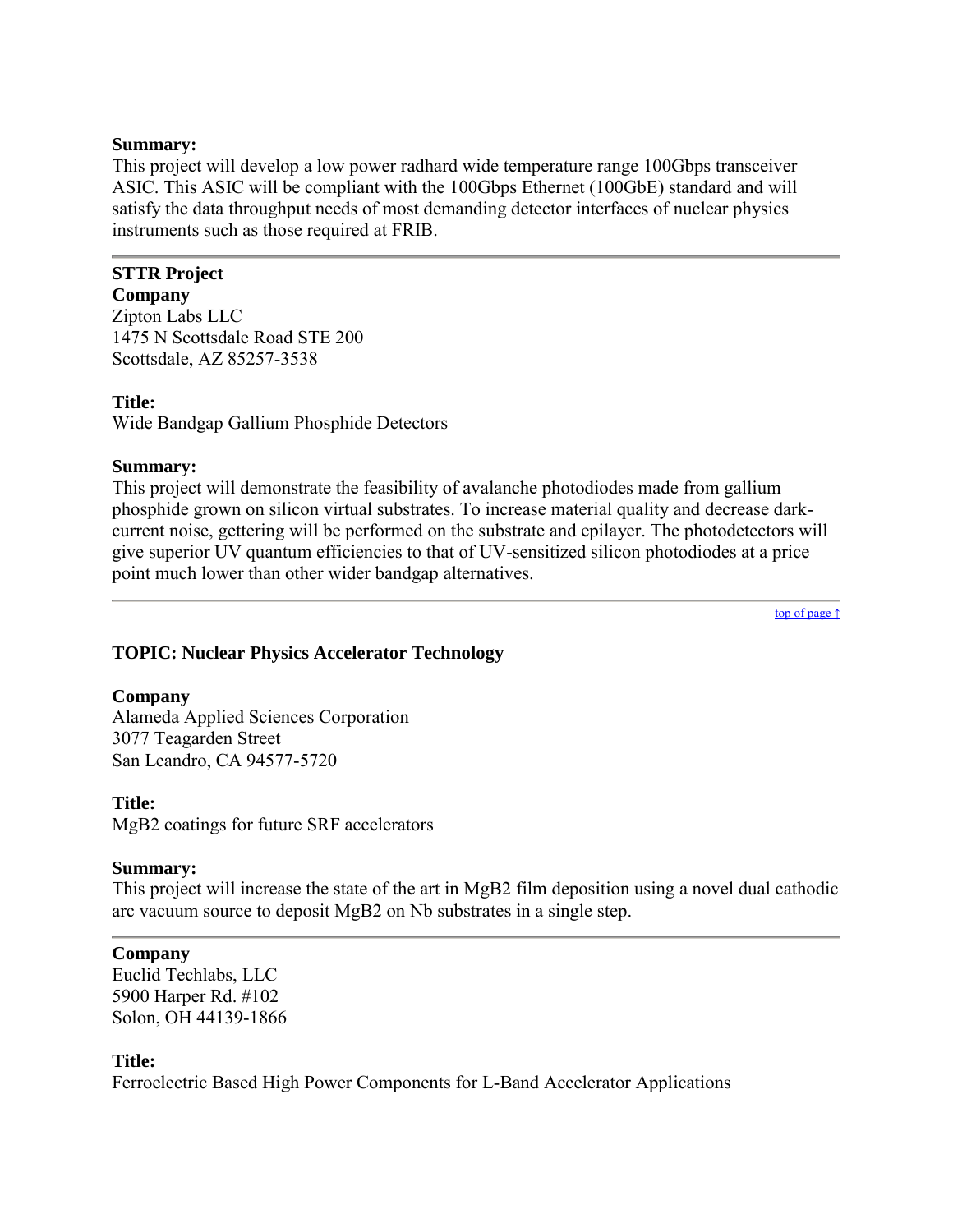This project will develop a new electronic device to optimize the power in particle accelerators. The key component is a bar of a "smart" material that changes its properties with an applied electric field.

## **Company**

Far-tech, Inc. 10350 Science Center Drive, Suite 150 San Diego, CA 92121-1136

## **Title:**

RF Heating Modeling Tools for Electron Cyclotron Resonance Ion Sources

### **Summary:**

This project will develop software that will decrease the cost of operating sources of highly charged ions that are used in nuclear physics research as well as applications such as proton therapy.

## **STTR Project**

**Company** Hyper Tech Research, Inc. 539 Industrial Mile Road Columbus, OH 43228-2412

## **Title:**

Development of MgB2 Superconducting Coils for Nuclear Physics Applications

## **Summary:**

This program pursues the improvement of magnesium diboride superconducting coils for nuclear physics magnet systems. It can improve and reduce the cost of these systems. The R&D will also help progress the use of magnesium diboride superconductor magnets for commercial MRI's, superconducting fault current limiters, and offshore wind turbine generators.

## **Company**

Innosense LLC 2531 West 237th Street Suite 127 Torrance, CA 90505-5245

### **Title:**

Refractory Oxides with Tunable Porosity and Geometry as Versatile Fast-Release Solid Catchers for Rare Isotopes

#### **Summary:**

This project will support the DOE program objectives, which aim to develop refractory, solid catchers for the efficient production of rare isotopes of single-species molecular vapors. The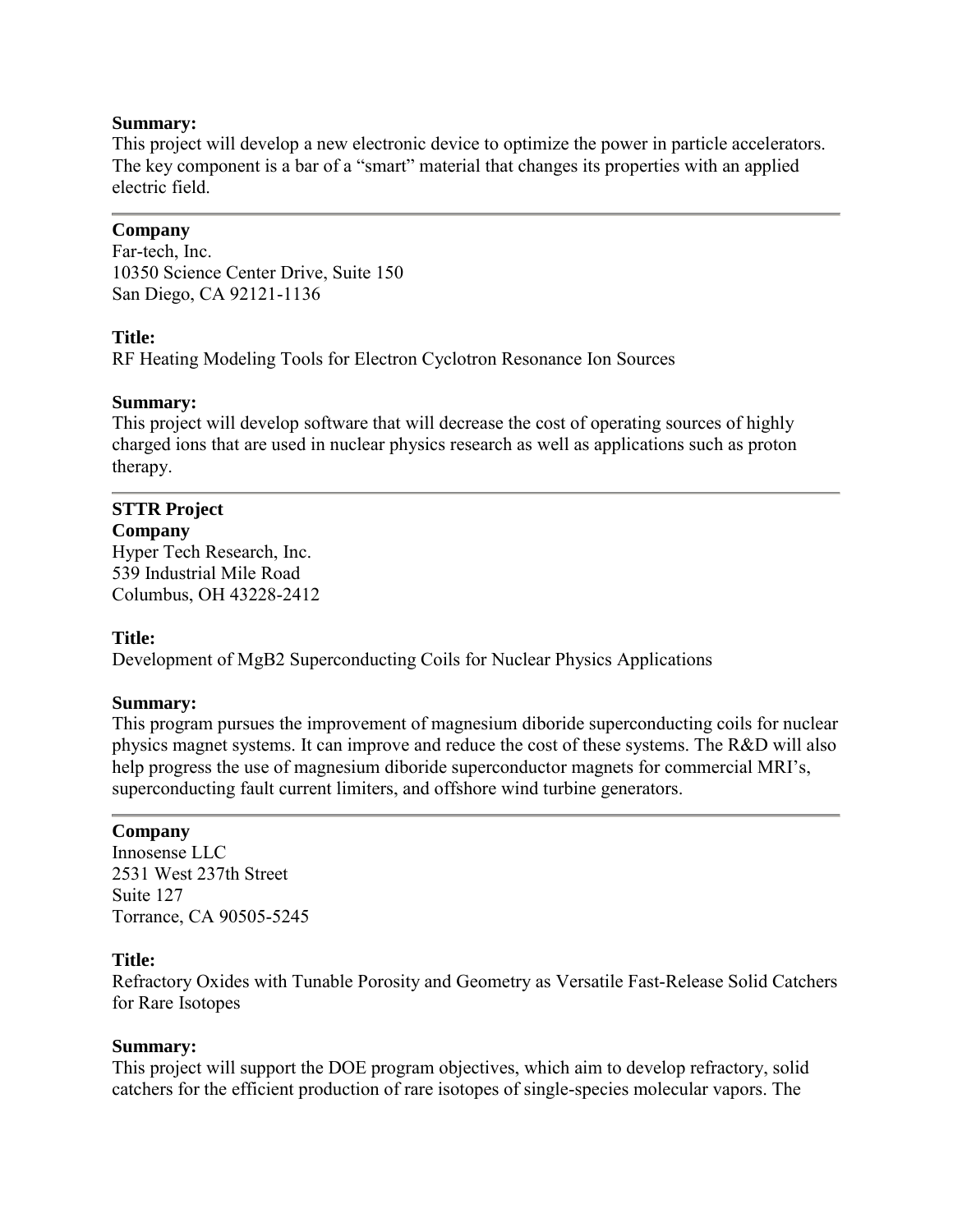proposed technology will help to promote understanding of how stars explode or how elements from iron to uranium are created.

## **Company**

Muons, Inc. 552 N. Batavia Ave Batavia, IL 60510-0000

## **Title:**

Ribbon Electron Beam Profile Monitor for Bunched Beam Tomography

## **Summary:**

New beam tomography systems are being developed to diagnose intense proton beams for the Spallation Neutron Source and other scientific and commercial accelerators.

# **STTR Project**

**Company** Radiabeam Technologies, LLC. 1717 Stewart Street Santa Monica, CA 90404-4021

## **Title:**

Advance Additive Manufacturing Method for SRF Cavities of Various Geometries

## **Summary:**

This project will manuafacture a superconducting accelerator with innovative additive fabrication techniques. This promises to be a less-expensive, more reliable device for imaging and analysis applications of interest to homeland security as well as industrial and academic programs.

## **Company**

Svt Associates, Inc. 7620 Executive Drive Eden Prairie, MN 55344-3677

## **Title:**

GaAsSb/AlGaAs Superlattice High-Polarization Electron Source

## **Summary:**

Polarized electron emitters isolate and enhance one of the two naturally occuring forms of the electron subatomic particle. This program will create a new, highly efficient source of polarized electrons for use in high energy particle physics research.

[top of page ↑](#page-0-0)

## <span id="page-56-0"></span>**TOPIC: Nuclear Physics Instrumentation, Detection Systems and Techniques**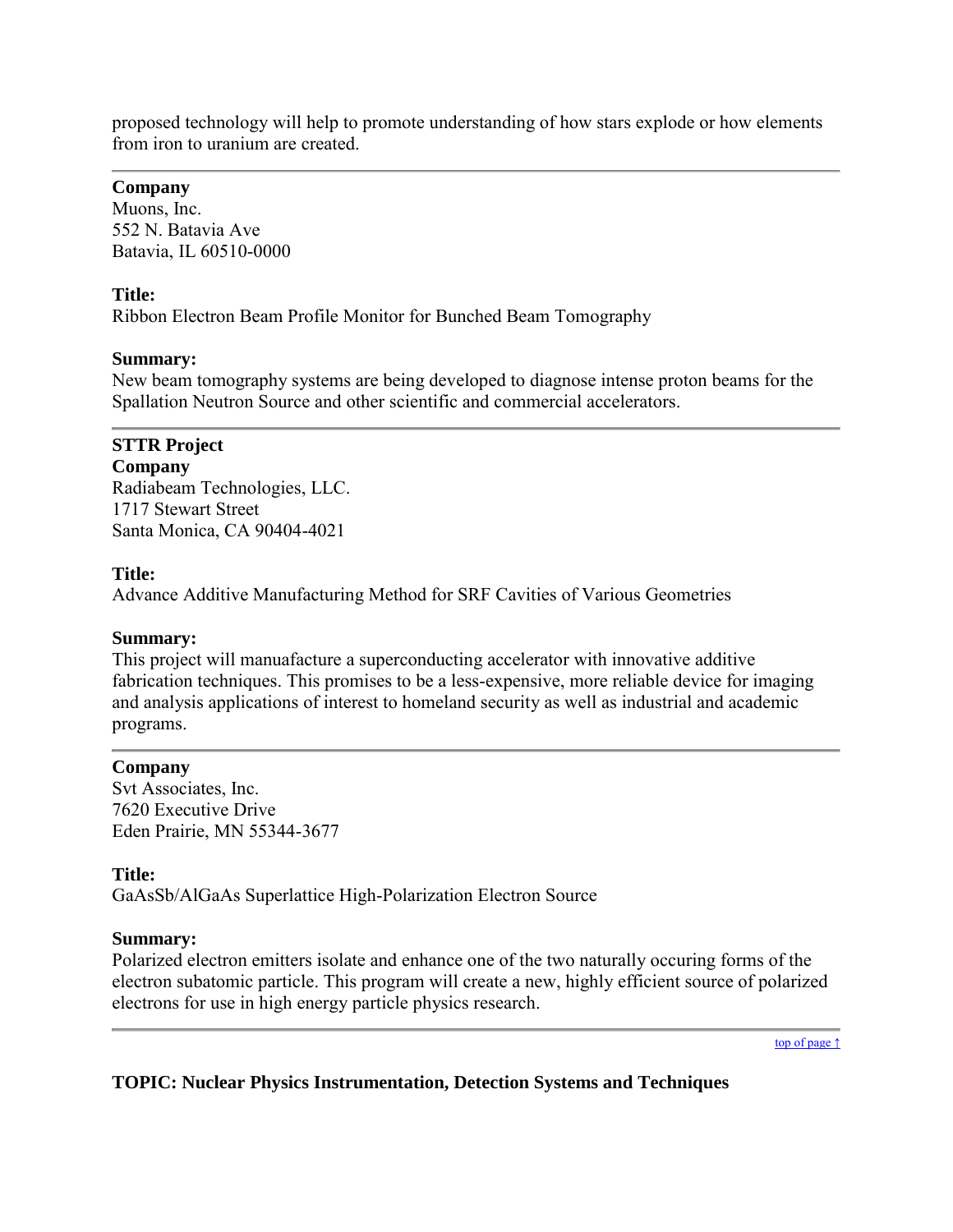**Company** Applied Diamond, Inc. 3825 Lancaster Pike Wilmington, DE 19805-1559

## **Title:**

Thin Diamond for Time-of-Flight Detectors

#### **Summary:**

Man-made diamond quality has improved sufficiently to allow the manufacture of high performance radiation and particle detectors. This project will investigate thin film diamond preparation techniques to further expand potential applications for this radiation hard material.

#### **Company**

Hypres, Inc. 175 Clearbrook Road Elmsford, NY 10523-1109

#### **Title:**

Digital SQUID Magnetometers for Read-out of Detectors and Magnetic Particles

#### **Summary:**

Ultra-low noise and extremely sensitive superconducting sensors developed under this program can be used as high-resolution imaging sensors. These digital sensors in multi-channel systems have applications in non-invasive biomedical instruments such as magnetocardiograms, magnetoencephalograms, and in non-destructive evaluation for detection of corrosion and cracks in metals.

#### **Company**

Radiation Monitoring Devices, Inc. 44 Hunt Street Watertown, MA 02472-4699

**Title:** Multi-Modality Nuclear Spectroscopy

#### **Summary:**

The proposed research will develop a nuclear detector that will find wide use in nuclear and particle physics, homeland defense, oil well logging, non destructive testing, nuclear treaty verification and environmental remediation.

#### **Company**

Technology Assessment And Transfer, Inc. 133 Defense Hwy, Suite 212 Annapolis, MD 21401-8907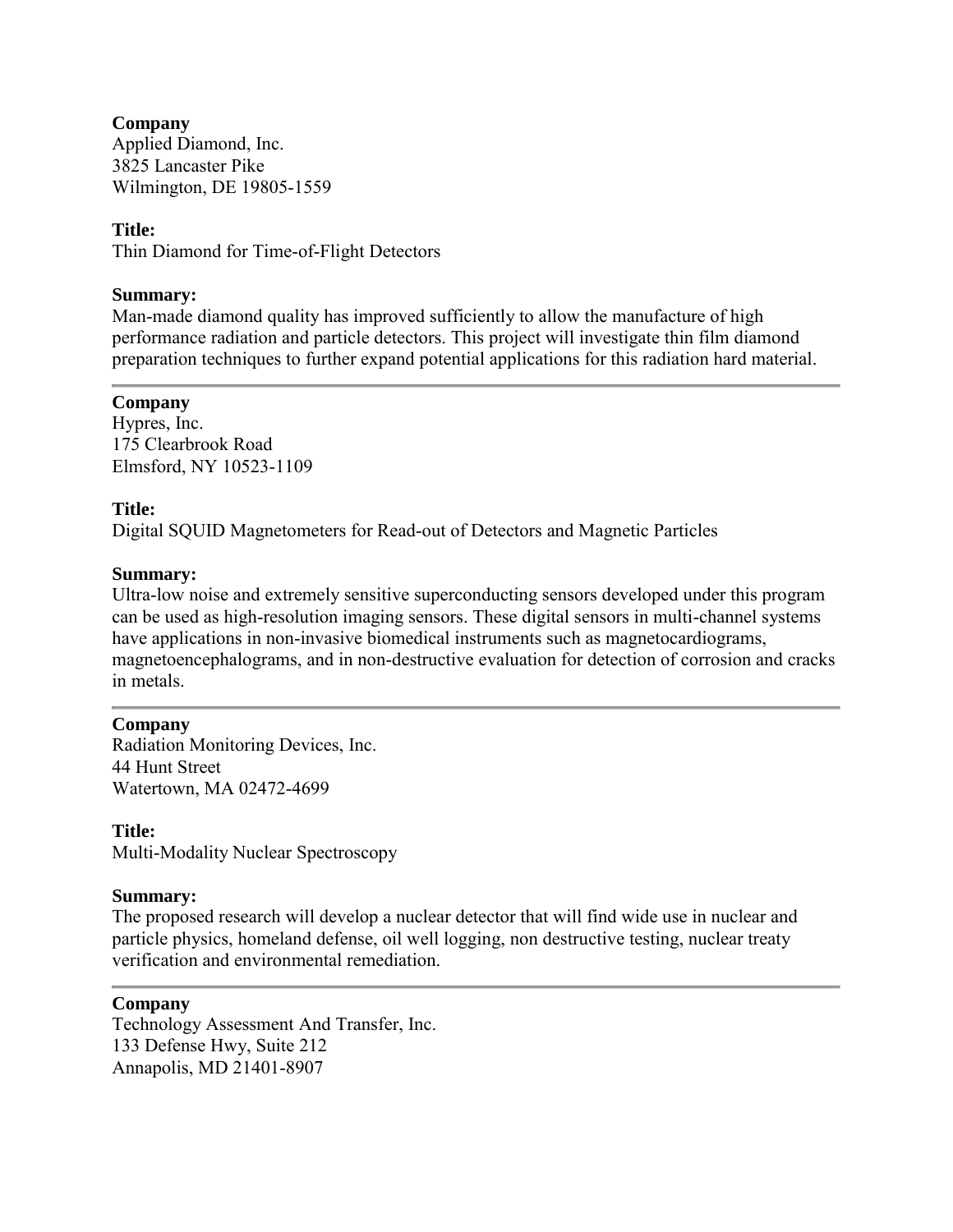### **Title:**

Nanostructured Ceramic LSO Scintillators Using Dynamic Powder Compaction

### **Summary:**

The goal of this project is develop a polycrystalline scintillator material (Lu2SiO5) for nuclear physics applications. Such a process methodology would enable more cost effective manufacturing method for this important scintillator material and open up new avenues of design for both nuclear accelerator facilities and medical scan applications.

### **Company**

Tungsten Heavy Powder, Inc. 7430 Trade Street San Diego, CA 92121-2410

### **Title:**

Development and Testing of New Tungsten Based Absorber Materials with Accordion Geometries for Nuclear Physics Applications

### **Summary:**

The proposed research effort would fabricate custom accordion shaped tungsten sheets. In the future, these preformed absorber plates will provide a simple and inexpensive material for the construction of large scale particle detectors in nuclear, high energy and space physics experiments, and for shielding purposes. It may also find commercial applications in x-ray instrumentation, medical imaging, baggage and container inspection, and material analysis.

[top of page ↑](#page-0-0)

## <span id="page-58-0"></span>**TOPIC: Nuclear Physics Isotope Science and Technology**

## **Company**

Alameda Applied Sciences Corporation 3077 Teagarden Street San Leandro, CA 94577-5720

## **Title:**

High Separative Power Vacuum Arc Centrifuge

#### **Summary:**

This project will demonstrate a robust, cost effective isotope separation technology to efficiently produce rare isotopes for medical diagnostics, research and industrial applications.

## **Company**

Clear Vascular, Inc. 21 Waterway Avenue Suite 225 The Woodlands, TX 77380-3099